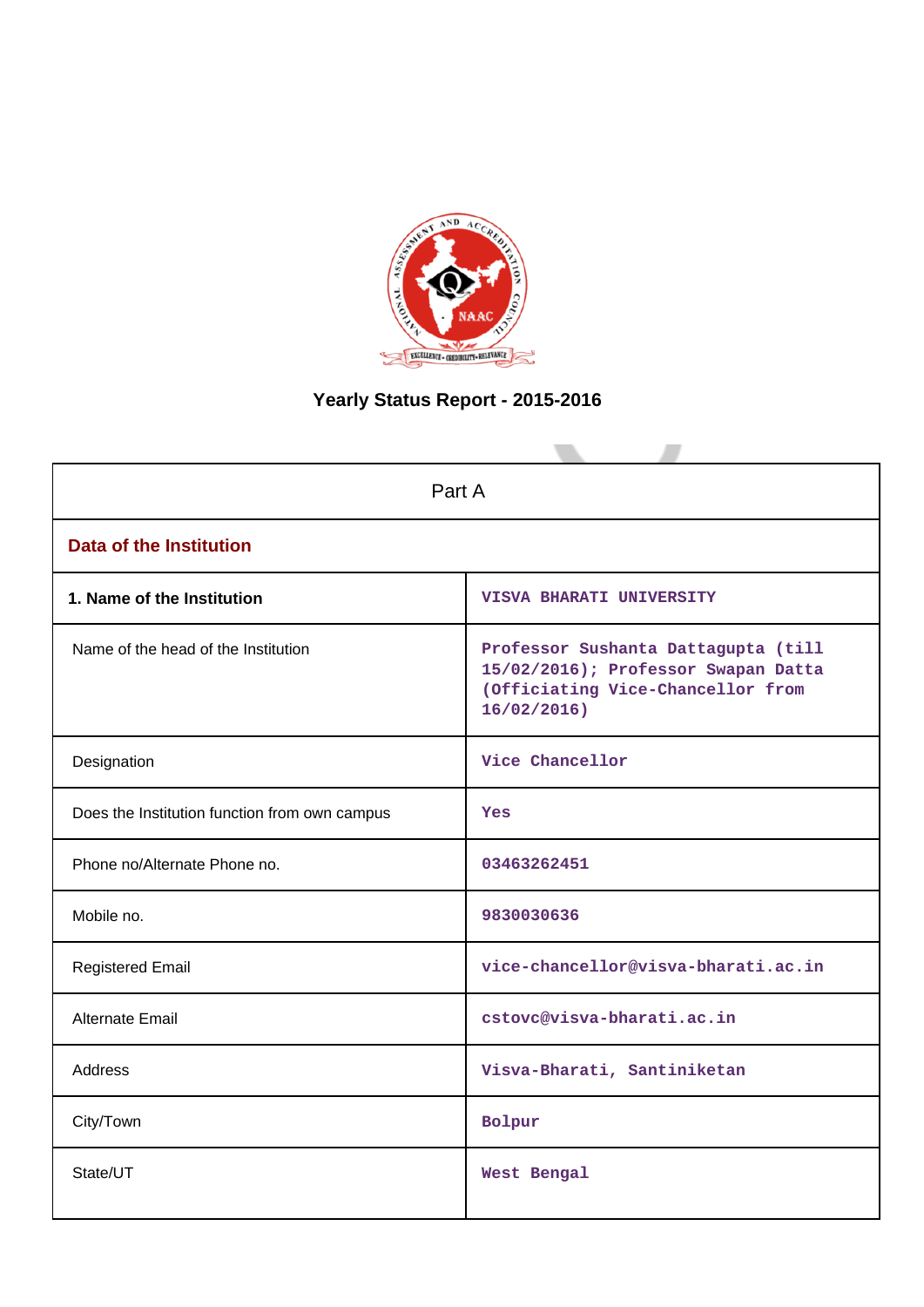| Pincode                                                                  | 731235                                                                     |  |  |  |
|--------------------------------------------------------------------------|----------------------------------------------------------------------------|--|--|--|
| 2. Institutional Status                                                  |                                                                            |  |  |  |
| University                                                               | Central                                                                    |  |  |  |
| Type of Institution                                                      | Co-education                                                               |  |  |  |
| Location                                                                 | Rural                                                                      |  |  |  |
| <b>Financial Status</b>                                                  | central                                                                    |  |  |  |
| Name of the IQAC co-ordinator/Director                                   | Professor Nirmalya Banerjee                                                |  |  |  |
| Phone no/Alternate Phone no.                                             | 09932619010                                                                |  |  |  |
| Mobile no.                                                               | 9932619010                                                                 |  |  |  |
| <b>Registered Email</b>                                                  | coordinator.iqac@visva-bharati.ac.in                                       |  |  |  |
| <b>Alternate Email</b>                                                   | cstovc@visva-bharati.ac.in                                                 |  |  |  |
| 3. Website Address                                                       |                                                                            |  |  |  |
| Web-link of the AQAR: (Previous Academic Year)                           | http://www.visvabharati.ac.in/file/AOAR<br><u> %202014-2015%20(1).pdf</u>  |  |  |  |
| 4. Whether Academic Calendar prepared during<br>the year                 | Yes                                                                        |  |  |  |
| if yes, whether it is uploaded in the institutional website:<br>Weblink: | https://drive.google.com/file/d/11JVXAP<br>5SkCYGWC0TO7Vek 39YxIV2iCp/view |  |  |  |
| <b>5. Accrediation Details</b>                                           |                                                                            |  |  |  |

| Cvcle | Grade | CGPA<br>Validitv<br>Year of |              |                   |                   |
|-------|-------|-----------------------------|--------------|-------------------|-------------------|
|       |       |                             | Accrediation | Period From       | Period To         |
|       |       | 2.82                        | 2015         | $12 - May - 2015$ | $11 - May - 2020$ |

# **6. Date of Establishment of IQAC 25-Jan-2011**

# **7. Internal Quality Assurance System**

Quality initiatives by IQAC during the year for promoting quality culture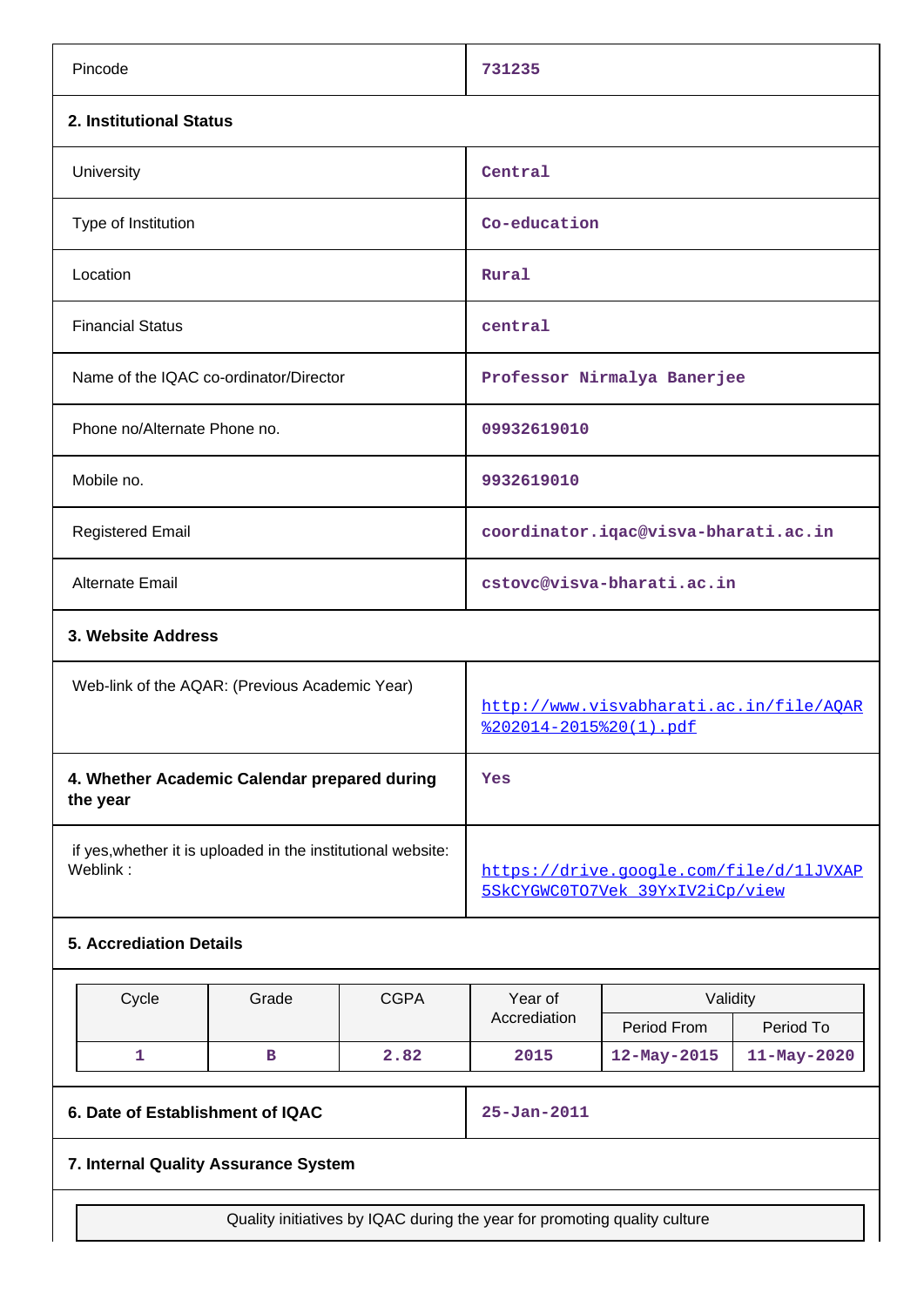| Item /Title of the quality initiative by<br><b>IQAC</b> | Date & Duration          | Number of participants/ beneficiaries |  |  |
|---------------------------------------------------------|--------------------------|---------------------------------------|--|--|
| Introduction of new<br>courses/programmes of<br>study   | $01 - Ju1 - 2015$<br>180 | 12                                    |  |  |
| Minor and Major Changes<br>in Syllabus Revisions        | $01 - Ju1 - 2015$<br>180 | 11                                    |  |  |
| View File                                               |                          |                                       |  |  |

## **8. Provide the list of Special Status conferred by Central/ State Government-UGC/CSIR/DST/DBT/ICMR/TEQIP/World Bank/CPE of UGC etc.**

| Institution/Departmen<br>t/Faculty                                                                                 | Scheme                                          | <b>Funding Agency</b> |                       | Year of award with<br>duration | Amount   |
|--------------------------------------------------------------------------------------------------------------------|-------------------------------------------------|-----------------------|-----------------------|--------------------------------|----------|
| Chemistry                                                                                                          | $UGC - SAP$                                     | <b>UGC</b>            |                       | 2013<br>1825                   | 7000000  |
| Botany                                                                                                             | DST-FIST Level1                                 | <b>DST</b>            |                       | 2015<br>1825                   | 13600000 |
| Botany                                                                                                             | UGC-DRS Level2                                  |                       | <b>UGC</b>            | 2015<br>1825                   | 8600000  |
| Environmental<br>Science                                                                                           | DST-FIST Level<br>3                             |                       | <b>DST</b>            | 2014<br>1825                   | 10120000 |
| Zoology                                                                                                            | DST-FIST Level3                                 |                       | <b>DST</b>            | 2014<br>1825                   | 34300000 |
| Economics                                                                                                          | UGC-SAP Level                                   |                       | <b>UGC</b>            | 2015<br>1825                   | 10000000 |
| History                                                                                                            | UGC-SAP Level3                                  | <b>UGC</b>            |                       | 2015<br>1825                   | 4700000  |
| Education                                                                                                          | UGC-SAP Level 1                                 |                       | <b>UGC</b>            | 2015<br>1825                   | 8500000  |
| English                                                                                                            | UGC-SAP Level 2                                 |                       | <b>UGC</b>            | 2015<br>1825                   | 5250000  |
|                                                                                                                    |                                                 | View File             |                       |                                |          |
| 9. Whether composition of IQAC as per latest<br><b>NAAC</b> guidelines:                                            |                                                 | Yes                   |                       |                                |          |
|                                                                                                                    | Upload latest notification of formation of IQAC |                       | View File             |                                |          |
| 10. Number of IQAC meetings held during the<br>year :                                                              |                                                 | 0                     |                       |                                |          |
| The minutes of IQAC meeting and compliances to the<br>decisions have been uploaded on the institutional<br>website |                                                 | <b>No</b>             |                       |                                |          |
| Upload the minutes of meeting and action taken report                                                              |                                                 |                       | No Files Uploaded !!! |                                |          |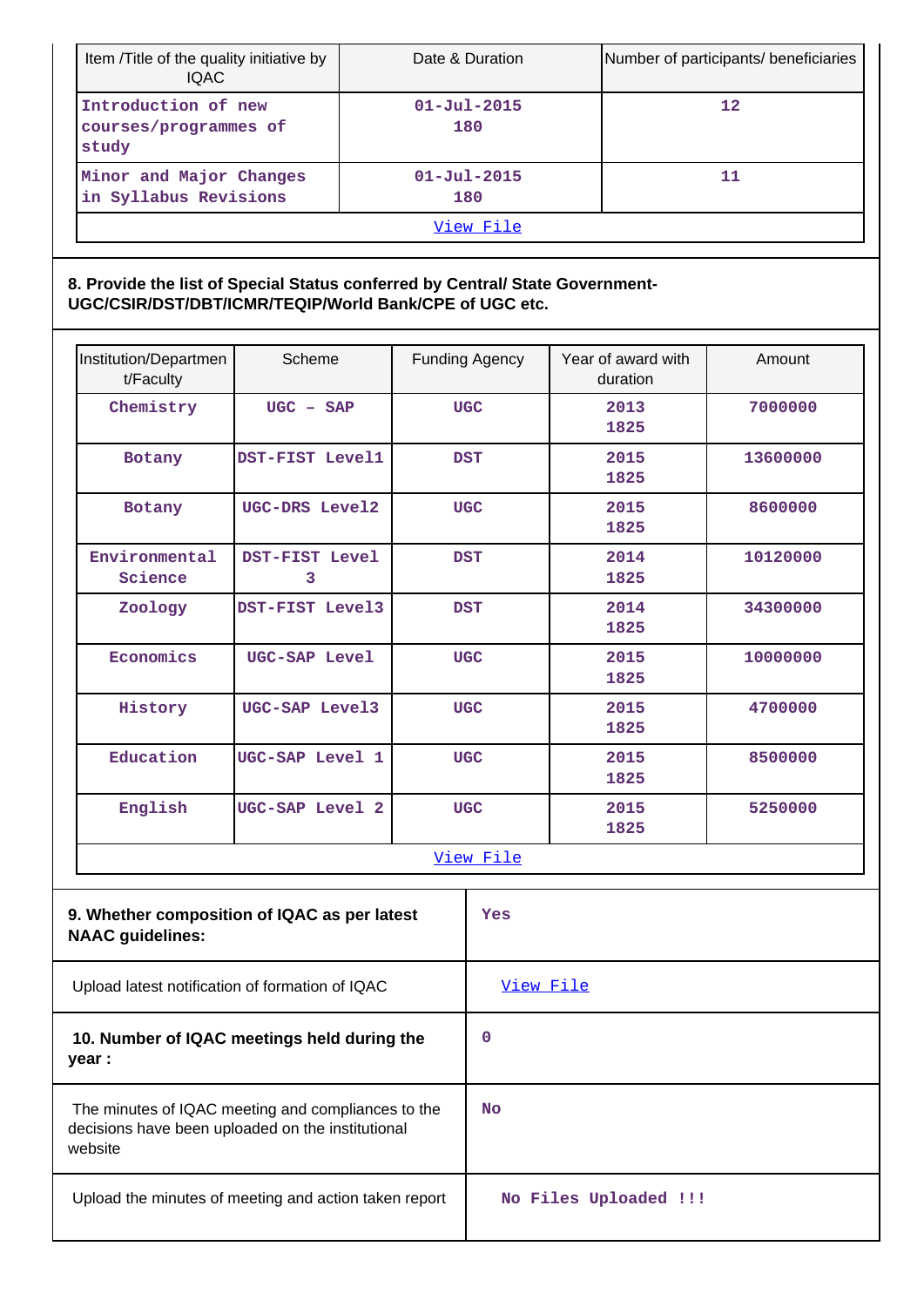## **12. Significant contributions made by IQAC during the current year(maximum five bullets)**

**• All syllabi revisional procedure as well as introduction of new courses, papers/optional papers and programmes across the entire university was encouraged and guided by the IQAC. • The IQAC has been working at collecting, collating and streamlining the various data and performative indices of the entire university for participation in and contribution towards the AISHE portal through the nodal officer. • The IQAC was directly and indirectly involved in the positive evolution of the allround perception of the university based on various academic and administrative parameters. • Academic research in primary and secondary areas of interests, profession and expertise undertaken by teachers and scholars were encouraged and suitable/similar infrastructure were made available for sharing across the university by the IQAC. • The IQAC partly processed internal promotion documents and applications.**

#### [View File](https://assessmentonline.naac.gov.in/public/Postacc/Contribution/7496_Contribution.xlsx)

**13. Plan of action chalked out by the IQAC in the beginning of the academic year towards Quality Enhancement and outcome achieved by the end of the academic year**

| Plan of Action                                                                          | Achivements/Outcomes                                                                                                                                                                                                                                                                                                                                                                                                                                                                     |
|-----------------------------------------------------------------------------------------|------------------------------------------------------------------------------------------------------------------------------------------------------------------------------------------------------------------------------------------------------------------------------------------------------------------------------------------------------------------------------------------------------------------------------------------------------------------------------------------|
| Promotion of students' extra-<br>curricular/co-curricular development<br>and expansion. | Completed; as well as in progress in<br>collaboration with other bodies of the<br>university                                                                                                                                                                                                                                                                                                                                                                                             |
| Improvement of placements of students.                                                  | Completed; as well as in progress.                                                                                                                                                                                                                                                                                                                                                                                                                                                       |
| Initiating/instituting various<br>committees in departments, schools and<br>institutes  | Completed; as well as in progress.                                                                                                                                                                                                                                                                                                                                                                                                                                                       |
| Improving the perception of the<br>university.                                          | In progress; this is an ongoing<br>process.                                                                                                                                                                                                                                                                                                                                                                                                                                              |
| Revisions and changes in syllabi.                                                       | This is an ongoing process: some have<br>been completed and the rest are in<br>progress                                                                                                                                                                                                                                                                                                                                                                                                  |
| Research promotion within the<br>university                                             | The IQAC took a lead role in appraising<br>and guiding/suggesting university<br>teachers and scholars towards proper<br>publications standards and<br>possibilities including reputed<br>journals and other instruments of<br>publications. The IQAC helped in the<br>identification of similar research<br>interests among scholars/<br>teachers/laboratories and got them<br>together as well as aided in the proper<br>utilisation of infrastructure through<br>sharing and borrowing |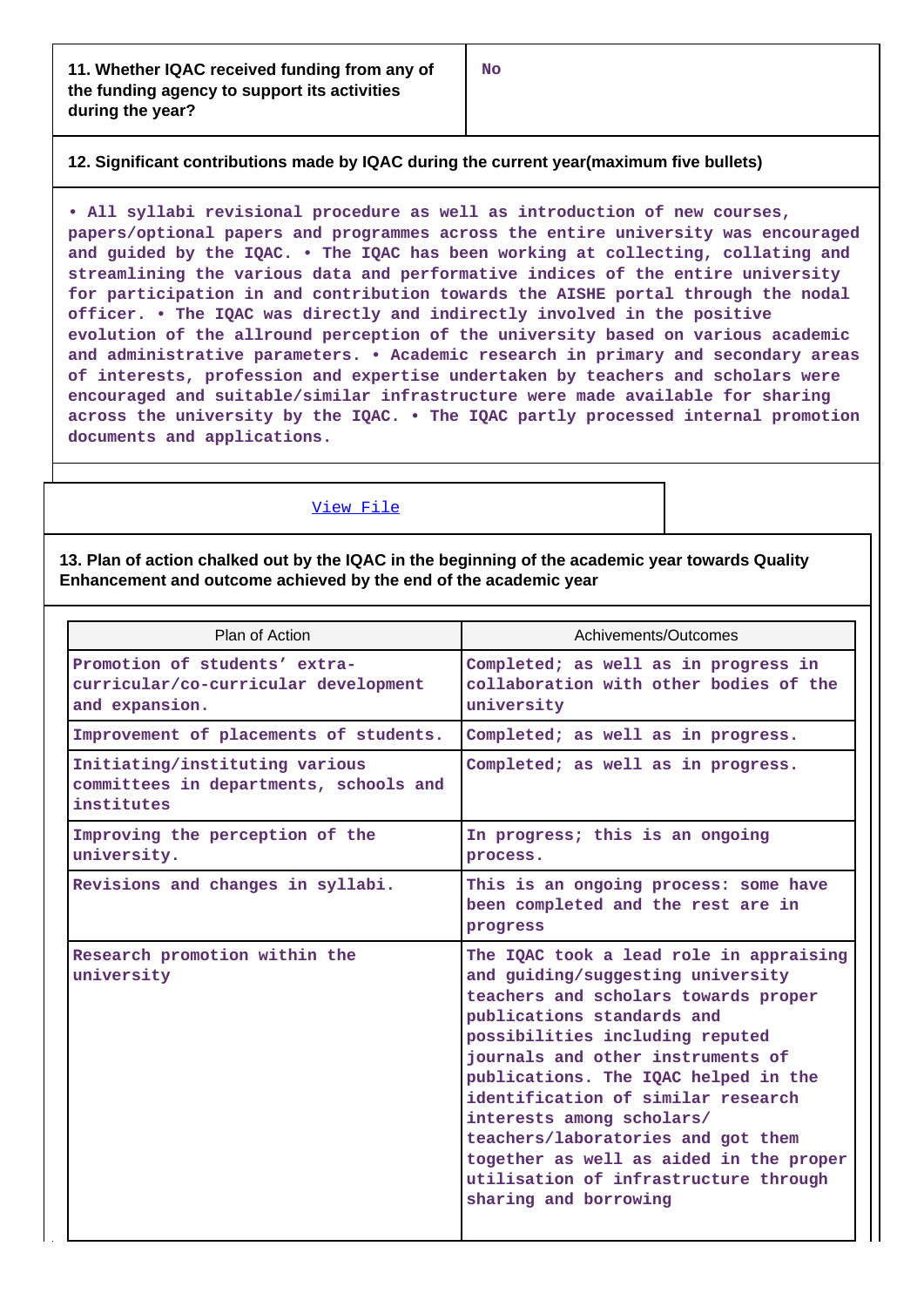| Preparation of AQAR 2015-16.                                                                                         | Preparation is complete, but the<br>uploading had been pushed back                                                                                                                                                                                                                                                                                                                                                                                                                                                                                                                                                                                                                                                                                                                                                                                                                                                                 |  |  |
|----------------------------------------------------------------------------------------------------------------------|------------------------------------------------------------------------------------------------------------------------------------------------------------------------------------------------------------------------------------------------------------------------------------------------------------------------------------------------------------------------------------------------------------------------------------------------------------------------------------------------------------------------------------------------------------------------------------------------------------------------------------------------------------------------------------------------------------------------------------------------------------------------------------------------------------------------------------------------------------------------------------------------------------------------------------|--|--|
| Feedback - Alumni.                                                                                                   | Feedback system being prepared for<br>circulation                                                                                                                                                                                                                                                                                                                                                                                                                                                                                                                                                                                                                                                                                                                                                                                                                                                                                  |  |  |
| Stakeholder Feedback - Students.                                                                                     | Feedback system prepared but not<br>initiated                                                                                                                                                                                                                                                                                                                                                                                                                                                                                                                                                                                                                                                                                                                                                                                                                                                                                      |  |  |
|                                                                                                                      | View File                                                                                                                                                                                                                                                                                                                                                                                                                                                                                                                                                                                                                                                                                                                                                                                                                                                                                                                          |  |  |
|                                                                                                                      |                                                                                                                                                                                                                                                                                                                                                                                                                                                                                                                                                                                                                                                                                                                                                                                                                                                                                                                                    |  |  |
| 14. Whether AQAR was placed before statutory<br>body?                                                                | Yes                                                                                                                                                                                                                                                                                                                                                                                                                                                                                                                                                                                                                                                                                                                                                                                                                                                                                                                                |  |  |
| Name of Statutory Body                                                                                               | <b>Meeting Date</b>                                                                                                                                                                                                                                                                                                                                                                                                                                                                                                                                                                                                                                                                                                                                                                                                                                                                                                                |  |  |
| Executive Council                                                                                                    | 29-Sep-2020                                                                                                                                                                                                                                                                                                                                                                                                                                                                                                                                                                                                                                                                                                                                                                                                                                                                                                                        |  |  |
| 15. Whether NAAC/or any other accredited<br>body(s) visited IQAC or interacted with it to<br>assess the functioning? | <b>No</b>                                                                                                                                                                                                                                                                                                                                                                                                                                                                                                                                                                                                                                                                                                                                                                                                                                                                                                                          |  |  |
| 16. Whether institutional data submitted to<br>AISHE:                                                                | Yes                                                                                                                                                                                                                                                                                                                                                                                                                                                                                                                                                                                                                                                                                                                                                                                                                                                                                                                                |  |  |
| <b>Year of Submission</b>                                                                                            | 2016                                                                                                                                                                                                                                                                                                                                                                                                                                                                                                                                                                                                                                                                                                                                                                                                                                                                                                                               |  |  |
| Date of Submission                                                                                                   | $02 - \text{Feb} - 2016$                                                                                                                                                                                                                                                                                                                                                                                                                                                                                                                                                                                                                                                                                                                                                                                                                                                                                                           |  |  |
| 17. Does the Institution have Management<br><b>Information System?</b>                                               | Yes                                                                                                                                                                                                                                                                                                                                                                                                                                                                                                                                                                                                                                                                                                                                                                                                                                                                                                                                |  |  |
| If yes, give a brief descripiton and a list of modules<br>currently operational (maximum 500 words)                  | 1. The Central Library subscribes to<br>various ebooks and ejournal as well as<br>eresources networks and libraries under<br>the broad INFLIBNET system for use by<br>teachers, students, employees and<br>visitors. The prestigious and iconic<br>Rabindra Bhavana Library has been<br>digitising their holdings for quite<br>some time and has built up a sizeable<br>database that may be accessed by<br>scholars from India and abroad. The<br>URKUND antiplagiarism software has been<br>in use by teachers for verifying<br>authenticity is higher research. 2. The<br>university is a subscriber to the<br>National Knowledge Network (NKN) and<br>has been providing wired internet<br>connectivity to most academic and<br>administrative offices, libraries,<br>museums and other institutional<br>sections/departments. The university is<br>interested in introducing wireless<br>fidelity (WiFi) connectivity in both |  |  |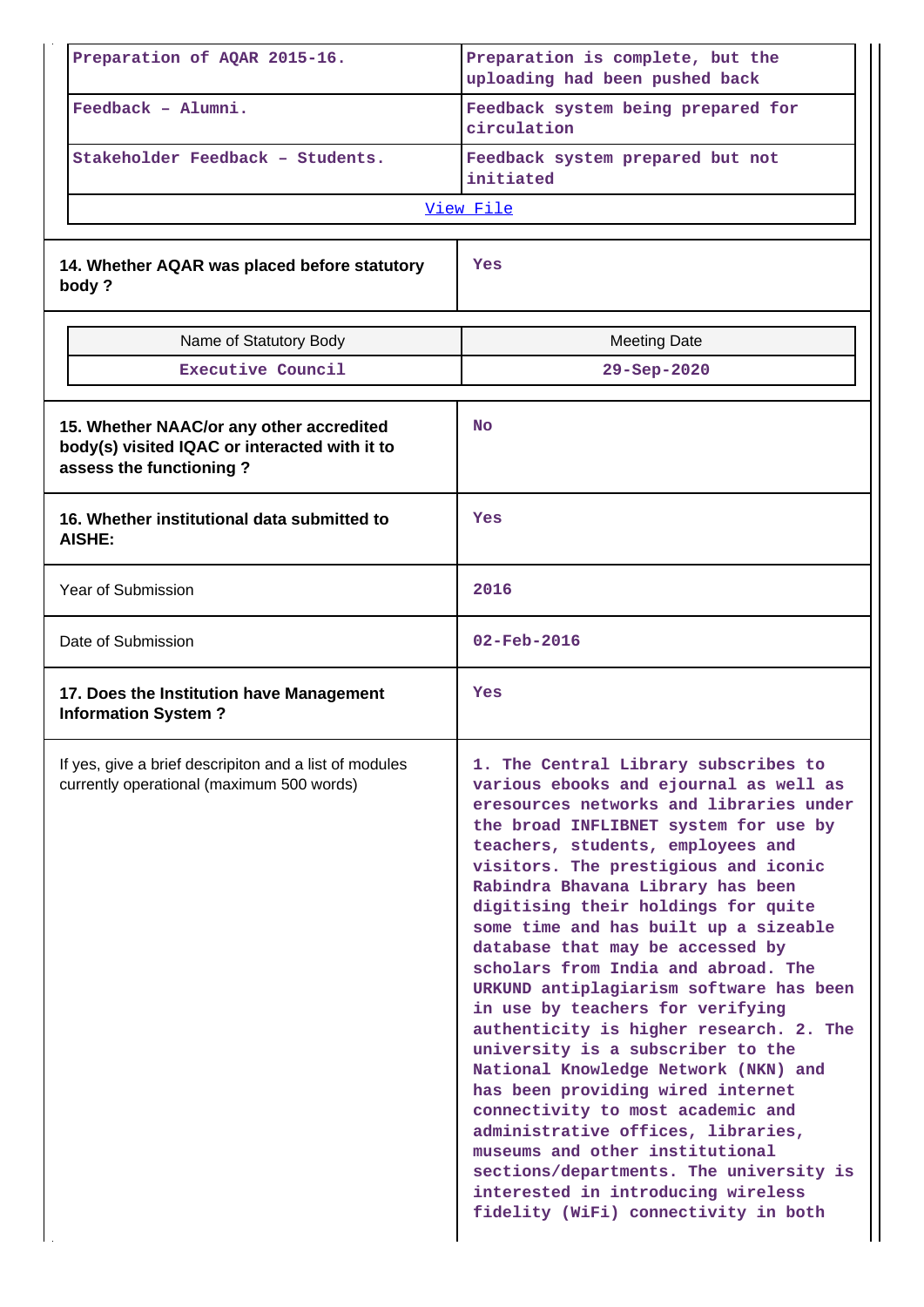| the campuses at Santiniketan and        |
|-----------------------------------------|
| Sriniketan in the immediate future. 3.  |
| Disbursement of salaries, academic and  |
| administrative payments and various     |
| other transactions are mostly being     |
| done through digital and internetbased  |
| systems operated by the accounts and    |
| finance departments in collaboration    |
| with the lead bank State Bank of India, |
| Santiniketan, 4. VisvaBharati has a     |
| longterm plan to integrate its various  |
| informatics systems into a single,      |
| holistic allpurpose structure that will |
| contain all flow of information and be  |
| in turn attached to the outside world   |
| of academic and administration and the  |
| government, national and international  |
| level that will benefit all             |
| stakeholders of the university.         |

| <b>CRITERION I - CURRICULAR ASPECTS</b><br>1.1 - Curriculum Design and Development |                |                                                                                         |                  |
|------------------------------------------------------------------------------------|----------------|-----------------------------------------------------------------------------------------|------------------|
|                                                                                    |                | 1.1.1 - Programmes for which syllabus revision was carried out during the Academic year |                  |
|                                                                                    |                |                                                                                         |                  |
| Name of Programme                                                                  | Programme Code | Programme Specialization                                                                | Date of Revision |
| <b>MA</b>                                                                          | 65             | Rural Management                                                                        | 01/07/2015       |
| <b>BA</b>                                                                          | 63             | Rural Studies                                                                           | 01/07/2015       |
| <b>MA</b>                                                                          | 64             | Rural Studies                                                                           | 01/07/2015       |
| <b>MSC</b>                                                                         | 32             |                                                                                         | 20/02/2016       |
| <b>BSC</b>                                                                         | 31             | Statistics                                                                              | 20/02/2016       |
| Integrated(PG)                                                                     | 32             | Statistics                                                                              | 20/02/2016       |
| PhD or DPhil                                                                       | 18             | <b>Assamese</b>                                                                         | 20/02/2016       |
| <b>BEd</b>                                                                         | 81             |                                                                                         | 01/07/2015       |
| MEd                                                                                | 82             |                                                                                         | 01/07/2015       |
| <b>BPEd</b>                                                                        | 86             |                                                                                         | 01/07/2015       |

year

| Programme with<br>Code | Programme<br>Specialization | Date of Introduction | Course with Code                                                                 | Date of Introduction |
|------------------------|-----------------------------|----------------------|----------------------------------------------------------------------------------|----------------------|
| MSc(Agricultu<br>re)   |                             | 01/07/2015           | <b>GPB 501:</b><br>Principles of<br>genetics                                     | 01/07/2015           |
| MA                     | Rural<br>Management         | 01/07/2015           | Sem-I Paper-I<br>Group A: Rural<br>Development<br>Concepts and<br>Theories (605) | 01/07/2015           |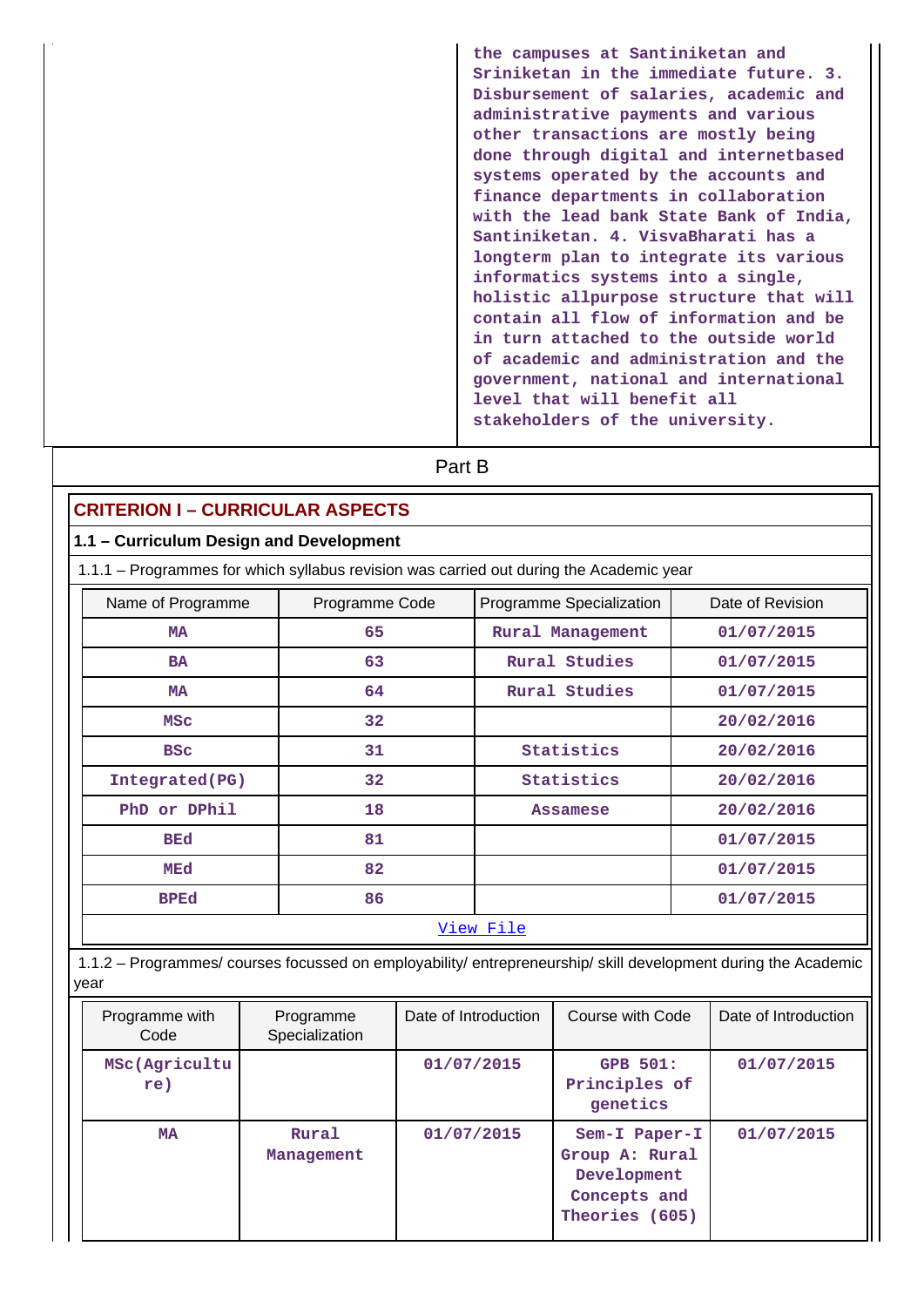| <b>MA</b>                                                          | Rural<br>Management |                                    | 01/07/2015                                 | Sem-I Paper-I<br>Group B: Rural<br>Development in<br>India and Rural<br>Development<br>Approaches in<br>other selected<br>Counties (605) | 01/07/2015            |
|--------------------------------------------------------------------|---------------------|------------------------------------|--------------------------------------------|------------------------------------------------------------------------------------------------------------------------------------------|-----------------------|
| MA                                                                 | Rural<br>Management |                                    | 01/07/2015                                 | Sem-I Paper-<br>III Group A:<br><b>Basic</b><br>Managerial<br>Micro Economics<br>(605)                                                   | 01/07/2015            |
| <b>BRS</b>                                                         |                     |                                    | 01/07/2015                                 | Paper-11-Micr<br>oeconomics for<br>Rural Studies                                                                                         | 01/07/2015            |
| <b>BRS</b>                                                         |                     |                                    | 01/07/2015                                 | Paper-36-Agri<br>cultural<br>Marketing,<br>Trade and<br>Prices                                                                           | 01/07/2015            |
| <b>MRS</b>                                                         |                     |                                    | 01/07/2015                                 | Paper-XI-<br>Disaster<br>Management in<br><b>Rural Areas</b>                                                                             | 01/07/2015            |
| <b>BEd</b>                                                         |                     |                                    | 01/07/2015                                 | [B.Ed. 111]<br>Child's Growth<br>and Development<br>(801)                                                                                | 01/07/2015            |
| <b>BEd</b>                                                         |                     |                                    | 01/07/2015                                 | [B.Ed. 113]<br>School<br>Organisation<br>and Management<br>(801)                                                                         | 01/07/2015            |
| <b>MPEd</b>                                                        |                     |                                    | 01/07/2015                                 | $[MPCC-101]$<br>Research<br>Process in<br>Physical<br>Education and<br>Sports Sciences<br>(807)                                          | 01/07/2015            |
|                                                                    |                     |                                    | View File                                  |                                                                                                                                          |                       |
| 1.2 - Academic Flexibility                                         |                     |                                    |                                            |                                                                                                                                          |                       |
| 1.2.1 - New programmes/courses introduced during the Academic year |                     |                                    |                                            |                                                                                                                                          |                       |
| Programme/Course                                                   |                     |                                    | Programme Specialization                   |                                                                                                                                          | Dates of Introduction |
| <b>BPEd</b>                                                        |                     |                                    | Two Year Bachelor of<br>Physical Education |                                                                                                                                          | 01/07/2015            |
| MEd                                                                |                     |                                    | Two Year Master of<br>Education            |                                                                                                                                          | 01/07/2015            |
| <b>BEd</b>                                                         |                     | Two Year Bachelor of<br>01/07/2015 |                                            |                                                                                                                                          |                       |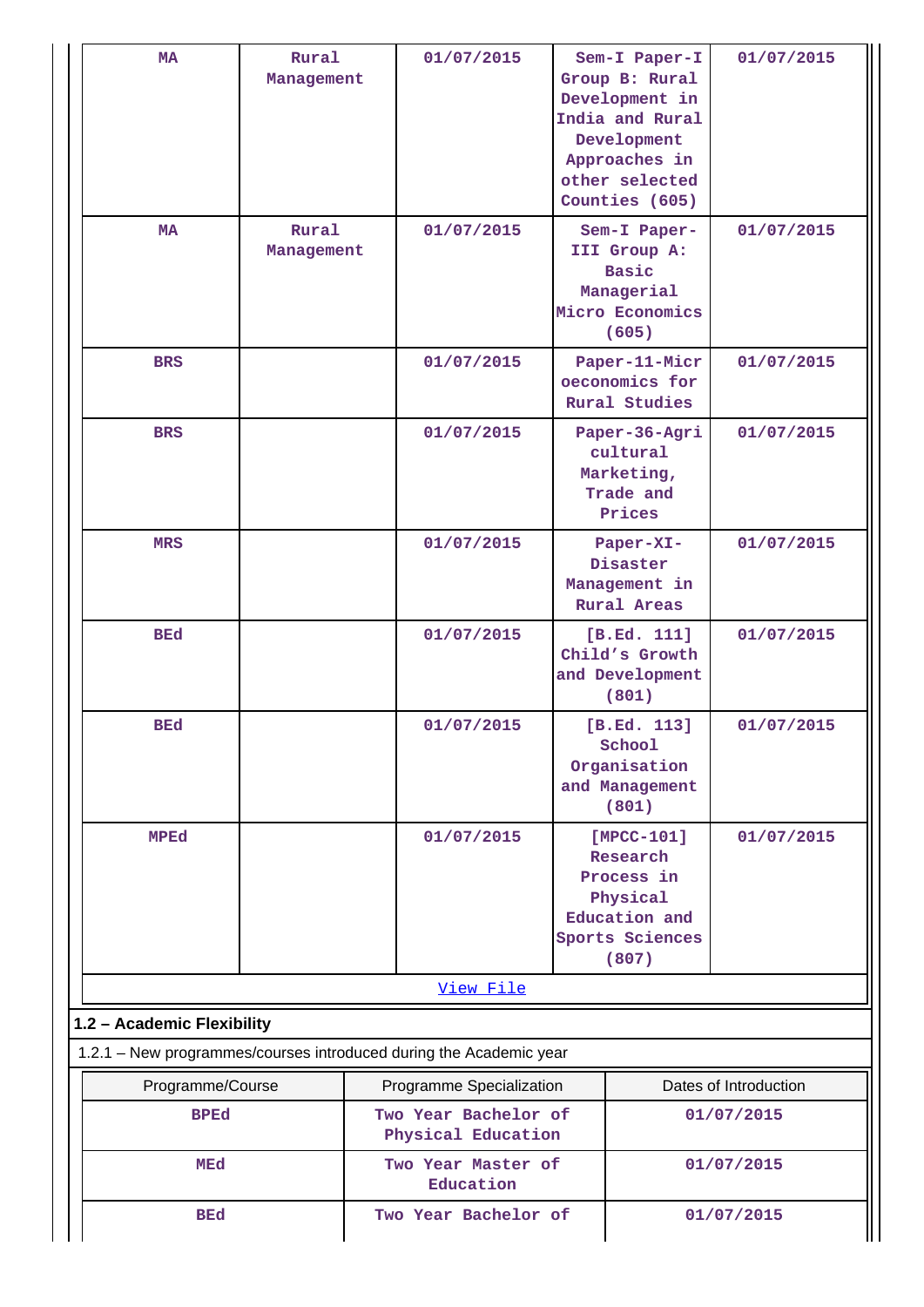|                                                                              | Education                                                                                               |                                                                 |  |  |  |
|------------------------------------------------------------------------------|---------------------------------------------------------------------------------------------------------|-----------------------------------------------------------------|--|--|--|
| PhD or DPhil                                                                 | M. Phil, Integrated M. Phil-<br>Ph.D. and Ph.D.<br>programmes in Women's<br>Studies                     | 01/07/2015                                                      |  |  |  |
| MA                                                                           | 'Veda' group in MA,<br>semester-3 and 4 (Paper<br>IX-XVI)                                               | 01/07/2015                                                      |  |  |  |
| MA                                                                           | Comparative Literature<br>(132)                                                                         | 01/07/2015                                                      |  |  |  |
| MA                                                                           | <b>Rural Studies</b>                                                                                    | 01/07/2015                                                      |  |  |  |
| <b>BA</b>                                                                    | <b>Rural Studies</b>                                                                                    | 01/07/2015                                                      |  |  |  |
| MA                                                                           | Rural Management                                                                                        | 01/07/2015                                                      |  |  |  |
| <b>MSC</b>                                                                   | (Ag.) Genetics and Plant<br><b>Breeding</b>                                                             | 01/07/2015                                                      |  |  |  |
|                                                                              | View File                                                                                               |                                                                 |  |  |  |
| University level during the Academic year.                                   | 1.2.2 - Programmes in which Choice Based Credit System (CBCS)/Elective Course System implemented at the |                                                                 |  |  |  |
| Name of programmes adopting<br><b>CBCS</b>                                   | Programme Specialization                                                                                | Date of implementation of<br><b>CBCS/Elective Course System</b> |  |  |  |
| <b>BEd</b>                                                                   | Two Year Bachelor of<br>Education                                                                       | 01/07/2015                                                      |  |  |  |
| MEd                                                                          | Two Year Master of<br>Education                                                                         | 01/07/2015                                                      |  |  |  |
| MA                                                                           | Education                                                                                               | 01/07/2015                                                      |  |  |  |
| 1.3 - Curriculum Enrichment                                                  |                                                                                                         |                                                                 |  |  |  |
|                                                                              | 1.3.1 - Value-added courses imparting transferable and life skills offered during the year              |                                                                 |  |  |  |
| <b>Value Added Courses</b>                                                   | Date of Introduction                                                                                    | Number of Students Enrolled                                     |  |  |  |
| Certificate in Tamil                                                         | 01/07/2015                                                                                              | 5                                                               |  |  |  |
| Diploma in Tamil                                                             | 01/07/2015                                                                                              | 1                                                               |  |  |  |
| Personality and<br>Leadership Development<br>Proramme for Nation<br>Building | 11/11/2015                                                                                              | 25                                                              |  |  |  |
|                                                                              | View File                                                                                               |                                                                 |  |  |  |
| 1.3.2 - Field Projects / Internships under taken during the year             |                                                                                                         |                                                                 |  |  |  |
| Project/Programme Title                                                      | Programme Specialization                                                                                | No. of students enrolled for Field<br>Projects / Internships    |  |  |  |
| <b>BSC</b>                                                                   | (Ag.) Hons.-RAWE 01 Crop<br>Production                                                                  | 49                                                              |  |  |  |
| <b>BSC</b>                                                                   | (Ag.) Hons.-RAWE 02 Crop<br>Protection                                                                  | 49                                                              |  |  |  |
| <b>BSC</b>                                                                   | (Ag.) Hons.-RAWE 03 Rural<br>Economics                                                                  | 49                                                              |  |  |  |
| <b>BSC</b><br>(Ag.) Hons.-RAWE 04                                            |                                                                                                         | 49                                                              |  |  |  |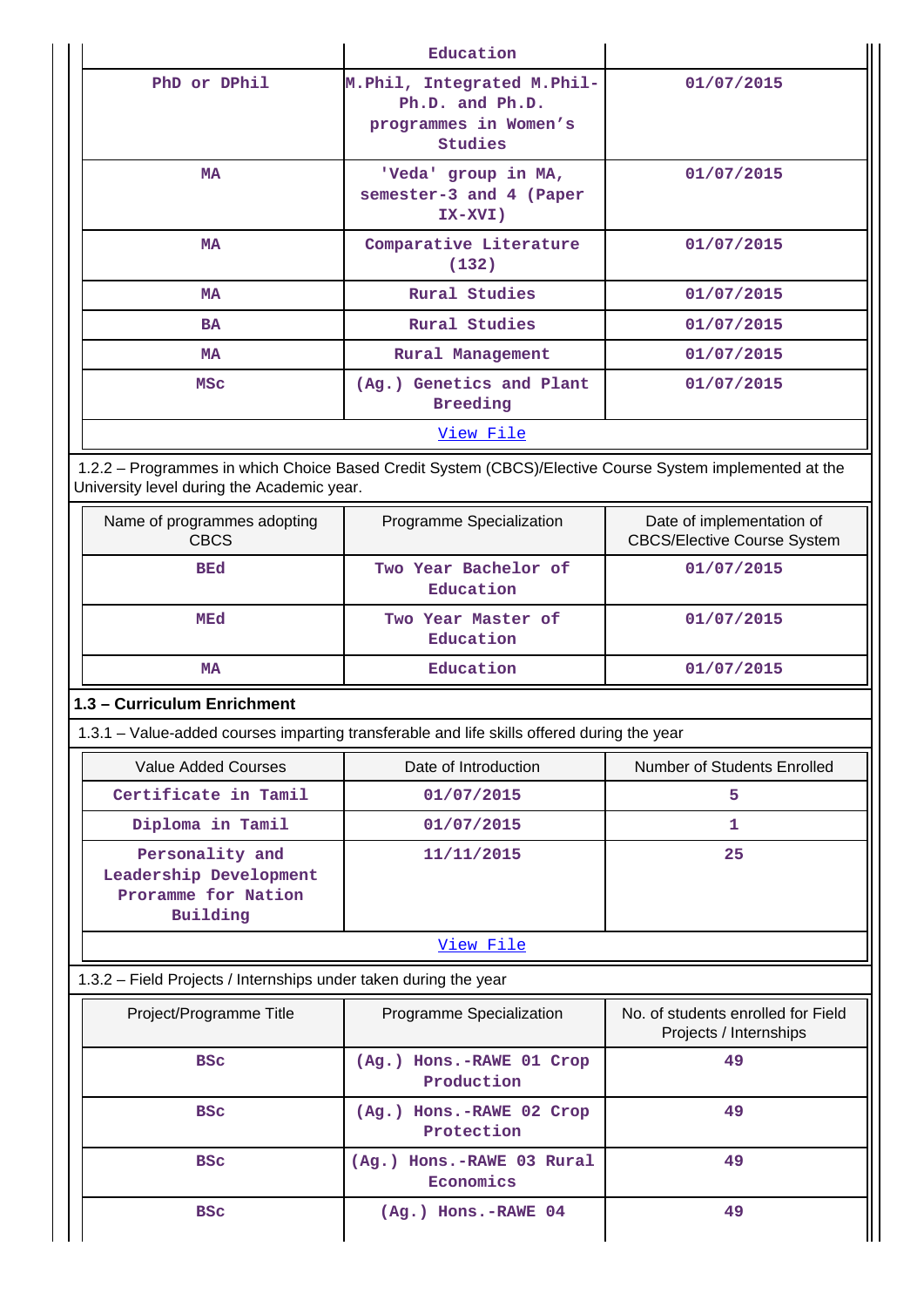|                                                                         |                                                                                                              | Extension Programme                                                                                                                           |           |  |                                   |                          |  |
|-------------------------------------------------------------------------|--------------------------------------------------------------------------------------------------------------|-----------------------------------------------------------------------------------------------------------------------------------------------|-----------|--|-----------------------------------|--------------------------|--|
| <b>BSC</b>                                                              |                                                                                                              | (Ag.) Hons.-RAWE 05<br>Research Station / KVK /<br>DAATT Center Activities<br>and Attachment to the<br>Agro-based Industries                  |           |  |                                   | 49                       |  |
| <b>BSC</b>                                                              |                                                                                                              | $(Ag.)$ Hons.-ELCP 02<br><b>Integrated Farming</b><br>Systems                                                                                 |           |  |                                   | 29                       |  |
| <b>BSC</b>                                                              |                                                                                                              | (Ag.) Hons.-ELCP 03 Water<br>Management (Watershed,<br>Micro Irrigation,<br>Problematic Water)                                                |           |  | 36                                |                          |  |
| <b>BSC</b>                                                              |                                                                                                              | (Ag.) Hons.-ELCP 04<br><b>Integrated Nutrient</b><br>Management                                                                               |           |  |                                   | 29                       |  |
| <b>BSC</b>                                                              |                                                                                                              | (Ag.) Hons.-ELCP 05 Soil<br>Management (Conservation,<br>Problematic Soil, and<br>Soil Quality)                                               |           |  | 29                                |                          |  |
| <b>BSC</b>                                                              |                                                                                                              | $(Ag.)$ Hons.-ELCP 06<br>Remote Sensing and<br>Geographical Information<br>System for Natural<br>Resource Management and<br>Land Use Planning |           |  |                                   | 29                       |  |
|                                                                         |                                                                                                              |                                                                                                                                               | View File |  |                                   |                          |  |
| 1.4 - Feedback System                                                   |                                                                                                              |                                                                                                                                               |           |  |                                   |                          |  |
| 1.4.1 – Whether structured feedback received from all the stakeholders. |                                                                                                              |                                                                                                                                               |           |  |                                   |                          |  |
| <b>Students</b>                                                         |                                                                                                              |                                                                                                                                               |           |  | No                                |                          |  |
| <b>Teachers</b>                                                         |                                                                                                              |                                                                                                                                               |           |  | <b>No</b>                         |                          |  |
| <b>Employers</b>                                                        |                                                                                                              |                                                                                                                                               |           |  | No                                |                          |  |
| Alumni                                                                  |                                                                                                              |                                                                                                                                               |           |  | <b>No</b>                         |                          |  |
| Parents                                                                 |                                                                                                              |                                                                                                                                               |           |  | <b>No</b>                         |                          |  |
| (maximum 500 words)                                                     | 1.4.2 – How the feedback obtained is being analyzed and utilized for overall development of the institution? |                                                                                                                                               |           |  |                                   |                          |  |
| <b>Feedback Obtained</b>                                                |                                                                                                              |                                                                                                                                               |           |  |                                   |                          |  |
| No feed back collected.                                                 |                                                                                                              |                                                                                                                                               |           |  |                                   |                          |  |
| <b>CRITERION II - TEACHING- LEARNING AND EVALUATION</b>                 |                                                                                                              |                                                                                                                                               |           |  |                                   |                          |  |
| 2.1 - Student Enrolment and Profile                                     |                                                                                                              |                                                                                                                                               |           |  |                                   |                          |  |
| 2.1.1 - Demand Ratio during the year                                    |                                                                                                              |                                                                                                                                               |           |  |                                   |                          |  |
| Name of the<br>Programme                                                | Programme<br>Specialization                                                                                  | Number of seats<br>available                                                                                                                  |           |  | Number of<br>Application received | <b>Students Enrolled</b> |  |
| PhD or DPhil                                                            | Agriculture<br>Engineering                                                                                   | $\overline{a}$                                                                                                                                |           |  | 2                                 | 1                        |  |
| PhD or DPhil                                                            | Crop Physiology                                                                                              | 4                                                                                                                                             |           |  | 1                                 | $\mathbf 1$              |  |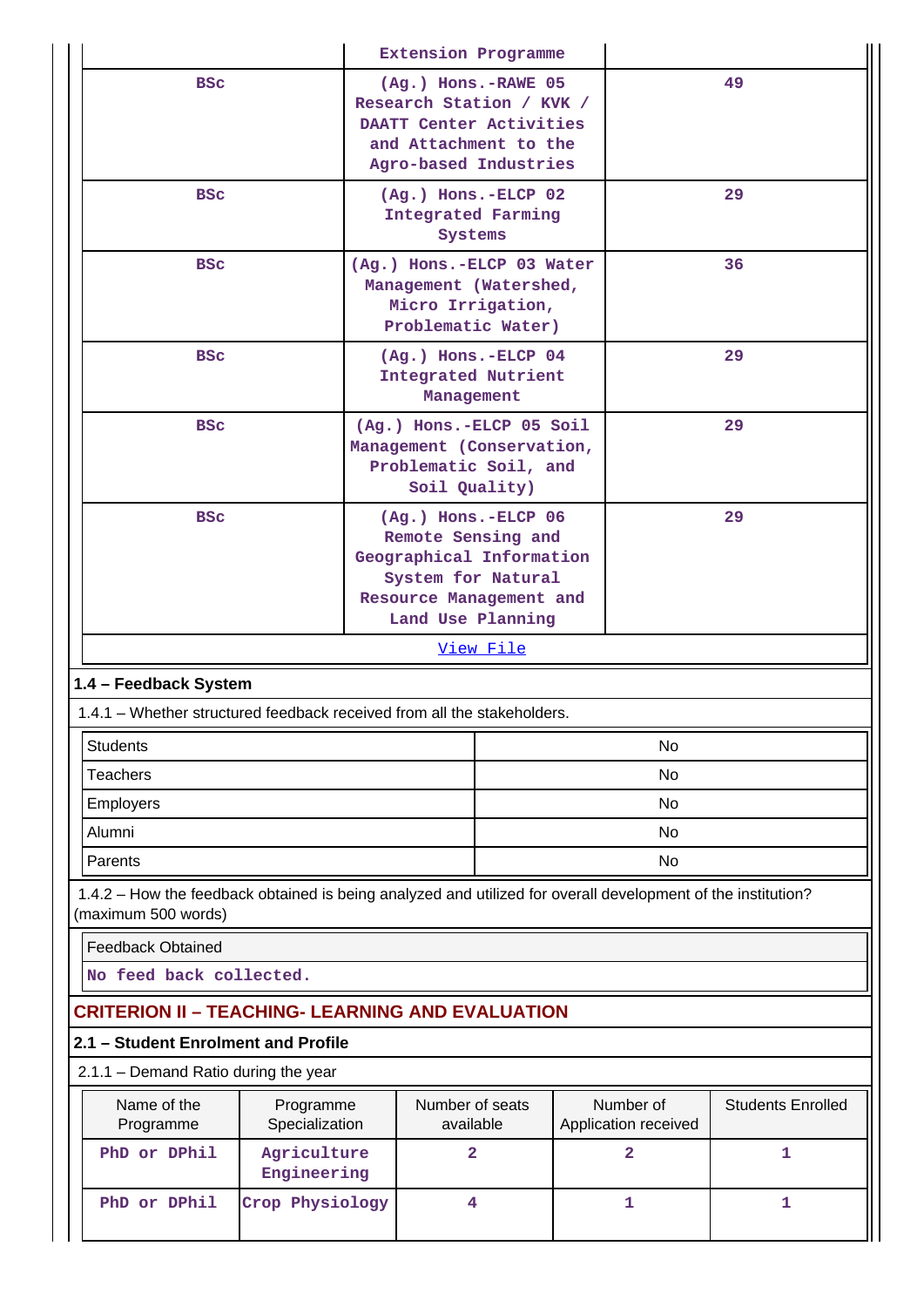| PhD or DPhil                                                                                                                                              | Soil Science                                                                                                                                                                                                                                                                                                                         |                           | 5                                    |                                 |  | $\mathbf 0$                                  | 5                                  |
|-----------------------------------------------------------------------------------------------------------------------------------------------------------|--------------------------------------------------------------------------------------------------------------------------------------------------------------------------------------------------------------------------------------------------------------------------------------------------------------------------------------|---------------------------|--------------------------------------|---------------------------------|--|----------------------------------------------|------------------------------------|
|                                                                                                                                                           | and                                                                                                                                                                                                                                                                                                                                  |                           |                                      |                                 |  |                                              |                                    |
|                                                                                                                                                           | Agricultural                                                                                                                                                                                                                                                                                                                         |                           |                                      |                                 |  |                                              |                                    |
|                                                                                                                                                           |                                                                                                                                                                                                                                                                                                                                      | Chemistry                 |                                      |                                 |  |                                              |                                    |
| <b>MSC</b>                                                                                                                                                |                                                                                                                                                                                                                                                                                                                                      | $(Ag)$ in<br>Agricultural |                                      | 10                              |  | 98                                           | 10                                 |
|                                                                                                                                                           | Extension                                                                                                                                                                                                                                                                                                                            |                           |                                      |                                 |  |                                              |                                    |
| <b>MSC</b>                                                                                                                                                | (Ag) in Plant                                                                                                                                                                                                                                                                                                                        |                           | 10                                   |                                 |  | 81                                           | 9                                  |
|                                                                                                                                                           | Protection                                                                                                                                                                                                                                                                                                                           |                           |                                      |                                 |  |                                              |                                    |
| MSC                                                                                                                                                       | (Ag) Genetics                                                                                                                                                                                                                                                                                                                        |                           | 5                                    |                                 |  | 215                                          | 4                                  |
|                                                                                                                                                           | and Plant<br><b>Breeding</b>                                                                                                                                                                                                                                                                                                         |                           |                                      |                                 |  |                                              |                                    |
| <b>MSC</b>                                                                                                                                                | (Ag.)                                                                                                                                                                                                                                                                                                                                |                           | 10                                   |                                 |  | 132                                          | 10                                 |
|                                                                                                                                                           | Horticulture                                                                                                                                                                                                                                                                                                                         |                           |                                      |                                 |  |                                              |                                    |
| MSC                                                                                                                                                       | (Ag.) in Soil                                                                                                                                                                                                                                                                                                                        |                           | 10                                   |                                 |  | 110                                          | 7                                  |
|                                                                                                                                                           | Science and Ag.<br>Chemistry                                                                                                                                                                                                                                                                                                         |                           |                                      |                                 |  |                                              |                                    |
|                                                                                                                                                           |                                                                                                                                                                                                                                                                                                                                      |                           |                                      |                                 |  |                                              |                                    |
| <b>MSC</b>                                                                                                                                                | (Ag.) Agronomy                                                                                                                                                                                                                                                                                                                       |                           | 15                                   |                                 |  | 196                                          | 15                                 |
| <b>BSC</b>                                                                                                                                                | $(Ag.)$ Hons                                                                                                                                                                                                                                                                                                                         |                           | 55                                   |                                 |  | 3460                                         | 56                                 |
|                                                                                                                                                           |                                                                                                                                                                                                                                                                                                                                      |                           |                                      | View File                       |  |                                              |                                    |
| 2.2 - Catering to Student Diversity                                                                                                                       |                                                                                                                                                                                                                                                                                                                                      |                           |                                      |                                 |  |                                              |                                    |
| 2.2.1 - Student - Full time teacher ratio (current year data)                                                                                             |                                                                                                                                                                                                                                                                                                                                      |                           |                                      |                                 |  |                                              |                                    |
|                                                                                                                                                           |                                                                                                                                                                                                                                                                                                                                      |                           |                                      |                                 |  |                                              |                                    |
| Year                                                                                                                                                      | Number of                                                                                                                                                                                                                                                                                                                            |                           | Number of                            | Number of                       |  | Number of                                    | Number of                          |
|                                                                                                                                                           | students enrolled                                                                                                                                                                                                                                                                                                                    |                           | students enrolled                    | fulltime teachers               |  | fulltime teachers                            | teachers                           |
|                                                                                                                                                           | in the institution<br>(UG)                                                                                                                                                                                                                                                                                                           |                           | in the institution<br>(PG)           | available in the<br>institution |  | available in the<br>institution              | teaching both UG<br>and PG courses |
|                                                                                                                                                           |                                                                                                                                                                                                                                                                                                                                      |                           |                                      | teaching only UG                |  | teaching only PG                             |                                    |
| 2015                                                                                                                                                      | 2421                                                                                                                                                                                                                                                                                                                                 |                           |                                      | courses                         |  | courses                                      |                                    |
|                                                                                                                                                           |                                                                                                                                                                                                                                                                                                                                      |                           | 2489                                 | 37                              |  | 33                                           | 434                                |
| 2.3 - Teaching - Learning Process                                                                                                                         |                                                                                                                                                                                                                                                                                                                                      |                           |                                      |                                 |  |                                              |                                    |
| 2.3.1 – Percentage of teachers using ICT for effective teaching with Learning Management Systems (LMS), E-<br>learning resources etc. (current year data) |                                                                                                                                                                                                                                                                                                                                      |                           |                                      |                                 |  |                                              |                                    |
| Number of                                                                                                                                                 | Number of                                                                                                                                                                                                                                                                                                                            |                           | <b>ICT Tools and</b>                 | Number of ICT                   |  | Numberof smart                               | E-resources and                    |
| <b>Teachers on Roll</b>                                                                                                                                   | teachers using                                                                                                                                                                                                                                                                                                                       |                           | resources                            | enabled                         |  | classrooms                                   | techniques used                    |
|                                                                                                                                                           | ICT (LMS, e-<br>Resources)                                                                                                                                                                                                                                                                                                           |                           | available                            | Classrooms                      |  |                                              |                                    |
| 504                                                                                                                                                       | 351                                                                                                                                                                                                                                                                                                                                  |                           | 45                                   | 35                              |  | 5                                            | 45                                 |
|                                                                                                                                                           |                                                                                                                                                                                                                                                                                                                                      |                           | View File of ICT Tools and resources |                                 |  |                                              |                                    |
|                                                                                                                                                           |                                                                                                                                                                                                                                                                                                                                      |                           |                                      |                                 |  | View File of E-resources and techniques used |                                    |
|                                                                                                                                                           |                                                                                                                                                                                                                                                                                                                                      |                           |                                      |                                 |  |                                              |                                    |
| 2.3.2 – Students mentoring system available in the institution? Give details. (maximum 500 words)                                                         |                                                                                                                                                                                                                                                                                                                                      |                           |                                      |                                 |  |                                              |                                    |
|                                                                                                                                                           | Student mentioring system is followed Bhawanwise. Few examples are given below- PALLI SHIKSHA<br>BHAVANA In the different Departments of institute, each student is allotted to one or two faculties for guidance<br>and improvement of research and thinking abilities. All the faculties are involved in guiding and mentoring the |                           |                                      |                                 |  |                                              |                                    |

students in their weaknesses to improve their understanding of the subject and also improve the abilities of all the students. SANGIT BHAVANA Visva Bharati being a residential campus, in Sangit Bhavana, there is an informal system of mentoring the students after class hours. Pedagogy of performing arts involves a constant interaction between the student and the teacher. Hence, all the teachers in Sangit bhavana have a regular interaction with the students and discourse focused on the specific discipline of each student is carried out. Additionally, counselling on various matters concerning the students is also carried out on a regular basis. There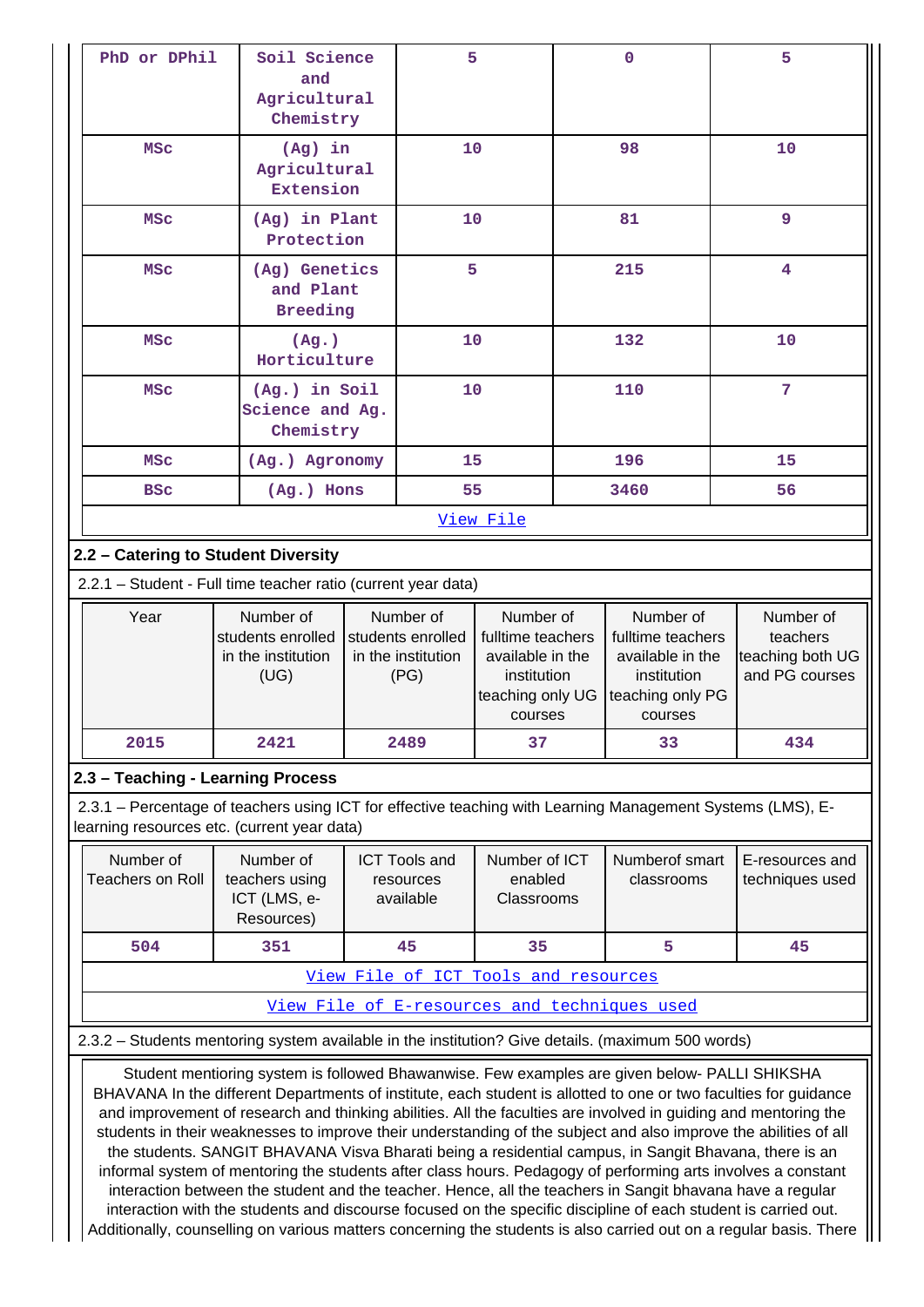is also a periodic interaction with the senior students about the various career prospects in the field of performing arts. The students are also apprised about the different scholarship opportunities and other information concerning their professional development. VINAYA BHAVANA Department of Education 1.Students of B.Ed. and Master of Education are allotted to the concerned Teachers of Pedagogy subjects. 2.During Internship students are mentored by the Teacher-in-Charge of the Internship schools for both B.Ed. and Master of Education 3.Students of M.A., B.Ed. and Master of Education are allotted to different teachers for necessary guidance with regard to their academic, career related and personal problems too. DEPARTMENT OF PHYSICAL EDUCATIONAND SPORT SCIENCE Every working days department conducts assemblies at 6.00am, 10.20 am, 4.00pm and 6.00pm where faculty members interact with the students and communicate different information related to curricular, co-curricular and extra-curricular activities of the department, Bhavana and the University as a whole. Frequently students are evaluated on their practical proficiencies and academic progress by their concerned teachers in order to guide them to overcome their deficiencies. Every week end all students are assembled for their Intramural sports and cultural competitions wherein they interact with the teachers and they receive feedback from the teachers about their progress. Formative evaluation is also conducted by individual faculty at their own level for providing student feedback. Besides these, the Universities stipulated evaluation system is strictly followed

| Number of students enrolled in the<br>institution | Number of fulltime teachers | Mentor: Mentee Ratio |
|---------------------------------------------------|-----------------------------|----------------------|
| 7139                                              | 504                         | 1:14                 |

## **2.4 – Teacher Profile and Quality**

2.4.1 – Number of full time teachers appointed during the year

| No. of sanctioned<br>positions | No. of filled positions | Vacant positions | <b>Positions filled during</b><br>the current year | No. of faculty with<br>Ph.D |
|--------------------------------|-------------------------|------------------|----------------------------------------------------|-----------------------------|
| 650                            | 504                     | 146              |                                                    | 382                         |

 2.4.2 – Honours and recognition received by teachers (received awards, recognition, fellowships at State, National, International level from Government, recognised bodies during the year )

| Year of Award | Name of full time teachers<br>receiving awards from<br>state level, national level,<br>international level | Designation                             | Name of the award.<br>fellowship, received from<br>Government or recognized<br>bodies                                                                                      |
|---------------|------------------------------------------------------------------------------------------------------------|-----------------------------------------|----------------------------------------------------------------------------------------------------------------------------------------------------------------------------|
| 2015          | <b>Buddhadeb Duary</b>                                                                                     | Associate Professor                     | Fellow Award 2015<br>of the Crop and<br>Weed Science<br>Society                                                                                                            |
| 2015          | Partha Sarathi<br>Munsi                                                                                    | Professor                               | Distinguished UGC<br>Emeritus Fellow                                                                                                                                       |
| 2015          | Joydip Mandal                                                                                              | Associate Professor                     | Best Paper award By<br>Indian Association<br>of Hill Farming,<br>Meghalaya, India                                                                                          |
| 2015          | Swarnali<br>Bhattacharya                                                                                   | Assistant Professor                     | Best poster award<br>at 4th Congress on<br>Insect Science (CIS<br>- 4) on Entomology<br>for Sustainable<br>Agriculture at<br>Punjab Agriculture<br>University,<br>Ludhiana |
| 2015          | Joydip Mandal                                                                                              | Associate Professor Best Paper award By | Department of<br>Horticulture,                                                                                                                                             |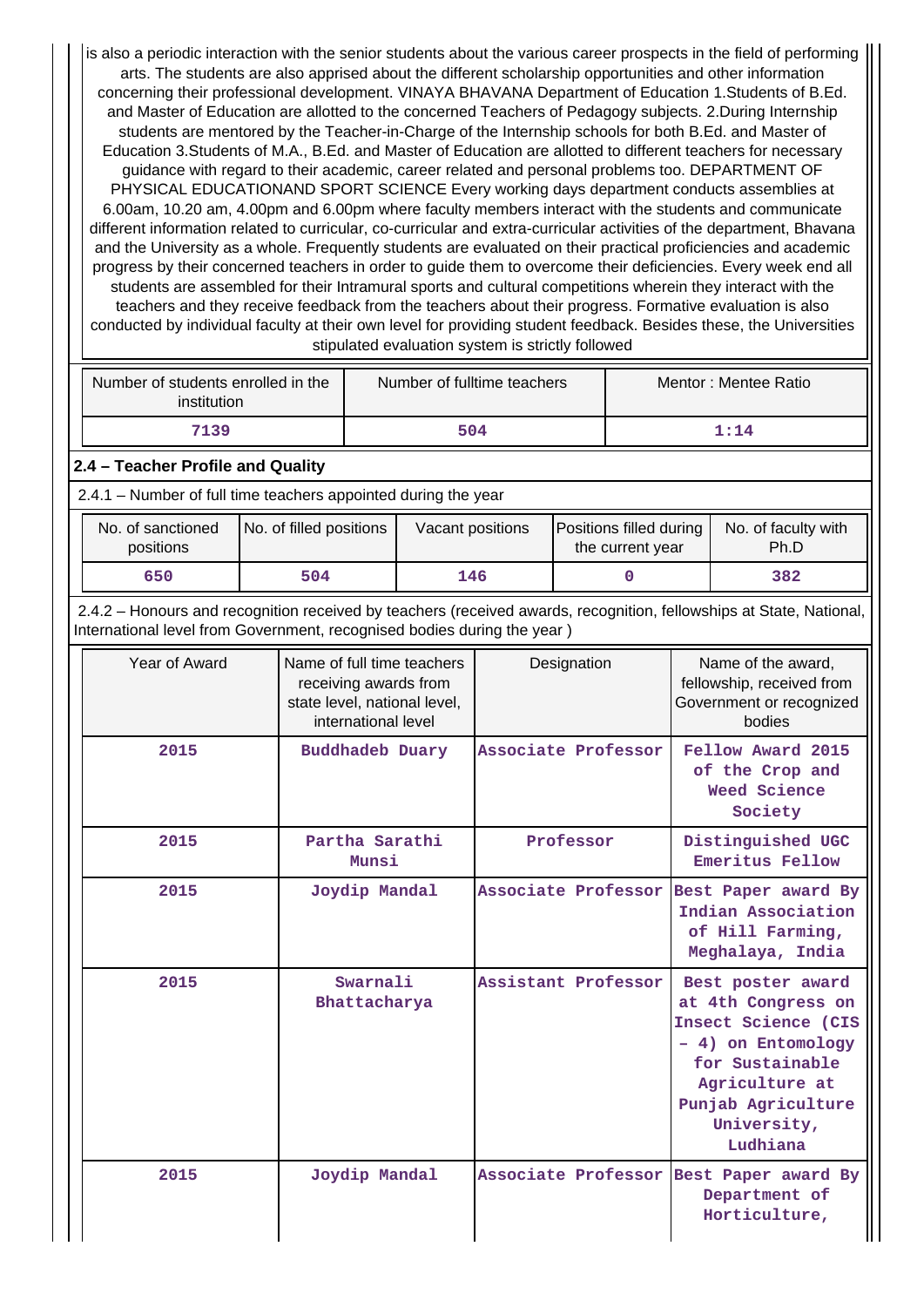|           |                          |                     | Sikkim University,<br>India                                     |  |  |  |  |
|-----------|--------------------------|---------------------|-----------------------------------------------------------------|--|--|--|--|
| 2015      | Yaikhom Hemanta<br>Kumar | Professor           | Devadasi National<br>Award                                      |  |  |  |  |
| 2015      | Sabyasachi Sarkhel       | Professor           | Lok Bharati<br>Sammanonana (Lok<br>Bharati Award)               |  |  |  |  |
| 2015      | Ranjani<br>Ramachandran  | Professor           | Charles Wallace<br>India Trust (CWIT)<br>Research grant (UK)    |  |  |  |  |
| 2015      | Sucheendranathan<br>P.K. | Assistant Professor | Shree Jayadev<br>Rashtriya Puraskar                             |  |  |  |  |
| 2015      | N.P<br>Sankaranarayanan  | Assistant Professor | A Grade artist for<br>All India Radio and<br>Doordarshan Kendra |  |  |  |  |
| View File |                          |                     |                                                                 |  |  |  |  |

## **2.5 – Evaluation Process and Reforms**

 2.5.1 – Number of days from the date of semester-end/ year- end examination till the declaration of results during the year

| Programme Name | Programme Code | Semester/year | Last date of the last<br>semester-end/ year-<br>end examination | Date of declaration of<br>results of semester-<br>end/ year- end<br>examination |
|----------------|----------------|---------------|-----------------------------------------------------------------|---------------------------------------------------------------------------------|
| <b>BA</b>      | C000052        | VI            | 26/05/2016                                                      | 14/06/2016                                                                      |
| <b>BA</b>      | C000065        | VI            | 16/05/2016                                                      | 06/06/2016                                                                      |
| <b>BA</b>      | C000053        | <b>VI</b>     | 26/05/2016                                                      | 10/06/2016                                                                      |
| <b>BA</b>      | C000054        | VI.           | 27/05/2016                                                      | 11/06/2016                                                                      |
| <b>BA</b>      | C000066        | VI            | 23/05/2016                                                      | 09/06/2016                                                                      |
| <b>BA</b>      | C000063        | <b>VI</b>     | 24/05/2016                                                      | 06/06/2016                                                                      |
| <b>BA</b>      | C000115        | VI            | 23/05/2016                                                      | 17/06/2016                                                                      |
| <b>BA</b>      | C000116        | VI            | 16/05/2015                                                      | 04/06/2016                                                                      |
| <b>BA</b>      | C000064        | VI.           | 20/05/2016                                                      | 31/05/2016                                                                      |
| <b>BA</b>      | C000089        | <b>VIII</b>   | 15/05/2016                                                      | 17/06/2016                                                                      |
|                |                | View File     |                                                                 |                                                                                 |

 2.5.2 – Average percentage of Student complaints/grievances about evaluation against total number appeared in the examinations during the year

| Number of complaints or grievances  <br>about evaluation | Total number of students appeared<br>in the examination | Percentage |
|----------------------------------------------------------|---------------------------------------------------------|------------|
|                                                          | 7139                                                    |            |

## **2.6 – Student Performance and Learning Outcomes**

 2.6.1 – Program outcomes, program specific outcomes and course outcomes for all programs offered by the institution are stated and displayed in website of the institution (to provide the weblink)

[https://drive.google.com/file/d/1TIwYuMsj19Fhcz6T8iaG6\\_xPPGzEn0sd/view](https://drive.google.com/file/d/1TIwYuMsj19Fhcz6T8iaG6_xPPGzEn0sd/view)

2.6.2 – Pass percentage of students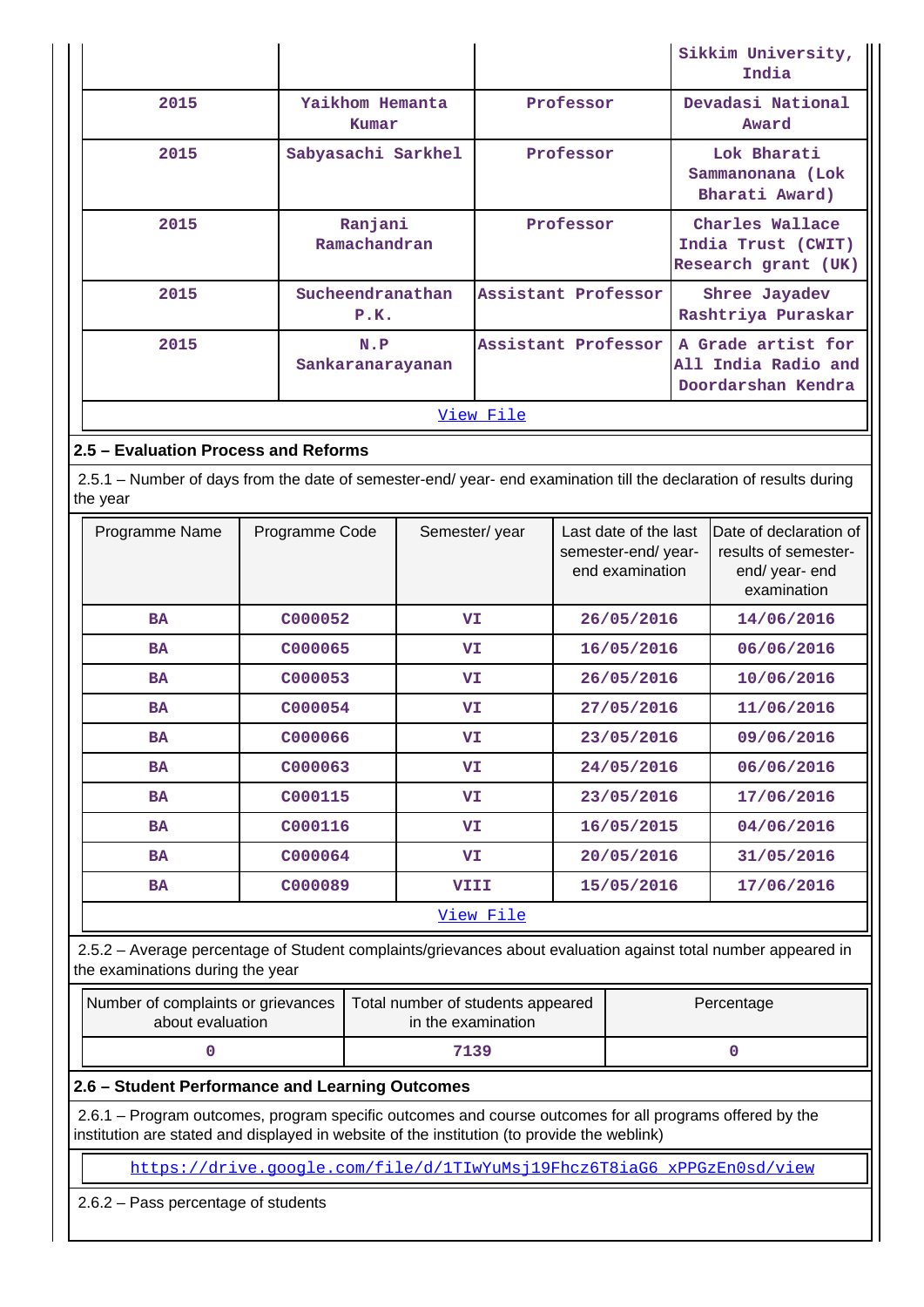| Programme<br>Code                                                                                          | Programme<br>Name                 | Programme<br>Specialization             | Number of<br>students<br>appeared in the<br>final year<br>examination | Number of<br>students passed<br>in final year<br>examination | Pass Percentage |  |  |  |
|------------------------------------------------------------------------------------------------------------|-----------------------------------|-----------------------------------------|-----------------------------------------------------------------------|--------------------------------------------------------------|-----------------|--|--|--|
| C000052                                                                                                    | <b>BA</b>                         | 44<br>(Honours) in<br>Bengali           |                                                                       | 44                                                           | 100             |  |  |  |
| C000065                                                                                                    | <b>BA</b>                         | (Honours) in<br>Chinese                 | 13                                                                    | 12                                                           | 92.31           |  |  |  |
| C000053                                                                                                    | <b>BA</b>                         | (Honours) in<br>English                 | 41                                                                    | 31                                                           | 75.61           |  |  |  |
| C000054                                                                                                    | <b>BA</b>                         | (Honours) in<br>Hindi                   | $\overline{7}$                                                        | $\overline{7}$                                               | 100             |  |  |  |
| C000066                                                                                                    | <b>BA</b>                         | (Honours) in<br>Japanese                | 20                                                                    | 13                                                           | 65              |  |  |  |
| C000063                                                                                                    | <b>BA</b>                         | (Honours) in<br>Persian                 | $\overline{2}$                                                        | $\overline{2}$                                               | 100             |  |  |  |
| C000201                                                                                                    | MPhil                             | M.Phil in<br>History                    | $\overline{2}$                                                        | $\overline{2}$                                               | 100             |  |  |  |
| C000092                                                                                                    | <b>BSW</b>                        | Bachelor Of<br>Social Work<br>(Honours) | 47                                                                    | 42                                                           | 89.37           |  |  |  |
| C000291                                                                                                    | <b>BDes</b>                       | Bachelor of<br>Design<br>(B. Des)       | 38                                                                    | 22                                                           | 57.90           |  |  |  |
| C000304                                                                                                    | <b>BSC</b>                        | B.Sc. (Ag.)<br>(Hons.)                  | 50                                                                    | 50                                                           | 100             |  |  |  |
|                                                                                                            | View File                         |                                         |                                                                       |                                                              |                 |  |  |  |
|                                                                                                            | 2.7 - Student Satisfaction Survey |                                         |                                                                       |                                                              |                 |  |  |  |
| 2.7.1 - Student Satisfaction Survey (SSS) on overall institutional performance (Institution may design the |                                   |                                         |                                                                       |                                                              |                 |  |  |  |

questionnaire) (results and details be provided as weblink)

## <u><no>mode</u>

# **CRITERION III – RESEARCH, INNOVATIONS AND EXTENSION**

**3.1 – Promotion of Research and Facilities**

3.1.1 – Teachers awarded National/International fellowship for advanced studies/ research during the year

| <b>Type</b>   | Name of the teacher<br>awarded the<br>fellowship | Name of the award                                                                                 | Date of award | Awarding agency              |
|---------------|--------------------------------------------------|---------------------------------------------------------------------------------------------------|---------------|------------------------------|
| International | Sudipta Das                                      | Japan<br>Foundation<br>Japanese<br>Studies<br>Fellowship<br>ProgramME<br>(Doctoral<br>Candidates) | 08/04/2016    | Japan<br>Foundation          |
| International | Nilanjana<br>Bhattacharya                        | Solidarity<br>Grant                                                                               | 01/08/2015    | International<br>Congress of |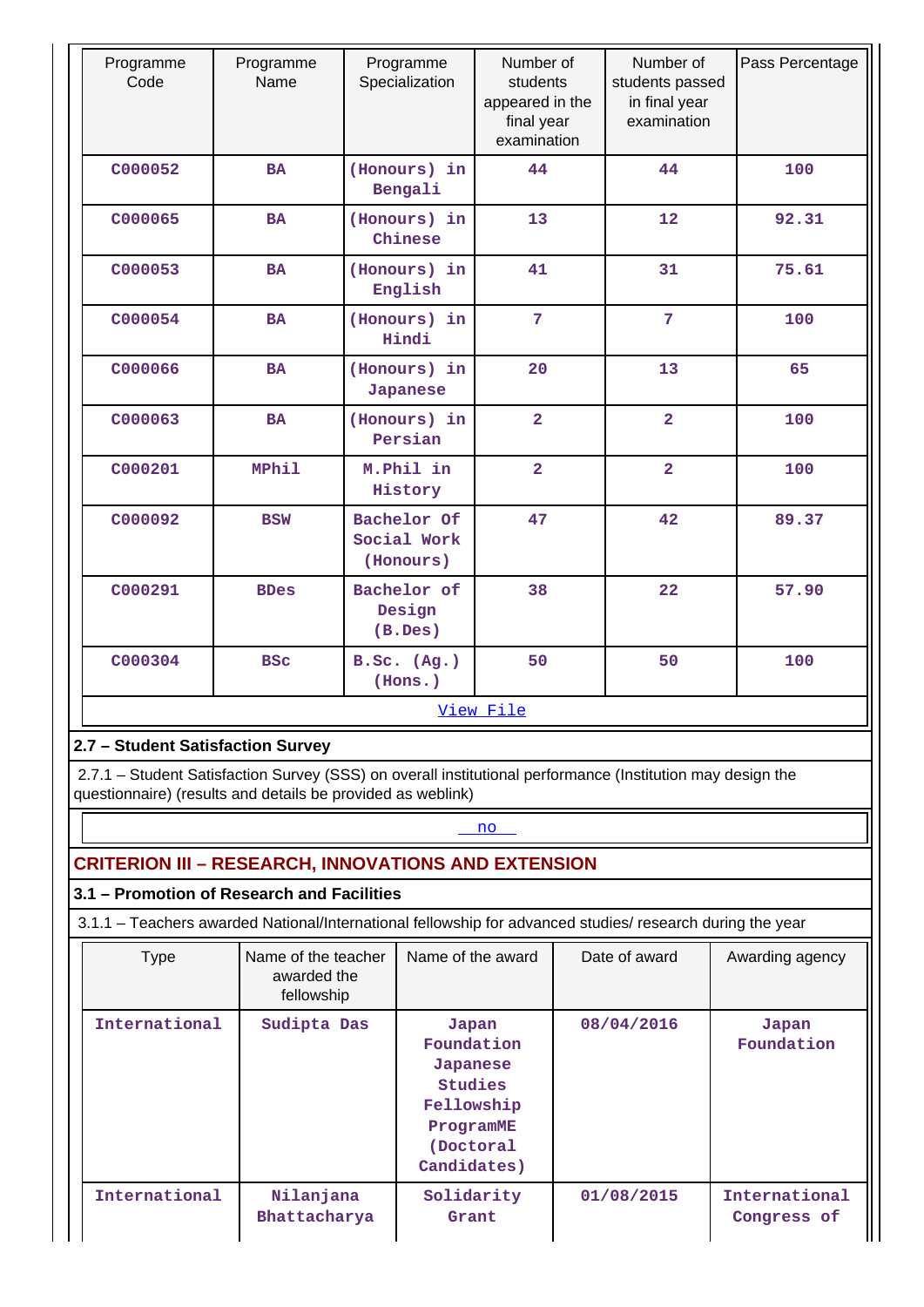| Name of Research fellowship<br><b>JRF 99</b>                                                                                              |                             |  | Duration of the fellowship<br>1825                                                                                     |            |            | <b>Funding Agency</b><br>ICSR/CSIR/ UGC/ DST/ WB-                            |
|-------------------------------------------------------------------------------------------------------------------------------------------|-----------------------------|--|------------------------------------------------------------------------------------------------------------------------|------------|------------|------------------------------------------------------------------------------|
| 3.1.2 - Number of JRFs, SRFs, Post Doctoral Fellows, Research Associates and other fellows in the Institution<br>enrolled during the year |                             |  |                                                                                                                        |            |            |                                                                              |
|                                                                                                                                           |                             |  | View File                                                                                                              |            |            |                                                                              |
| National                                                                                                                                  | Shaona Barik                |  | Associate<br>Programme                                                                                                 | 15/03/2016 |            | Indian<br>Institute of<br>Advanced Study,<br>Shimla                          |
| International                                                                                                                             | Ashis<br>Bhattacharjee      |  | Visiting<br>Professor                                                                                                  |            | 01/09/2015 | Osaka<br>University,<br>Japan                                                |
| National                                                                                                                                  | Kumkum<br>Bhattacharya      |  | Legal Awareness<br>Programme                                                                                           |            | 26/10/2015 | National<br>Commission for<br>Women (NCW),<br>New Delhi                      |
| National                                                                                                                                  | Prasanta Kumar<br>Ghosh     |  | Research<br>Project on<br>Prevalence of<br>disability<br>among tribes in<br>West Bengal and<br>their<br>rehabilitation |            | 01/07/2015 | National<br>Institute of<br>Orthopedically<br>Handicapped<br>(NIOH), Kolkata |
| International                                                                                                                             | Ranjani<br>Ramachandran     |  | Charles Wallace<br>Research grant<br>(short term<br>fellowship)                                                        |            | 17/02/2016 | Charles Wallace<br>India Trust<br>(CWIT), UK                                 |
| National                                                                                                                                  | Souvik Ghosh                |  | Lal Bahadur<br>Sashtri Award                                                                                           |            | 01/12/2015 | <b>ICAR</b>                                                                  |
| International                                                                                                                             | Sudev Pratim<br><b>Basu</b> |  | Charles Wallace<br>Trust Research<br>Grant (for<br>2015)                                                               |            | 24/06/2015 | Charles Wallace<br>India Trust<br>(CWIT)                                     |
| National                                                                                                                                  | Tapu Biswas                 |  | UGC Research<br>Award                                                                                                  | 01/07/2015 |            | <b>UGC</b>                                                                   |
|                                                                                                                                           |                             |  |                                                                                                                        |            |            | Historical<br>Sciences and<br>Shandong<br>University                         |

|                               |      | DST (project)/<br>INSA/ICSSR/ICMR/ICPR |
|-------------------------------|------|----------------------------------------|
| <b>SRF 15</b>                 | 730  | UGC/ICMR                               |
| Non-Net Fellow 93             | 1825 | <b>UGC</b>                             |
| Project fellowship 14         | 1825 | DBT/SERB/DST                           |
| DST-INSPIRE 05                | 1825 | <b>DST</b>                             |
| Maulana Azad Fellowship<br>09 | 1825 | <b>DST</b>                             |
| UGC-BSR Fellow 20             | 1825 | <b>UGC</b>                             |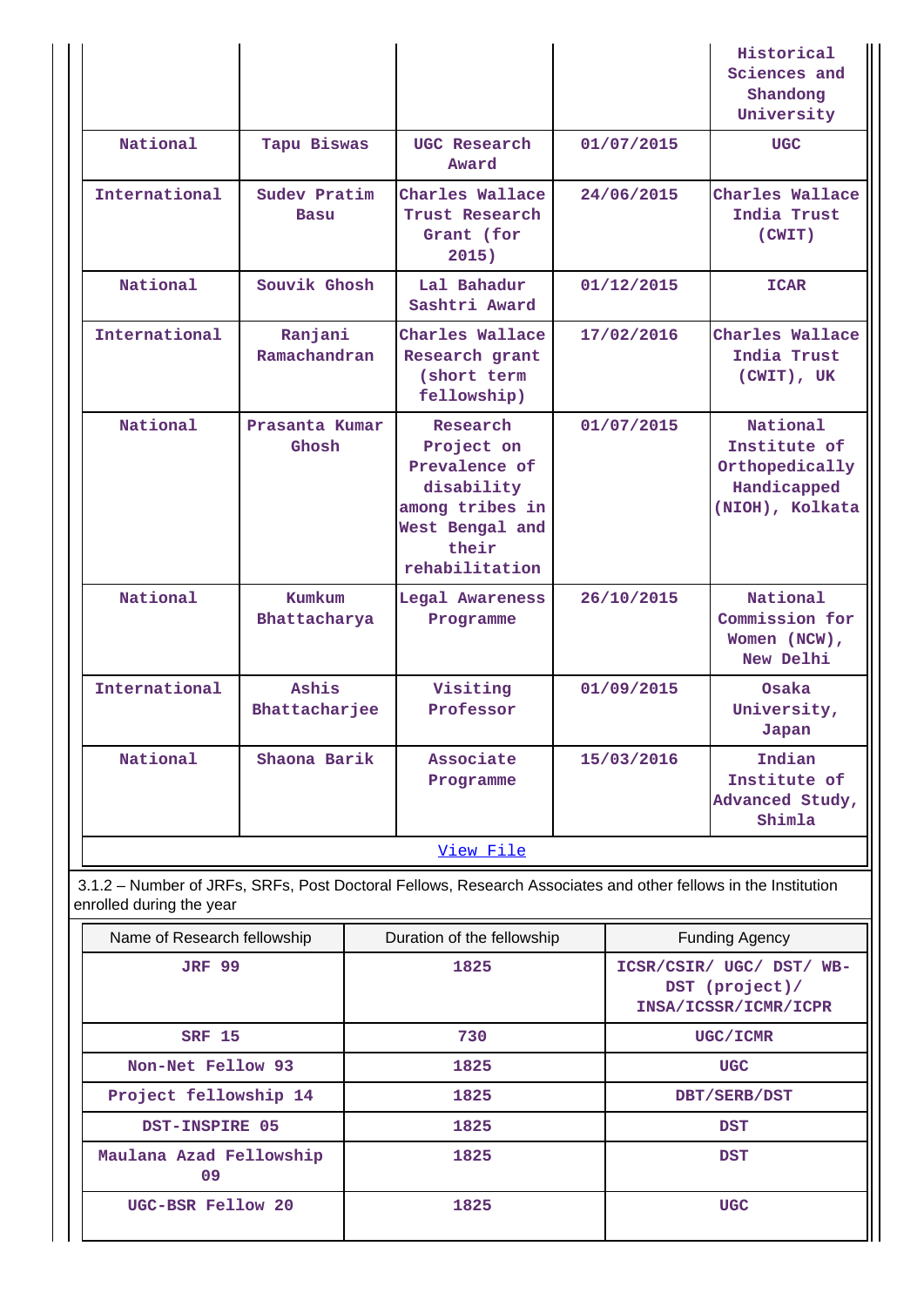| UGC DRS (SAP) fellowship<br>0                                                                                                            |                 | 1825                                                       |                                             | <b>UGC</b> |                           |                                    |  |  |
|------------------------------------------------------------------------------------------------------------------------------------------|-----------------|------------------------------------------------------------|---------------------------------------------|------------|---------------------------|------------------------------------|--|--|
| PDF (Women scheme) 0                                                                                                                     |                 |                                                            | 1825                                        |            |                           | <b>UGC</b>                         |  |  |
| D S Kothari Postdoctoral                                                                                                                 |                 |                                                            | 1825                                        |            |                           | <b>UGC</b>                         |  |  |
|                                                                                                                                          | Fellow 01       |                                                            |                                             |            |                           |                                    |  |  |
| View File                                                                                                                                |                 |                                                            |                                             |            |                           |                                    |  |  |
| 3.2 - Resource Mobilization for Research                                                                                                 |                 |                                                            |                                             |            |                           |                                    |  |  |
| 3.2.1 - Research funds sanctioned and received from various agencies, industry and other organisations                                   |                 |                                                            |                                             |            |                           |                                    |  |  |
| Nature of the Project                                                                                                                    | <b>Duration</b> |                                                            | Name of the funding<br>agency               |            | Total grant<br>sanctioned | Amount received<br>during the year |  |  |
| InternationalPr<br>ojects                                                                                                                | 1095            |                                                            | Various<br>agencies                         |            | 275436624.1               | 250396931                          |  |  |
| Industry<br>sponsored<br>Projects                                                                                                        | 1095            |                                                            | Various<br>agencies                         |            | 19767973.5                | 17970885                           |  |  |
| Major Projects                                                                                                                           | 1825            |                                                            | Various Govt<br>agencies                    |            | 240631249.73              | 218755681.57                       |  |  |
|                                                                                                                                          |                 |                                                            | View File                                   |            |                           |                                    |  |  |
| 3.3 - Innovation Ecosystem                                                                                                               |                 |                                                            |                                             |            |                           |                                    |  |  |
| 3.3.1 - Workshops/Seminars Conducted on Intellectual Property Rights (IPR) and Industry-Academia Innovative<br>practices during the year |                 |                                                            |                                             |            |                           |                                    |  |  |
| Title of workshop/seminar                                                                                                                |                 | Name of the Dept.                                          |                                             |            |                           | Date                               |  |  |
| National Seminar on "Soil<br>Health: Key to<br>Sustainable Agriculture"<br>and celebrated the<br>International Year of<br>Soils          |                 | Department of Soil<br>Science and Ag. Chemistry            |                                             |            | 14/11/2015                |                                    |  |  |
| Health Check up camp                                                                                                                     |                 | Department of Life-Long<br>Learning and Extension<br>(REC) |                                             |            | 08/12/2015                |                                    |  |  |
| Programme on Mother and<br>Child Health and Mission<br>"Indradhanus" (Rally,<br>Magic Show and Quiz<br>competition)                      |                 | Department of Life-Long<br>Learning and Extension<br>(REC) |                                             | 09/12/2015 |                           |                                    |  |  |
| Application of SPSS to<br>Quantitative Analysis                                                                                          |                 |                                                            | Department of Social Work                   |            | 07/05/2016                |                                    |  |  |
| WORKSHOP: on New Art<br>Project by Iliona Khalili<br>from UK                                                                             |                 |                                                            | Department of Design<br>(Ceramic and Glass) |            |                           | 15/11/2015                         |  |  |
| Field Work and<br>Documentation of<br>Language, Literature and<br>Culture of the Tribes of<br>Eastern India                              |                 |                                                            | Department of Odia                          |            |                           | 24/06/2016                         |  |  |
| 'Hiroshima 70 years<br>after: How a Bomb in 1945                                                                                         |                 | Department of Centre for<br>Journalism and Mass            |                                             | 03/09/2015 |                           |                                    |  |  |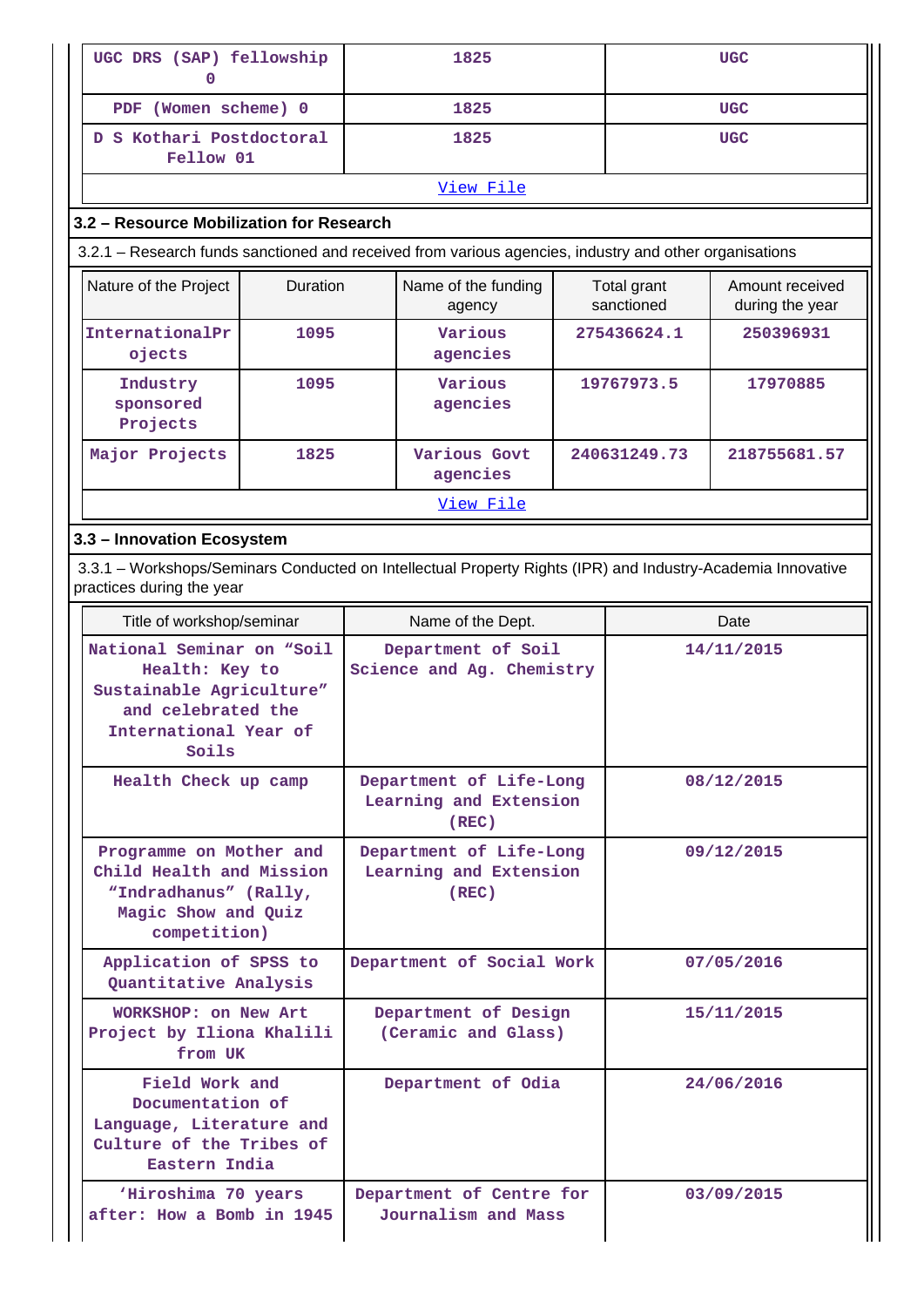| Changed Media and<br>Journalism Forever' by P.<br>Sainath                                                                                                                                                                                   |                     |                                                                  | Communication                                                    |            |                           |                     |
|---------------------------------------------------------------------------------------------------------------------------------------------------------------------------------------------------------------------------------------------|---------------------|------------------------------------------------------------------|------------------------------------------------------------------|------------|---------------------------|---------------------|
| 'Communication Language,<br>Semiotics and Aesthetics'<br>taken by Sruti<br>Bandyopadhyay                                                                                                                                                    |                     |                                                                  | Department of Centre for<br>Journalism and Mass<br>Communication |            |                           | 14/09/2015          |
| 'Gender Concerns and<br>Youth' in collaboration<br>with Fredrich Ebert<br>Stiftung (FES) Germany-<br>India chapter                                                                                                                          |                     |                                                                  | Department of Centre for<br>Journalism and Mass<br>Communication |            |                           | 21/09/2015          |
| 'Generating Concept<br>Drafting of Press<br>Releases and<br>Communication' by Mr.<br>Samir Goswami and Mr.<br>Biswajit Motilal                                                                                                              |                     | Department of Centre for<br>Journalism and Mass<br>Communication |                                                                  |            | 19/11/2015                |                     |
| A panel discussion on<br>'Reflecting Her' by<br>Ananya Chakraborty,<br>Sushmita Basu, Satrajit<br>Sen                                                                                                                                       |                     | Department of Centre for<br>Journalism and Mass<br>Communication |                                                                  |            | 21/11/2015                |                     |
| 'Presenting Myself' taken<br>by Mr. Snehasis Sur                                                                                                                                                                                            |                     | Department of Centre for<br>Journalism and Mass<br>Communication |                                                                  | 23/11/2015 |                           |                     |
| Lecture session on<br>Development Communication<br>by K.V. Nagaraj                                                                                                                                                                          |                     | Department of Centre for<br>Journalism and Mass<br>Communication |                                                                  |            | 26/11/2015                |                     |
| 'Disarmament and<br>International Security:<br>India's Quest for Global<br>Peace and security<br>through the United<br>Nations' taken by<br>Bhaswati Mukherjee, in<br>collaboration with<br>Ministry of External<br>Affairs, Govt. of India |                     | Department of Centre for<br>Journalism and Mass<br>Communication |                                                                  |            | 21/08/2015                |                     |
| 'Media doctor Pilot<br>workshop for East and<br>North_east' by George<br>Institute for Global<br>Health                                                                                                                                     |                     | Department of Centre for<br>Journalism and Mass<br>Communication |                                                                  |            | 18/12/2015                |                     |
|                                                                                                                                                                                                                                             |                     |                                                                  | View File                                                        |            |                           |                     |
| 3.3.2 - Awards for Innovation won by Institution/Teachers/Research scholars/Students during the year                                                                                                                                        |                     |                                                                  |                                                                  |            |                           |                     |
| Title of the innovation                                                                                                                                                                                                                     | Name of Awardee     |                                                                  | Awarding Agency                                                  |            | Date of award<br>Category |                     |
| 1st position in<br>the poster<br>presentation in<br>the National<br>seminar on                                                                                                                                                              | Megha Dutta<br>Mudi |                                                                  | Department of<br>Botany, Visva<br>Bharati,<br>Santiniketan       |            | 20/03/2016                | Research<br>scholar |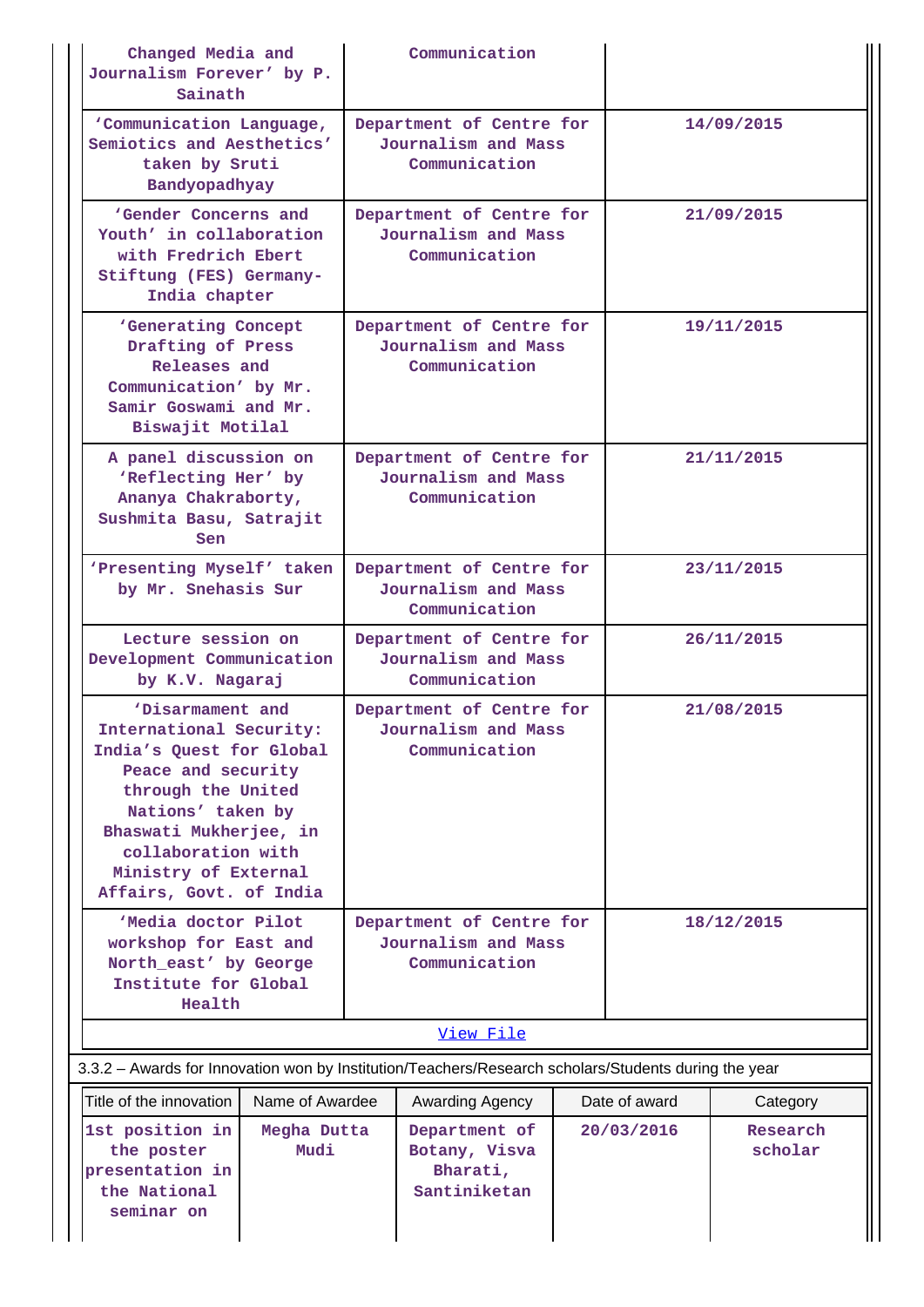| Plant and<br>microbe:<br>diversity and<br>utilization                                                                                  |                        |  |                                                    |                         |                        |                         |                         |
|----------------------------------------------------------------------------------------------------------------------------------------|------------------------|--|----------------------------------------------------|-------------------------|------------------------|-------------------------|-------------------------|
| Elizabeth<br>Greensheild<br>Award in<br>Contemporary<br>Art                                                                            | Javed Akhtar           |  | Elizabeth<br>Greenshields<br>Foundation            |                         | 13/10/2015             |                         | Student                 |
| Camlin Art<br>Foundation<br>Award and Euro<br>Art Tour-                                                                                | Subhankar<br>Majumder, |  | Camlin Art<br>Foundation                           |                         |                        | 11/12/2015              | Student                 |
| Best Award for<br>Outstanding<br>work in Oil<br>Acrylic Mixed<br>Media Painting<br>in 80th Annual<br>All India Fine<br>Arts Exhibition | Ruma Choudhury         |  | Academy of Fine<br>Arts, Kolkata                   |                         |                        | 07/02/2016              | Student                 |
| Kala Sakshi<br>Award                                                                                                                   | Sumit Sarkar           |  | Kala Sakshi,<br>Bangalore                          |                         |                        | 29/11/2015              | Student                 |
| Youth<br>Volunteerism                                                                                                                  | Angshu Jajodia         |  | <b>UNDP</b>                                        |                         | 09/12/2015             |                         | PhD scholar             |
| CavinKare<br>Ability Awards                                                                                                            | Angshu Jajodia         |  | CavinKare and<br>Ability<br>Foundation,<br>Chennai |                         | 12/03/2016             |                         | PhD scholar             |
| Climate Change<br>and Adopting<br>Technology                                                                                           | Smaranika<br>Mohanta   |  | Sikkim<br>University                               |                         |                        | 15/11/2015              | Research<br>Scholar     |
|                                                                                                                                        |                        |  |                                                    | View File               |                        |                         |                         |
| 3.3.3 - No. of Incubation centre created, start-ups incubated on campus during the year                                                |                        |  |                                                    |                         |                        |                         |                         |
| Incubation<br>Center                                                                                                                   | Name                   |  | Sponsered By                                       | Name of the<br>Start-up | Nature of Start-<br>up |                         | Date of<br>Commencement |
| 0 <sup>0</sup>                                                                                                                         | Nil                    |  | Nil                                                | Nil                     |                        | Nil                     | 01/07/2015              |
|                                                                                                                                        |                        |  |                                                    | View File               |                        |                         |                         |
| 3.4 - Research Publications and Awards                                                                                                 |                        |  |                                                    |                         |                        |                         |                         |
| $3.4.1$ – Ph. Ds awarded during the year                                                                                               |                        |  |                                                    |                         |                        |                         |                         |
|                                                                                                                                        | Name of the Department |  |                                                    |                         |                        | Number of PhD's Awarded |                         |
| Department of Rural Studies (PCK)                                                                                                      |                        |  |                                                    |                         |                        | 1                       |                         |
| Department of Lifelong Learning                                                                                                        | <b>Extension</b>       |  |                                                    |                         |                        | 1                       |                         |
| Department of Computer and System                                                                                                      | Sciences               |  |                                                    |                         |                        | 1                       |                         |
| Department of Environmenta Studies                                                                                                     |                        |  |                                                    | 1                       |                        |                         |                         |
|                                                                                                                                        | Integrated Science     |  |                                                    |                         |                        | 3                       |                         |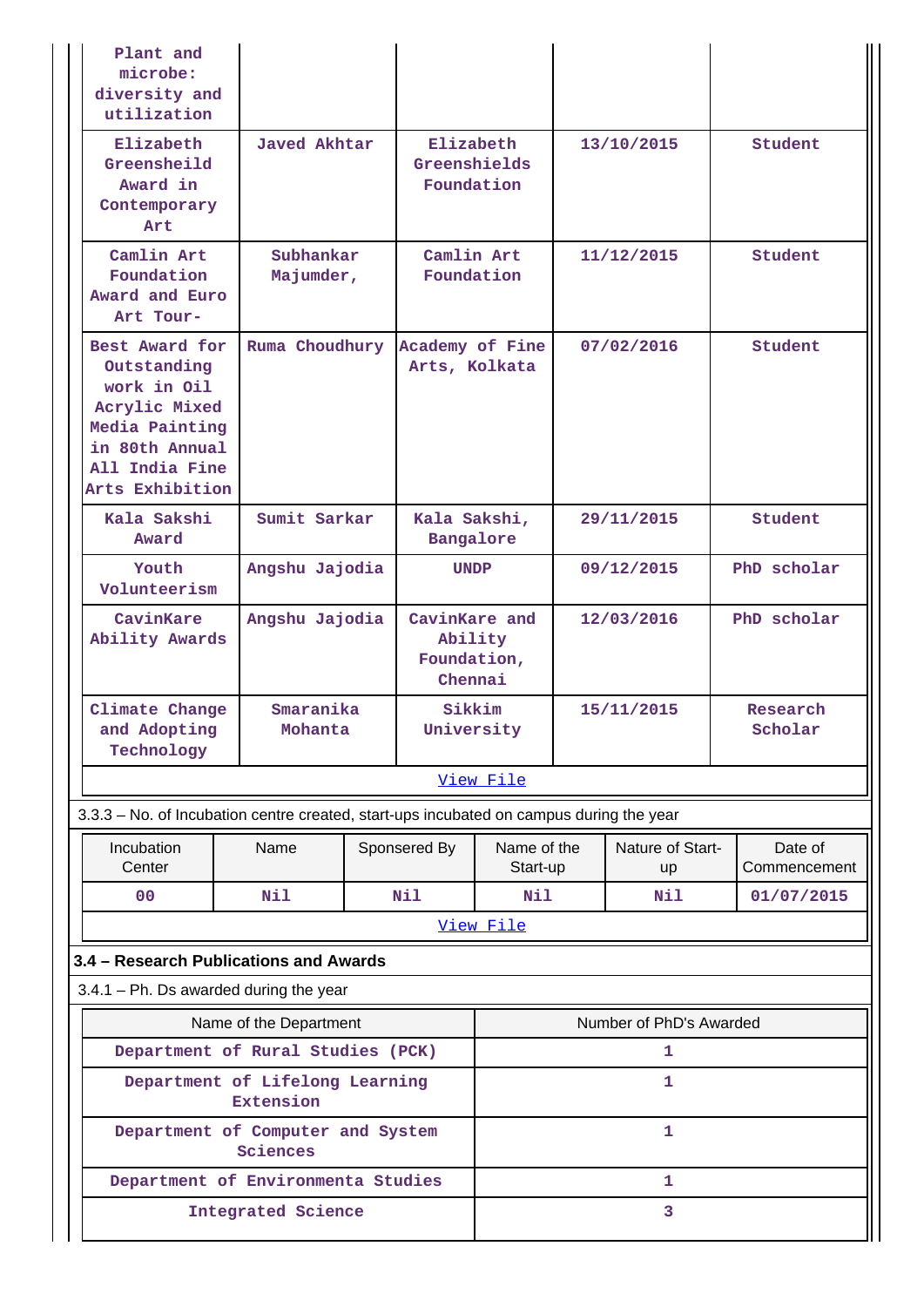| Department of Mathematics                                                                                |                                | 8                     |                                   |  |  |  |
|----------------------------------------------------------------------------------------------------------|--------------------------------|-----------------------|-----------------------------------|--|--|--|
| Department of Physics                                                                                    |                                | 4                     |                                   |  |  |  |
| Department of Zoology                                                                                    |                                |                       | 3                                 |  |  |  |
| Department of Bengali                                                                                    |                                | 5                     |                                   |  |  |  |
| Department of English                                                                                    |                                | 1.                    |                                   |  |  |  |
| Department of Hindi                                                                                      |                                | 1                     |                                   |  |  |  |
| Department of Indo-Tibetan Studies                                                                       |                                | 1.                    |                                   |  |  |  |
| Department of Odia                                                                                       |                                | 5                     |                                   |  |  |  |
| Department of Ancient Indian History,<br>Culture and Archaeology                                         |                                | $\overline{2}$        |                                   |  |  |  |
| Department of Economics                                                                                  |                                | 1                     |                                   |  |  |  |
| Department of History                                                                                    |                                | $\overline{2}$        |                                   |  |  |  |
| Department of Geography                                                                                  |                                | 9                     |                                   |  |  |  |
| Department of Philosophy andComparative<br>Religion                                                      |                                | $\overline{2}$        |                                   |  |  |  |
| Department of Education                                                                                  |                                | 4                     |                                   |  |  |  |
| Department of Physical Education and<br>Sport Science                                                    |                                | 6                     |                                   |  |  |  |
| Department of Agronomy, Soil Science,<br>Agriculture Engineering, Plant<br>Physiology and Animal Science |                                | 9                     |                                   |  |  |  |
| Department of Crop Improvement and<br>Horticulture and Agricultural Botany                               |                                | 3                     |                                   |  |  |  |
| Department of Plant Protection                                                                           |                                | 5                     |                                   |  |  |  |
| Department of Biotechnology                                                                              |                                | 4                     |                                   |  |  |  |
| Department of Botany                                                                                     |                                | 4                     |                                   |  |  |  |
| Department of Chemistry                                                                                  |                                | 12                    |                                   |  |  |  |
| Centre for Mathematics Education                                                                         |                                | 1                     |                                   |  |  |  |
| Department of Extension, Economics and<br>Statistics                                                     |                                | 9                     |                                   |  |  |  |
| Department of Rabindra Sangit Dance and<br>Drama                                                         |                                | 1                     |                                   |  |  |  |
| Department of Hindusthani Classical<br>Music                                                             |                                | $\overline{a}$        |                                   |  |  |  |
| Department of Social Work                                                                                |                                | 1                     |                                   |  |  |  |
| 3.4.2 - Research Publications in the Journals notified on UGC website during the year                    |                                |                       |                                   |  |  |  |
| <b>Type</b>                                                                                              | Department                     | Number of Publication | Average Impact Factor (if<br>any) |  |  |  |
| National                                                                                                 | Department of Silpa-<br>Sadana | $7\phantom{.0}$       | 0.1                               |  |  |  |
| National                                                                                                 | Department of<br>Botany        | $\overline{2}$        | 0.00                              |  |  |  |
|                                                                                                          |                                | View File             |                                   |  |  |  |
|                                                                                                          |                                |                       |                                   |  |  |  |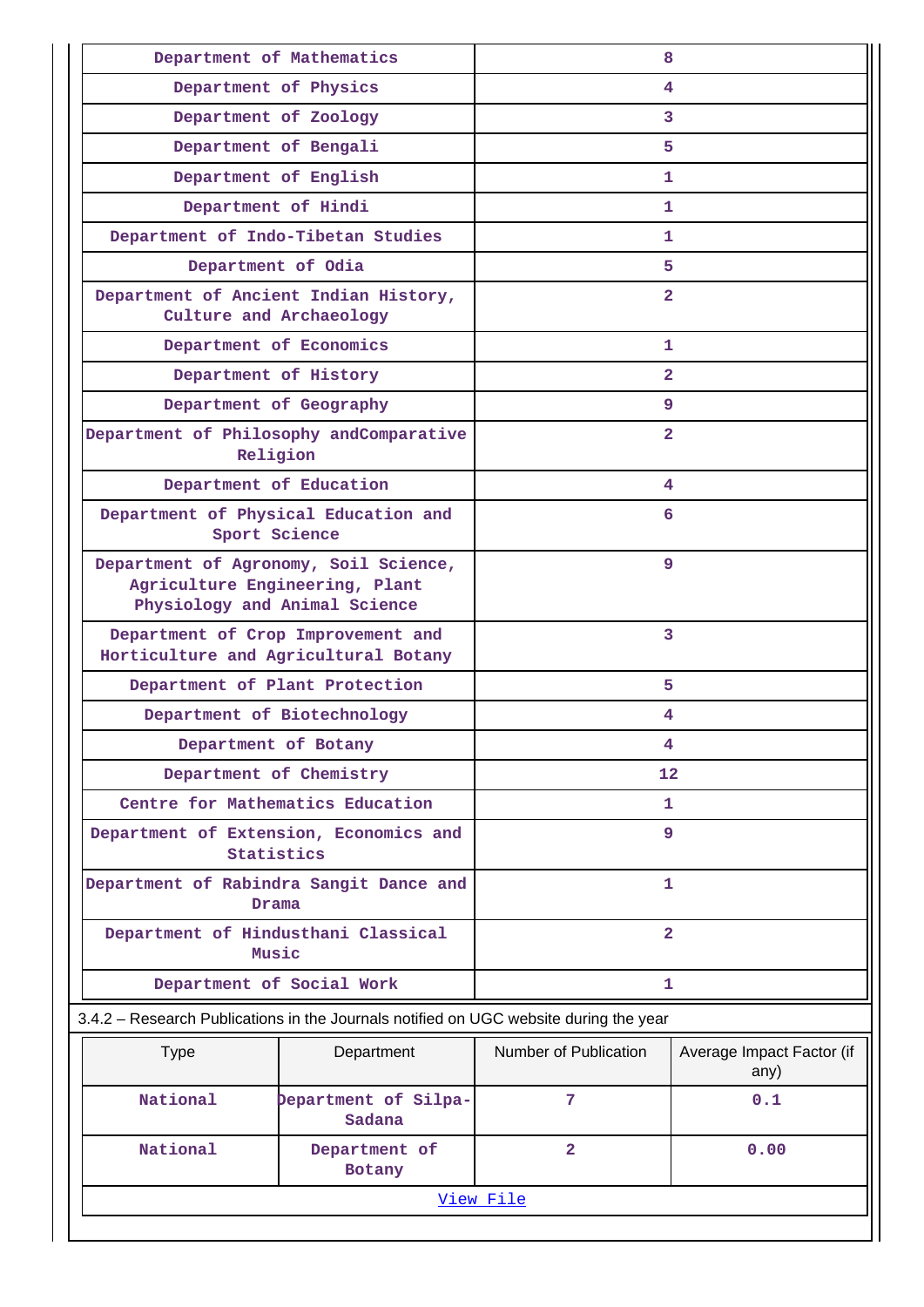3.4.3 – Books and Chapters in edited Volumes / Books published, and papers in National/International Conference Proceedings per Teacher during the year

| Department                                                                                               | Number of Publication |  |  |  |  |
|----------------------------------------------------------------------------------------------------------|-----------------------|--|--|--|--|
| Department of Rural Studies                                                                              | 1                     |  |  |  |  |
| Department of Lifelong Learning and<br>Extension (REC)                                                   | 5                     |  |  |  |  |
| Department of Social Work                                                                                | 8                     |  |  |  |  |
| Department of Silpa-Sadana                                                                               | 7                     |  |  |  |  |
| Department of Rabindra Sangit Dance and<br>Drama                                                         | 4                     |  |  |  |  |
| Department of Hindusthani Classical<br>Music                                                             | $\overline{2}$        |  |  |  |  |
| Department of Extension, Economics and<br>Statistics                                                     | 4                     |  |  |  |  |
| Department of Plant Protection                                                                           | 1                     |  |  |  |  |
| Department of Crop Improvement and<br>Horticulture and Agricultural Botany                               | $\overline{2}$        |  |  |  |  |
| Department of Agronomy, Soil Science,<br>Agriculture Engineering, Plant<br>Physiology and Animal Science | 12                    |  |  |  |  |
| View File                                                                                                |                       |  |  |  |  |

3.4.4 – Patents published/awarded/applied during the year

| <b>Patent Details</b> | Patent status | <b>Patent Number</b> | Date of Award |  |  |  |
|-----------------------|---------------|----------------------|---------------|--|--|--|
| Nil                   | Published     | 00                   | 01/07/2015    |  |  |  |
| Nil                   | Filed         | 00                   | 01/07/2015    |  |  |  |
| View File             |               |                      |               |  |  |  |

 3.4.5 – Bibliometrics of the publications during the last academic year based on average citation index in Scopus/ Web of Science or PubMed/ Indian Citation Index

| Title of the<br>Paper                                                                                                                                                      | Name of<br>Author                                                                                                                  | Title of journal                                                 | Year of<br>publication | Citation Index | Institutional<br>affiliation as<br>mentioned in<br>the publication | Number of<br>citations<br>excluding self<br>citation |
|----------------------------------------------------------------------------------------------------------------------------------------------------------------------------|------------------------------------------------------------------------------------------------------------------------------------|------------------------------------------------------------------|------------------------|----------------|--------------------------------------------------------------------|------------------------------------------------------|
| Successful<br>biodegrada<br>tion of<br>coir tith<br>waste<br>using<br>novocom<br>composting<br>method: A<br>case study<br>from<br>vaniampara<br>rubber<br>estate,<br>India | Seal, A,<br>Bera, $R_{\star}$ ,<br>Datta, A.,<br>Saha, $S_{\cdot}$ ,<br>Chatterjee<br>, A. K.<br>Barik, A.K.<br>and D.<br>Mazumdar | Journal of<br>Pharmaceut<br>ical and<br>Scientific<br>Innovation | 2015                   | $\mathbf{0}$   | Visva-<br>Bharati<br>University                                    | $\mathbf 0$                                          |
| Age-associ                                                                                                                                                                 | Nilanjana                                                                                                                          | Free                                                             | 2015                   | 5.736          | Visva-                                                             | 4                                                    |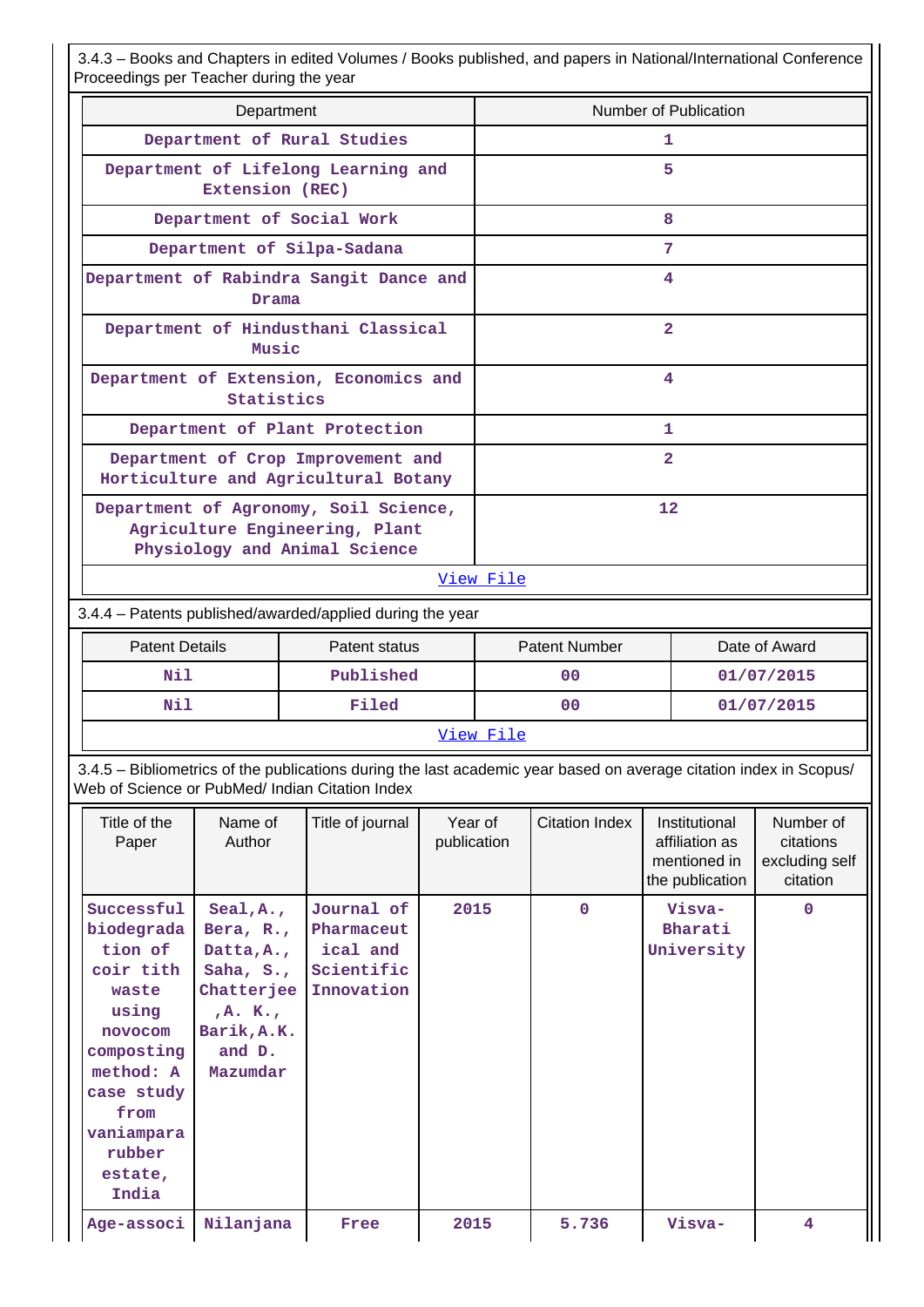| ated<br>oxidative<br>modificati<br>ons of mit<br>ochondrial<br>? subunit<br>of F1 ATP<br>synthase<br>from mouse<br>skeletal<br>muscles.     | Das and<br>Chandan<br>Kumar Jana                 | Radical<br>Research                                  |                        |                         | Bharati<br>University                                |                                                                    |
|---------------------------------------------------------------------------------------------------------------------------------------------|--------------------------------------------------|------------------------------------------------------|------------------------|-------------------------|------------------------------------------------------|--------------------------------------------------------------------|
| Targeting<br>non-coding<br>RNAs in<br>Plants<br>with the<br><b>CRISPR-Cas</b><br>technology<br>is a<br>challenge<br>yet worth<br>accepting. | Basak J<br>and Nithin<br>$\mathbf{C}$ .          | Front.<br>Plant Sci.                                 | 2015                   | 4.1                     | Visva-<br>Bharati<br>University                      | 33                                                                 |
| On the<br>least dist<br>ributive<br>lattice<br>congruence<br>on a<br>semiring<br>with a sem<br>ilattice<br>additive<br>reduct               | A. K.<br>Bhuniya<br>and T. K.<br>Mondal          | Acta Mathe<br>matica<br>Hungarica                    | 2015                   | 3                       | Visva-<br>Bharati<br>University                      | $\mathbf{0}$                                                       |
| Spatial<br>patterns<br>through<br>Turing ins<br>tability<br>in a react<br>ion-<br>diffusion<br>predator-<br>prey model                      | L. N. Guin                                       | Mathematic<br>s and<br>Computers<br>in<br>Simulation | 2015                   | 14                      | Visva-<br>Bharati<br>University                      | $\mathbf 0$                                                        |
| 3.4.6 - h-Index of the Institutional Publications during the year. (based on Scopus/ Web of science)                                        |                                                  |                                                      | View File              |                         |                                                      |                                                                    |
| Title of the<br>Paper                                                                                                                       | Name of<br>Author                                | Title of journal                                     | Year of<br>publication | h-index                 | Number of<br>citations<br>excluding self<br>citation | Institutional<br>affiliation as<br>mentioned in<br>the publication |
| A histolog<br>ical<br>evaluation<br>of develop<br>ment and<br>axis                                                                          | $\mathbf{A}$<br>Banerjee,<br>S Manna,<br>SK Saha | Parasitolo<br><b>gy</b><br>Research                  | 2015                   | $\overline{\mathbf{4}}$ | $\mathbf 0$                                          | Visva<br>Bharati<br>University                                     |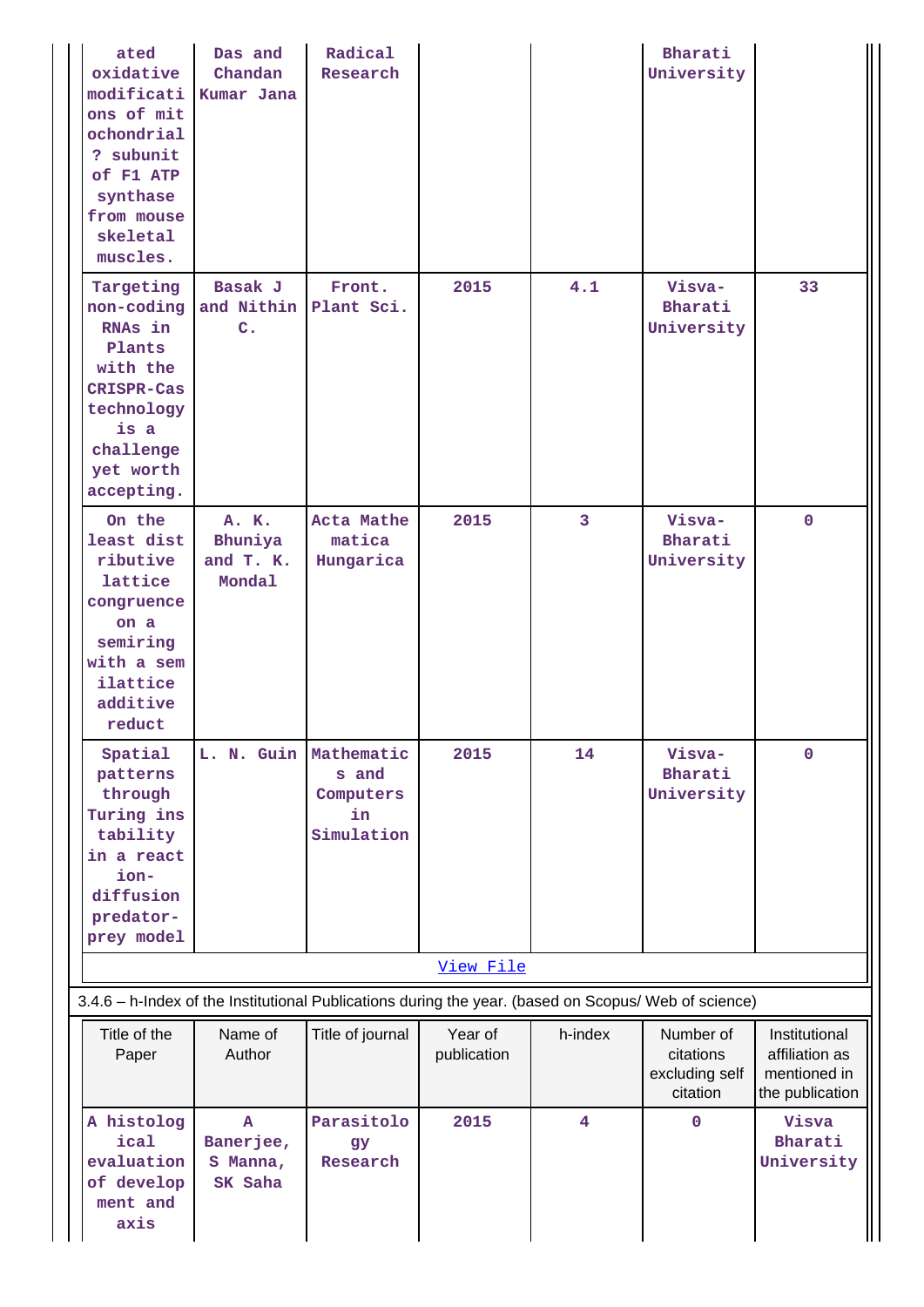| formation<br>in<br>freshwater<br>fish ectop<br>arasite Ar<br>gulusbenga<br>lensisRama<br>krishna,<br>1951 (Crus<br>tacea: Bra<br>nchiura)<br>The impact<br>of<br>diffusive<br>migration | Nikhil<br>Pal, Sudip<br>Samanta,<br>and Joydev | Chaos,<br>Solitons<br>and<br>Fractals,                                                                                                                                                                             | 2015                         |           | 7                                                        | $\mathbf 0$ |             | Visva<br>Bharati<br>University                           |
|-----------------------------------------------------------------------------------------------------------------------------------------------------------------------------------------|------------------------------------------------|--------------------------------------------------------------------------------------------------------------------------------------------------------------------------------------------------------------------|------------------------------|-----------|----------------------------------------------------------|-------------|-------------|----------------------------------------------------------|
| <b>on</b><br>ecosystem                                                                                                                                                                  | Chattopadh<br>yay                              | Elsevier                                                                                                                                                                                                           |                              |           |                                                          |             |             |                                                          |
| stability                                                                                                                                                                               |                                                |                                                                                                                                                                                                                    |                              |           |                                                          |             |             |                                                          |
|                                                                                                                                                                                         |                                                |                                                                                                                                                                                                                    |                              | View File |                                                          |             |             |                                                          |
|                                                                                                                                                                                         |                                                | 3.4.7 - Faculty participation in Seminars/Conferences and Symposia during the year                                                                                                                                 |                              |           |                                                          |             |             |                                                          |
| Number of Faculty                                                                                                                                                                       |                                                | International                                                                                                                                                                                                      | National                     |           | <b>State</b>                                             |             |             | Local                                                    |
| Attended/Semina<br>rs/Workshops                                                                                                                                                         |                                                | 132                                                                                                                                                                                                                | 209                          |           | 93                                                       |             |             | 119                                                      |
| Presented<br>papers                                                                                                                                                                     |                                                | 140                                                                                                                                                                                                                | 314                          |           | 21                                                       |             |             | 23                                                       |
| Resource<br>persons                                                                                                                                                                     |                                                | 30                                                                                                                                                                                                                 | 181                          |           | 54                                                       |             |             | 15                                                       |
|                                                                                                                                                                                         |                                                |                                                                                                                                                                                                                    |                              | View File |                                                          |             |             |                                                          |
| 3.5 - Consultancy                                                                                                                                                                       |                                                |                                                                                                                                                                                                                    |                              |           |                                                          |             |             |                                                          |
|                                                                                                                                                                                         |                                                | 3.5.1 - Revenue generated from Consultancy during the year                                                                                                                                                         |                              |           |                                                          |             |             |                                                          |
| Name of the Consultan(s)<br>department                                                                                                                                                  |                                                | Name of consultancy<br>project                                                                                                                                                                                     |                              |           | Consulting/Sponsoring<br>Agency                          |             |             | Revenue generated<br>(amount in rupees)                  |
| <b>Nil</b>                                                                                                                                                                              |                                                | Nil                                                                                                                                                                                                                |                              |           | Nil                                                      |             | $\mathbf 0$ |                                                          |
|                                                                                                                                                                                         |                                                |                                                                                                                                                                                                                    |                              | View File |                                                          |             |             |                                                          |
|                                                                                                                                                                                         |                                                | 3.5.2 - Revenue generated from Corporate Training by the institution during the year                                                                                                                               |                              |           |                                                          |             |             |                                                          |
| Name of the<br>Consultan(s)<br>department                                                                                                                                               |                                                | Title of the<br>programme                                                                                                                                                                                          | Agency seeking /<br>training |           | Revenue generated<br>(amount in rupees)                  |             |             | Number of trainees                                       |
| Nil                                                                                                                                                                                     |                                                | Nil                                                                                                                                                                                                                | Nil                          |           | 0                                                        |             |             | 0                                                        |
|                                                                                                                                                                                         |                                                |                                                                                                                                                                                                                    |                              | View File |                                                          |             |             |                                                          |
| 3.6 - Extension Activities                                                                                                                                                              |                                                |                                                                                                                                                                                                                    |                              |           |                                                          |             |             |                                                          |
|                                                                                                                                                                                         |                                                | 3.6.1 - Number of extension and outreach programmes conducted in collaboration with industry, community and<br>Non- Government Organisations through NSS/NCC/Red cross/Youth Red Cross (YRC) etc., during the year |                              |           |                                                          |             |             |                                                          |
| Title of the activities                                                                                                                                                                 |                                                | Organising unit/agency/<br>collaborating agency                                                                                                                                                                    |                              |           | Number of teachers<br>participated in such<br>activities |             |             | Number of students<br>participated in such<br>activities |
| Vasantotsova                                                                                                                                                                            |                                                | NSS Unit of Sangit                                                                                                                                                                                                 |                              |           | 1                                                        |             |             | 45                                                       |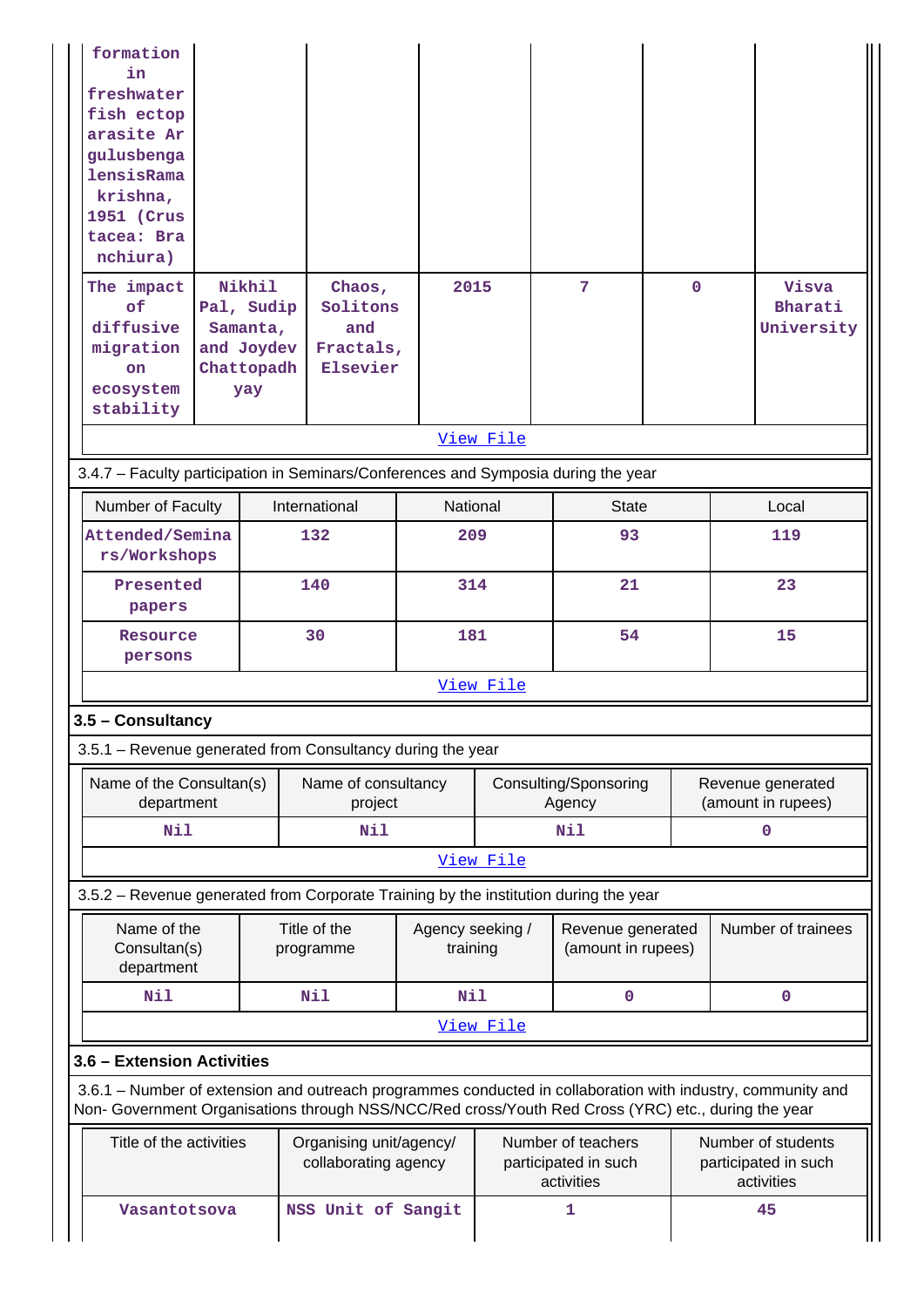| 23/03/2016                                     | Bhavana                              |                |    |  |  |  |
|------------------------------------------------|--------------------------------------|----------------|----|--|--|--|
| Gandhipunyaha<br>10/03/2016                    | NSS Unit of Sangit<br><b>Bhavana</b> | 1              | 40 |  |  |  |
| Republic Day<br>26/01/2016                     | NSS Unit of Sangit<br>Bhavana        | $\mathbf{1}$   | 30 |  |  |  |
| Vivekananda Birth<br>anniversary<br>12/01/2016 | NSS Unit of Sangit<br><b>Bhavana</b> | $\mathbf{1}$   | 20 |  |  |  |
| Poush Mela<br>23/12/2015 to<br>29/12/2015      | NSS Unit of Sangit<br><b>Bhavana</b> | 1              | 40 |  |  |  |
| NSS day celebration<br>24/09/2015              | NSS Unit of Sangit<br><b>Bhavana</b> | $\mathbf{1}$   | 40 |  |  |  |
| Independence Day<br>15/08/2015                 | NSS Unit of Sangit<br><b>Bhavana</b> | $\mathbf{1}$   | 30 |  |  |  |
| Tree plantation<br>08/08/2015                  | NSS Unit of Sangit<br><b>Bhavana</b> | $\mathbf{1}$   | 40 |  |  |  |
| Village camp at<br>Lohagarh                    | NSS Unit of Palli<br>Siksha Bhavana  | $\overline{2}$ | 50 |  |  |  |
| Village camp at<br>Binuria                     | NSS Unit of Palli<br>Siksha Bhavana  | $\overline{2}$ | 50 |  |  |  |
| View File                                      |                                      |                |    |  |  |  |

 3.6.2 – Awards and recognition received for extension activities from Government and other recognized bodies during the year

| Name of the activity                              | Award/Recognition | <b>Awarding Bodies</b>                                                                                                                      | Number of students<br><b>Benefited</b> |  |  |  |
|---------------------------------------------------|-------------------|---------------------------------------------------------------------------------------------------------------------------------------------|----------------------------------------|--|--|--|
| WB State Archery<br>(Indian Round)<br>Competition | 2nd Position      | WB State Archery<br>Association                                                                                                             |                                        |  |  |  |
| Javelin Throw in<br>WBCIPE Athletic<br>Meet       | 3rd Position      | Department of<br>Physical Education,<br>Visva-Bharati with<br>West Bengal<br>Committee of<br>Institute of<br>Physical Education<br>(WBCIPE) |                                        |  |  |  |
| View File                                         |                   |                                                                                                                                             |                                        |  |  |  |

 3.6.3 – Students participating in extension activities with Government Organisations, Non-Government Organisations and programmes such as Swachh Bharat, Aids Awareness, Gender Issue, etc. during the year

| Name of the scheme | Organising unit/Agen<br>cy/collaborating<br>agency        | Name of the activity                       | Number of teachers<br>participated in such<br>activites | Number of students<br>participated in such<br>activites |
|--------------------|-----------------------------------------------------------|--------------------------------------------|---------------------------------------------------------|---------------------------------------------------------|
| Gandhi Puniyaha    | NSS unit of<br>Palli Siksha<br>Bhavana and<br>Departments | Cleaning<br>departments and<br>surrounding | 48                                                      | 250                                                     |
| Magh Mela          | Palli Siksha<br>Bhavana and                               | Volunteering of<br>exhibition              | 48                                                      | 250                                                     |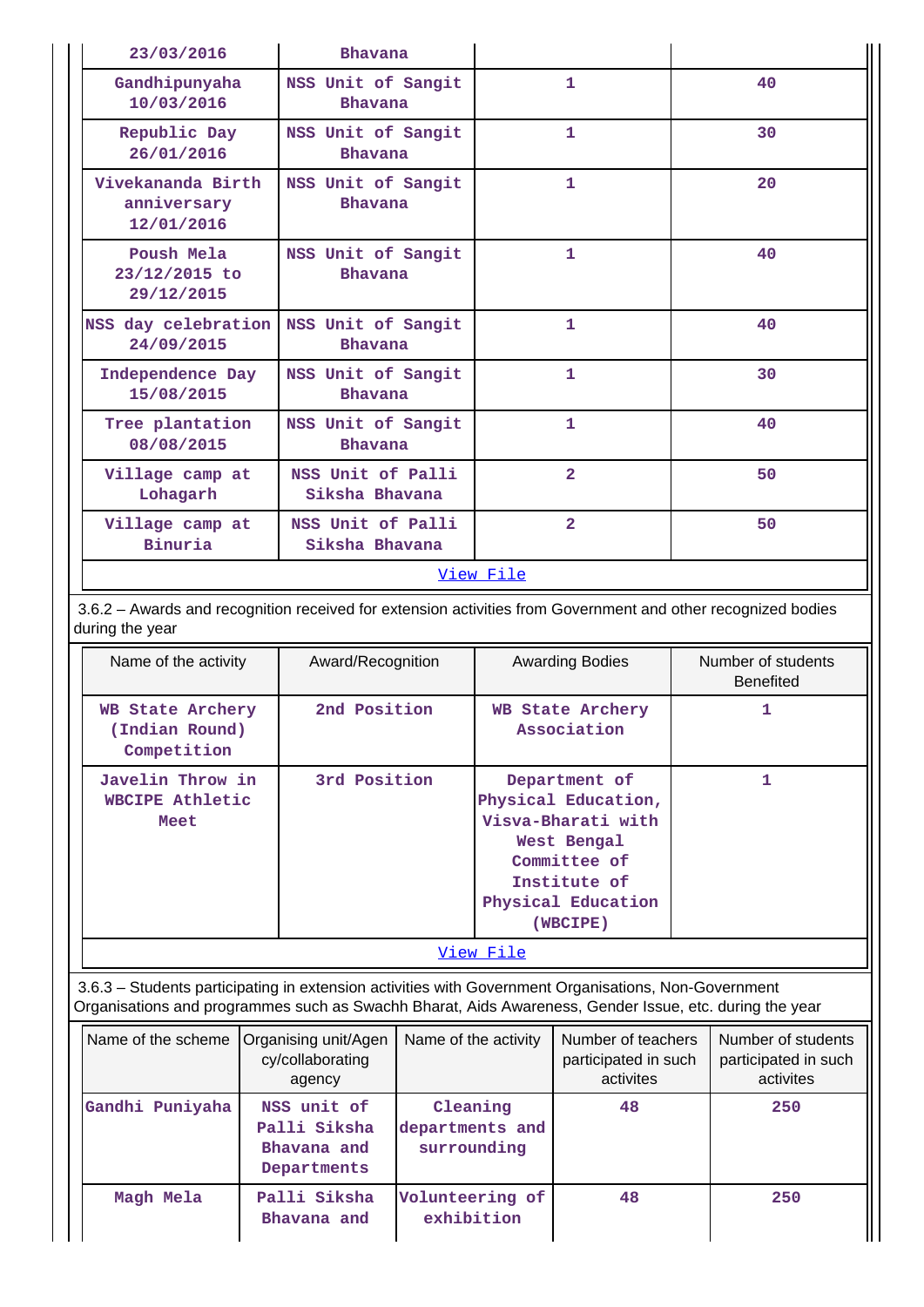|                                                                                                                                            |  | Departments                                      | stall                                      |                                                                                                              |                             |  |                |
|--------------------------------------------------------------------------------------------------------------------------------------------|--|--------------------------------------------------|--------------------------------------------|--------------------------------------------------------------------------------------------------------------|-----------------------------|--|----------------|
| Awareness about<br>need for<br>Plantation<br>Programme                                                                                     |  | NSS Unit of<br>Palli Siksha<br>Bhavana           | Plantation<br>programme                    |                                                                                                              | 5                           |  | 50             |
| Cleaning of<br>campus                                                                                                                      |  | NSS Unit of<br>Palli Siksha<br>Bhavana           | Cleaning<br>departments and<br>surrounding |                                                                                                              | 46                          |  | 30             |
| Selected NSS<br>volunteers<br>participated in<br>the<br>Independence<br>Day parade on<br>15th August,<br>2015                              |  | NSS Unit of<br>Palli Siksha<br>Bhavana           | Independence<br>Day observation            |                                                                                                              | 30                          |  | 10             |
| All NSS<br>volunteers of<br>Palli Siksha<br><b>Bhavana</b><br>observed the<br>Republic day<br>day in Palli<br>Siksha Bhavana<br>ground     |  | NSS Unit of<br>Palli Siksha<br>Bhavana           | Republic day<br>observation                |                                                                                                              | 30                          |  | 100            |
| Cleaning of the<br>Community hall<br>and adjoining<br>areas                                                                                |  | NSS Unit of<br>Palli Siksha<br>Bhavana           | Cleaning<br>departments and<br>surrounding |                                                                                                              | 5                           |  | 30             |
| NSS Day<br>celebration at<br>Natyaghar                                                                                                     |  | NSS Unit of<br>Palli Siksha<br>Bhavana           | NSS Day<br>observation                     |                                                                                                              | 15                          |  | 130            |
| Road Safety<br><b>Awareness</b>                                                                                                            |  | NSS Unit of<br>Palli Siksha<br>Bhavana           | Road Safety<br><b>Awareness</b>            |                                                                                                              | $\overline{a}$              |  | 30             |
| Cycle rally on<br>women s day                                                                                                              |  | NSS Unit of<br>Palli Siksha<br><b>Bhavana</b>    | Womens' day                                |                                                                                                              | 5                           |  | 30             |
|                                                                                                                                            |  |                                                  |                                            | <u>View File</u>                                                                                             |                             |  |                |
| 3.7 - Collaborations                                                                                                                       |  |                                                  |                                            |                                                                                                              |                             |  |                |
| 3.7.1 – Number of Collaborative activities for research, faculty exchange, student exchange during the year                                |  |                                                  |                                            |                                                                                                              |                             |  |                |
| Nature of activity<br>Collaboration with                                                                                                   |  | Participant<br>Ranjani                           |                                            |                                                                                                              | Source of financial support |  | Duration<br>21 |
| Ethnomusicologists<br>in Music<br>Department, Durham<br>University, UK/<br>Joint Seminar,<br>Exchange of<br>research ideas,<br>Performance |  | Ramachandran, Laura<br>Leante, Martin<br>Clayton |                                            | Charles Wallace<br>India trust<br>Research Grant and<br>Music Department,<br>Durham University,<br><b>UK</b> |                             |  |                |
|                                                                                                                                            |  |                                                  |                                            |                                                                                                              |                             |  |                |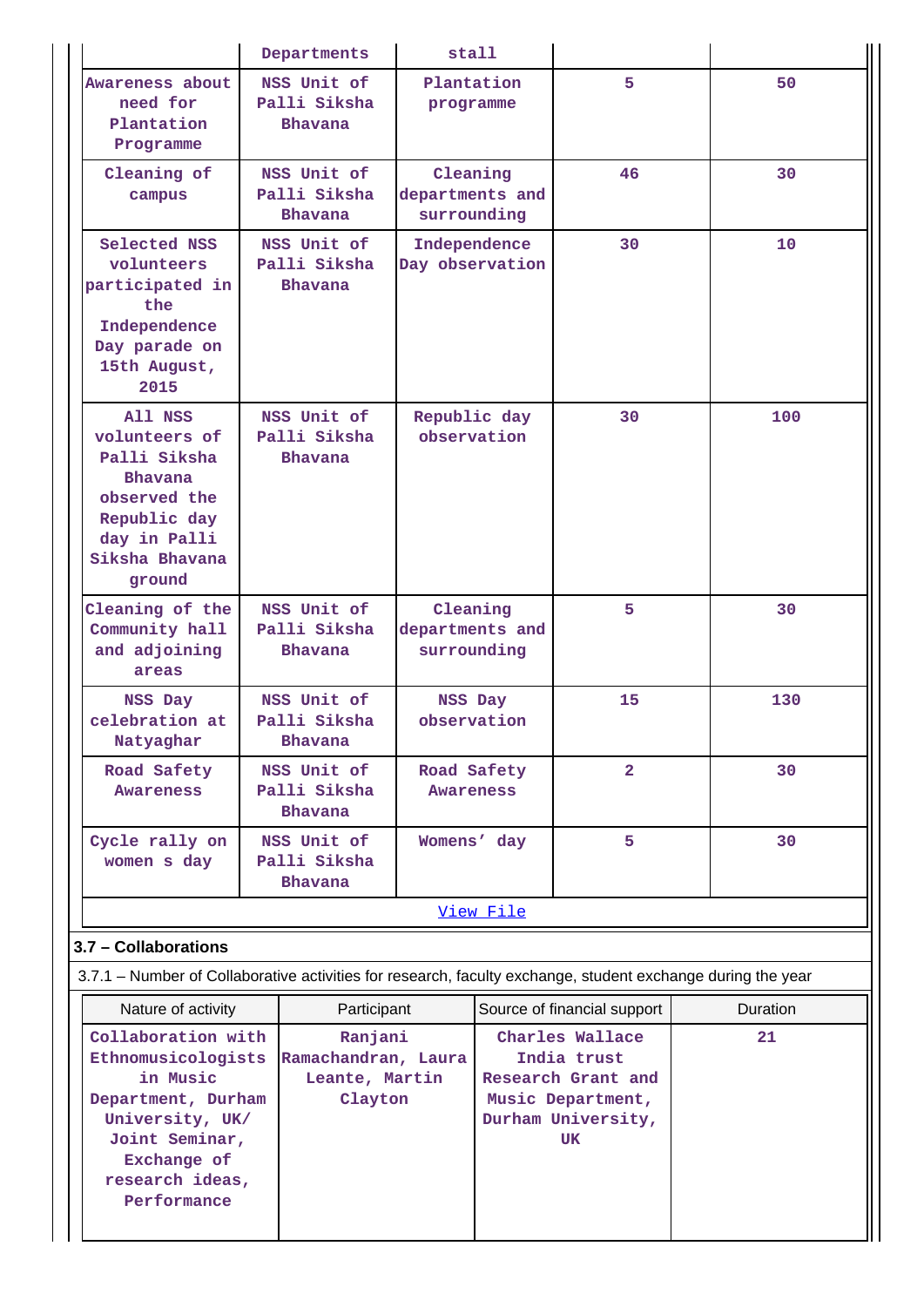| A study on the Best<br>practices of Dairy<br>Cooperative<br>Societies (DCS) in<br>West Bengal                                                                                                    |                         | Prasanta Kumar<br>Ghosh                                                                                                                       | National Dairy<br>Development Board,<br>Kolkata |             | 181            |              |
|--------------------------------------------------------------------------------------------------------------------------------------------------------------------------------------------------|-------------------------|-----------------------------------------------------------------------------------------------------------------------------------------------|-------------------------------------------------|-------------|----------------|--------------|
| Indo-UK<br>collaborative<br>research initiative<br>on "Bridging the<br>Urban-Rural Divide"                                                                                                       |                         | Department of<br>Environmental<br>Studies, Visva-<br>Bharati; University<br>of Exeter;<br>University of<br>Nottingham;<br>University of Leeds | <b>DST</b>                                      |             |                | 1825         |
| WORKSHOP: on Flame<br>Working on Glass by<br>Mahesh and Suresh,<br>Firozabad, UP.                                                                                                                |                         | 25                                                                                                                                            | Departmental<br>workshop fund                   |             |                | 7            |
| Seminar on Modern<br>Jewellery Design by<br>Rebeka Hnoon.                                                                                                                                        |                         | 50                                                                                                                                            | Departmental<br>workshop fund                   |             |                | $\mathbf{1}$ |
| Seminar on Fashion<br>by Abhijit Ghosh<br>from France                                                                                                                                            |                         | 100                                                                                                                                           | Departmental<br>workshop fund                   |             | 1              |              |
| Workshop on Brocade<br>design                                                                                                                                                                    |                         | 125                                                                                                                                           | Departmental<br>workshop fund                   |             | $\overline{2}$ |              |
| Merg'E'merge: A<br>collaborative 10<br>year long shadow<br>casting project<br>with Final year<br>students of Kala<br>Bhavana initiated<br>in 2004 to 2014<br>presented in Nandan<br>Mela of 2015 |                         | 200                                                                                                                                           | Kala Bhavana<br>Students' Aid Fund              |             | 7              |              |
| <b>Student Exchange</b><br><b>EPCC Ecole</b><br>Superieure des<br>Beaux-Arts, France                                                                                                             |                         | 1                                                                                                                                             | Self Funded                                     |             |                | 180          |
| Student Exchange<br>Royal Academy of<br>Arts, University of<br>the Arts, The<br>Hague, Netherlands                                                                                               |                         | 1                                                                                                                                             | Self Funded                                     |             | 180            |              |
|                                                                                                                                                                                                  |                         |                                                                                                                                               | View File                                       |             |                |              |
| 3.7.2 - Linkages with institutions/industries for internship, on-the- job training, project work, sharing of research<br>facilities etc. during the year                                         |                         |                                                                                                                                               |                                                 |             |                |              |
| Nature of linkage                                                                                                                                                                                | Title of the<br>linkage | Name of the<br>partnering<br>institution/<br>industry<br>/research lab<br>with contact                                                        | <b>Duration From</b>                            | Duration To |                | Participant  |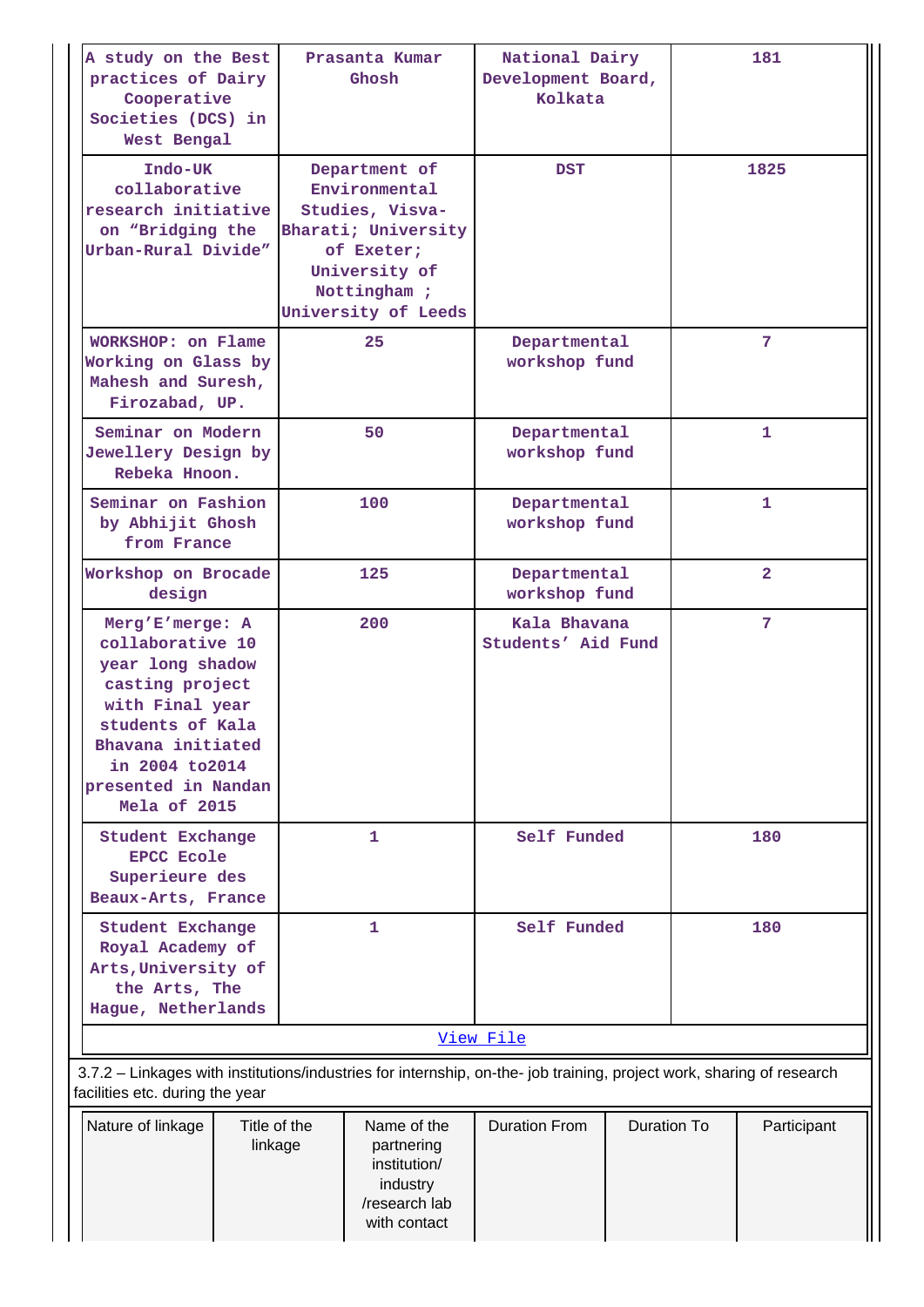|                                                                                                                                                       |                                                                                                      |  | details                                                                                                                                                                                           |                                      |                                |  |                                                           |
|-------------------------------------------------------------------------------------------------------------------------------------------------------|------------------------------------------------------------------------------------------------------|--|---------------------------------------------------------------------------------------------------------------------------------------------------------------------------------------------------|--------------------------------------|--------------------------------|--|-----------------------------------------------------------|
| Collaborativ<br>e research                                                                                                                            | <b>DST-BURD</b><br>Project<br>1st India<br>Korea Fine<br>Arts<br>Exchange<br>workshop/<br>Exhibition |  | Department<br>of Lifelong<br>Learning and<br>Extension, V<br>ivsa-<br>Bharati, IIT<br>Madras, IIT<br>Bombay,<br>Univ. of<br>Exeter, UK,<br>Univ of<br>Leeds, UK,<br>Univ. of<br>Nottingham,<br>UK | 01/07/2015                           | 30/06/2016                     |  | $\overline{7}$                                            |
| Research<br>work                                                                                                                                      |                                                                                                      |  | Daegu Fine<br>Arts<br>Association,<br>South Korea                                                                                                                                                 | 03/11/2015                           | 08/11/2015                     |  | 9                                                         |
| Fieldwork                                                                                                                                             | Master of<br>Social Work<br>Internships                                                              |  | Various NGO<br>and<br>Government o<br>rganisations                                                                                                                                                | 01/09/2015                           | 30/09/2015                     |  | 39                                                        |
| Fieldwork                                                                                                                                             | Legal<br><b>Awareness</b><br>Programme                                                               |  | National<br>Commission<br>for Women,<br>New Delhi                                                                                                                                                 | 26/10/2015                           | 08/08/2016                     |  | 15                                                        |
| Fieldwork                                                                                                                                             | Community<br>Immersion                                                                               |  | University<br>of Laussane,<br>SFTG, France                                                                                                                                                        | 26/06/2016                           | 30/06/2016                     |  | 18                                                        |
|                                                                                                                                                       |                                                                                                      |  |                                                                                                                                                                                                   | View File                            |                                |  |                                                           |
| 3.7.3 – MoUs signed with institutions of national, international importance, other universities, industries, corporate<br>houses etc. during the year |                                                                                                      |  |                                                                                                                                                                                                   |                                      |                                |  |                                                           |
| Organisation                                                                                                                                          |                                                                                                      |  | Date of MoU signed                                                                                                                                                                                | Purpose/Activities                   |                                |  | Number of<br>students/teachers<br>participated under MoUs |
| Reitaku University,<br>Japan                                                                                                                          |                                                                                                      |  | 24/04/2015                                                                                                                                                                                        | Educational and<br>Cultural Exchange |                                |  | $\overline{2}$                                            |
| <b>CRITERION IV - INFRASTRUCTURE AND LEARNING RESOURCES</b>                                                                                           |                                                                                                      |  |                                                                                                                                                                                                   | View File                            |                                |  |                                                           |
| 4.1 - Physical Facilities                                                                                                                             |                                                                                                      |  |                                                                                                                                                                                                   |                                      |                                |  |                                                           |
| 4.1.1 - Budget allocation, excluding salary for infrastructure augmentation during the year                                                           |                                                                                                      |  |                                                                                                                                                                                                   |                                      |                                |  |                                                           |
| Budget allocated for infrastructure augmentation                                                                                                      |                                                                                                      |  |                                                                                                                                                                                                   |                                      |                                |  | Budget utilized for infrastructure development            |
|                                                                                                                                                       | 3000                                                                                                 |  |                                                                                                                                                                                                   |                                      | 241.26                         |  |                                                           |
| 4.1.2 - Details of augmentation in infrastructure facilities during the year                                                                          |                                                                                                      |  |                                                                                                                                                                                                   |                                      |                                |  |                                                           |
|                                                                                                                                                       | <b>Facilities</b>                                                                                    |  |                                                                                                                                                                                                   |                                      | <b>Existing or Newly Added</b> |  |                                                           |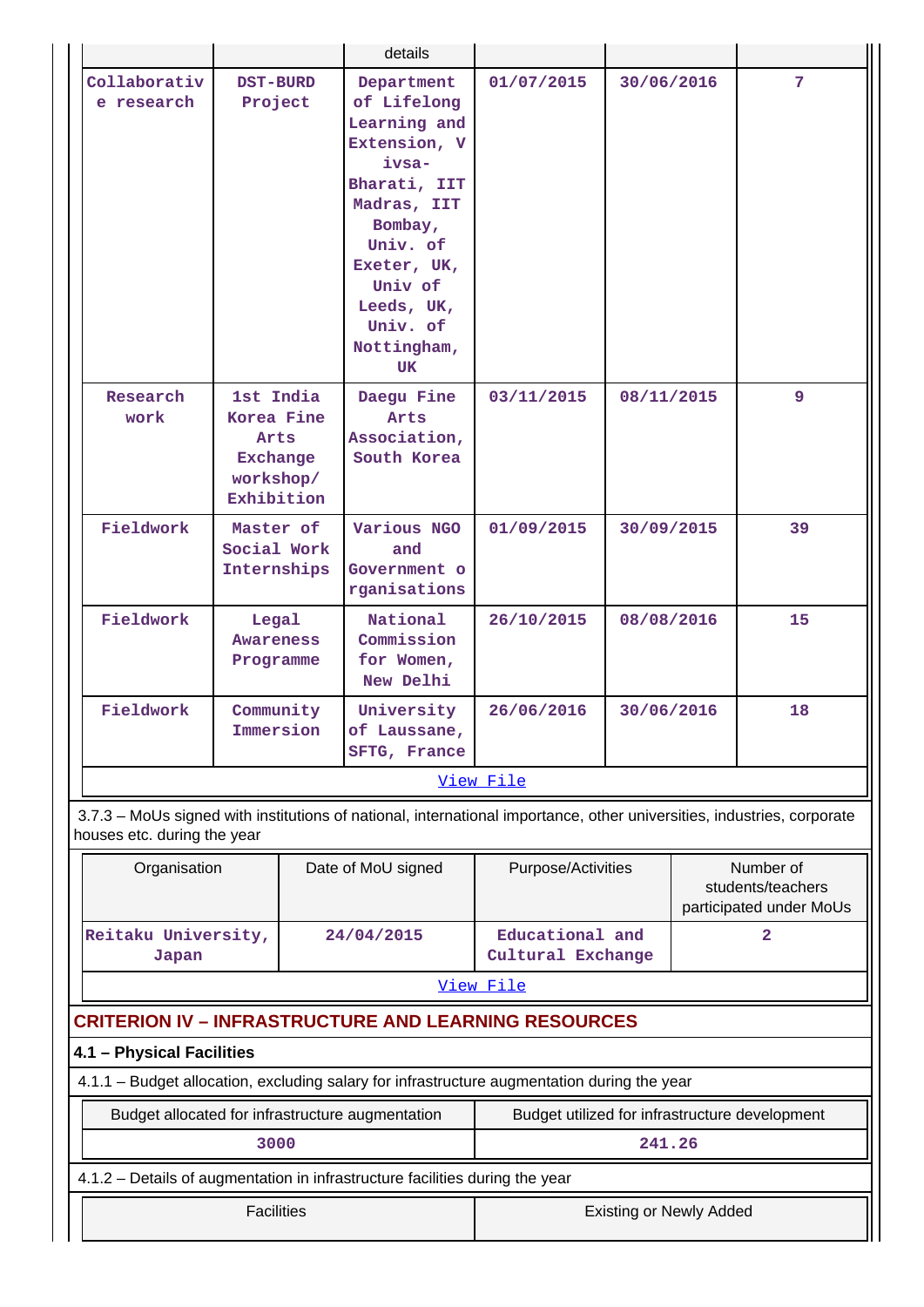|                   |                                       | Others |                                                                                                                                                                                                                | Existing |                                     |                                          |            |            |                                 |
|-------------------|---------------------------------------|--------|----------------------------------------------------------------------------------------------------------------------------------------------------------------------------------------------------------------|----------|-------------------------------------|------------------------------------------|------------|------------|---------------------------------|
|                   |                                       |        | Value of the equipment purchased<br>during the year (rs. in lakhs)                                                                                                                                             |          |                                     |                                          |            | Existing   |                                 |
|                   |                                       |        | Number of important equipments<br>purchased (Greater than 1-0 lakh)<br>during the current year                                                                                                                 |          |                                     |                                          |            | Existing   |                                 |
|                   |                                       |        | Seminar halls with ICT facilities                                                                                                                                                                              |          |                                     |                                          |            | Existing   |                                 |
|                   |                                       |        | Classrooms with Wi-Fi OR LAN                                                                                                                                                                                   |          |                                     |                                          |            | Existing   |                                 |
|                   |                                       |        | Classrooms with LCD facilities                                                                                                                                                                                 |          | Existing                            |                                          |            |            |                                 |
|                   | Seminar Halls                         |        |                                                                                                                                                                                                                |          |                                     |                                          |            | Existing   |                                 |
|                   | Laboratories                          |        |                                                                                                                                                                                                                |          |                                     |                                          |            | Existing   |                                 |
|                   |                                       |        | Class rooms                                                                                                                                                                                                    |          |                                     |                                          |            | Existing   |                                 |
|                   |                                       |        | Campus Area                                                                                                                                                                                                    |          |                                     |                                          |            | Existing   |                                 |
|                   |                                       |        |                                                                                                                                                                                                                |          | View File                           |                                          |            |            |                                 |
|                   | 4.2 - Library as a Learning Resource  |        |                                                                                                                                                                                                                |          |                                     |                                          |            |            |                                 |
|                   |                                       |        | 4.2.1 - Library is automated {Integrated Library Management System (ILMS)}                                                                                                                                     |          |                                     |                                          |            |            |                                 |
|                   | Name of the ILMS<br>software          |        | Nature of automation (fully<br>or patially)                                                                                                                                                                    |          |                                     | Version                                  |            |            | Year of automation              |
|                   | Partially<br>LibSys                   |        |                                                                                                                                                                                                                |          | LibSys-7 (Unicode<br>Web compliant) |                                          |            | 2002       |                                 |
|                   | 4.2.2 - Library Services              |        |                                                                                                                                                                                                                |          |                                     |                                          |            |            |                                 |
|                   | Library<br>Service Type               |        | Existing                                                                                                                                                                                                       |          |                                     | Newly Added                              |            | Total      |                                 |
|                   | Digital<br>Database                   | 5.     | 231248                                                                                                                                                                                                         | 7        |                                     | 1111181                                  |            | 12         | 1342429                         |
|                   |                                       |        |                                                                                                                                                                                                                |          | View File                           |                                          |            |            |                                 |
|                   | (Learning Management System (LMS) etc |        | 4.2.3 - E-content developed by teachers such as: e-PG- Pathshala, CEC (under e-PG- Pathshala CEC (Under<br>Graduate) SWAYAM other MOOCs platform NPTEL/NMEICT/any other Government initiatives & institutional |          |                                     |                                          |            |            |                                 |
|                   | Name of the Teacher                   |        | Name of the Module                                                                                                                                                                                             |          |                                     | Platform on which module<br>is developed |            |            | Date of launching e-<br>content |
|                   | Sruti Bandopadhay                     |        | P-05-Dance, Poets<br>and Poetry,<br>Religious<br>Philosophy and<br>India M-15 Poetry<br>and themes in<br>Manipuri                                                                                              |          |                                     | e-PG-Pathshala                           |            | 18/09/2015 |                                 |
|                   | Sruti Bandopadhay                     |        | P-06-Dance in India e-PG-Pathshala<br>Today, Dance Dramas<br>etc.M-09 Dance<br>Drama in Manipuri                                                                                                               |          |                                     |                                          |            | 18/09/2015 |                                 |
| Sruti Bandopadhay |                                       |        | $P-07$ MO1<br>Development of<br>Modern Dance in USA<br>Part 1                                                                                                                                                  |          | e-PG-Pathshala                      |                                          | 18/09/2015 |            |                                 |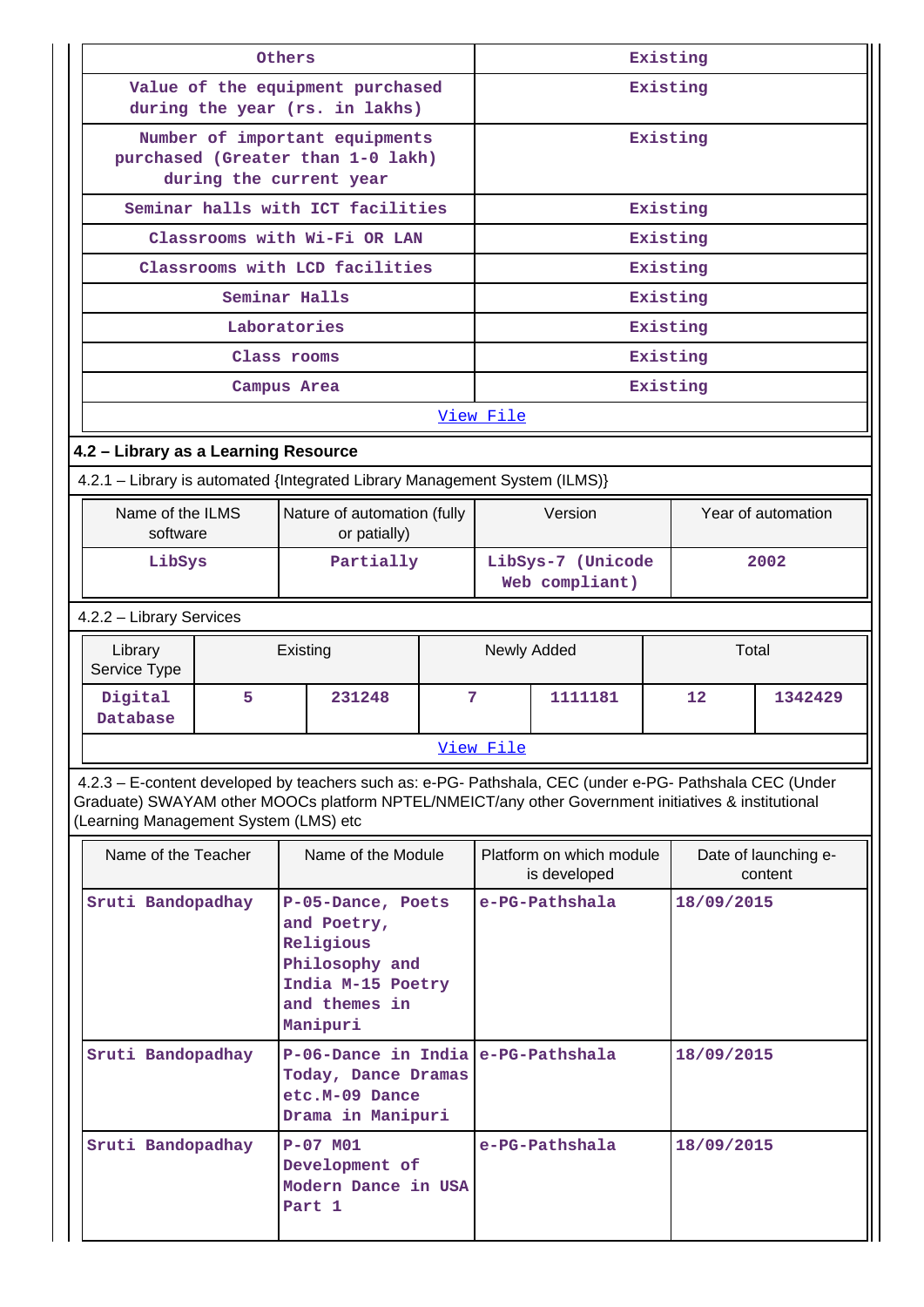|                                          | Sruti Bandopadhay                         |                 | $P-07$ , MO2<br>Development of<br>Modern Dance in USA<br>Part <sub>2</sub>                                           |                            | e-PG-Pathshala      |                                           |                    |  | 18/09/2015                                                     |                         |
|------------------------------------------|-------------------------------------------|-----------------|----------------------------------------------------------------------------------------------------------------------|----------------------------|---------------------|-------------------------------------------|--------------------|--|----------------------------------------------------------------|-------------------------|
|                                          | Sruti Bandopadhay                         |                 | $P-07M06$ Post<br>Modern, Minimalism<br>and other trends                                                             |                            | e-PG-Pathshala      |                                           |                    |  | 18/09/2015                                                     |                         |
|                                          | Sruti Bandopadhay                         |                 | P-07M08 Modern<br>Dance in South<br>America (Brazil<br>Argentina)                                                    | e-PG-Pathshala             |                     |                                           | 18/09/2015         |  |                                                                |                         |
|                                          | Sruti Bandopadhay                         |                 | P-07M09 Modern<br>Dance in South<br>America 2 (Chile,<br>Columbia etc)                                               |                            | e-PG-Pathshala      |                                           |                    |  | 18/09/2015                                                     |                         |
|                                          | Sruti Bandopadhay                         |                 | P-07M10 Modern<br>Dance in Europe                                                                                    |                            | e-PG-Pathshala      |                                           |                    |  | 18/09/2015                                                     |                         |
|                                          | Sruti Bandopadhay                         |                 | P-07M11 Modern<br>Dance in Australia                                                                                 |                            | e-PG-Pathshala      |                                           |                    |  | 18/09/2015                                                     |                         |
|                                          | Sruti Bandopadhay                         |                 | P-07 M12 Modern<br>Dance in Isreal                                                                                   |                            | e-PG-Pathshala      |                                           |                    |  | 18/09/2015                                                     |                         |
|                                          |                                           |                 |                                                                                                                      |                            | View File           |                                           |                    |  |                                                                |                         |
| 4.3 - IT Infrastructure                  |                                           |                 |                                                                                                                      |                            |                     |                                           |                    |  |                                                                |                         |
| 4.3.1 - Technology Upgradation (overall) |                                           |                 |                                                                                                                      |                            |                     |                                           |                    |  |                                                                |                         |
|                                          | <b>Total Co</b><br>mputers                |                 |                                                                                                                      |                            |                     | Office                                    |                    |  |                                                                |                         |
| <b>Type</b>                              |                                           | Computer<br>Lab | Internet                                                                                                             | <b>Browsing</b><br>centers | Computer<br>Centers |                                           | Departme<br>nts    |  | Available<br><b>Bandwidt</b><br>h (MBPS/<br>GBPS)              | <b>Others</b>           |
| Existin<br>g                             | 619                                       | 34              | 6                                                                                                                    | $\overline{2}$             | $\mathbf{1}$        | 63                                        | 31                 |  | $\overline{0}$                                                 | $\overline{\mathbf{4}}$ |
| Added                                    | 24                                        | $\overline{2}$  | $\mathbf 0$                                                                                                          | $\mathbf 0$                | $\mathbf 0$         | 35                                        | 25                 |  | $\mathbf 0$                                                    | $\mathbf 0$             |
| Total                                    | 643                                       | 36              | 6                                                                                                                    | 2                          | 1                   | 98                                        | 56                 |  | 0                                                              | 4                       |
|                                          |                                           |                 | 4.3.2 - Bandwidth available of internet connection in the Institution (Leased line)                                  |                            |                     |                                           |                    |  |                                                                |                         |
|                                          |                                           |                 |                                                                                                                      |                            | 1 MBPS/ GBPS        |                                           |                    |  |                                                                |                         |
| 4.3.3 - Facility for e-content           |                                           |                 |                                                                                                                      |                            |                     |                                           |                    |  |                                                                |                         |
|                                          |                                           |                 | Name of the e-content development facility                                                                           |                            |                     |                                           | recording facility |  | Provide the link of the videos and media centre and            |                         |
|                                          |                                           | Nil             |                                                                                                                      |                            |                     |                                           | html               |  | http://www.visvabharati.ac.in/VBVIDEOS.                        |                         |
|                                          |                                           |                 | 4.4 - Maintenance of Campus Infrastructure                                                                           |                            |                     |                                           |                    |  |                                                                |                         |
| component, during the year               |                                           |                 | 4.4.1 – Expenditure incurred on maintenance of physical facilities and academic support facilities, excluding salary |                            |                     |                                           |                    |  |                                                                |                         |
|                                          | Assigned Budget on<br>academic facilities |                 | Expenditure incurred on<br>maintenance of academic<br>facilities                                                     |                            |                     | Assigned budget on<br>physical facilities |                    |  | Expenditure incurredon<br>maintenance of physical<br>facilites |                         |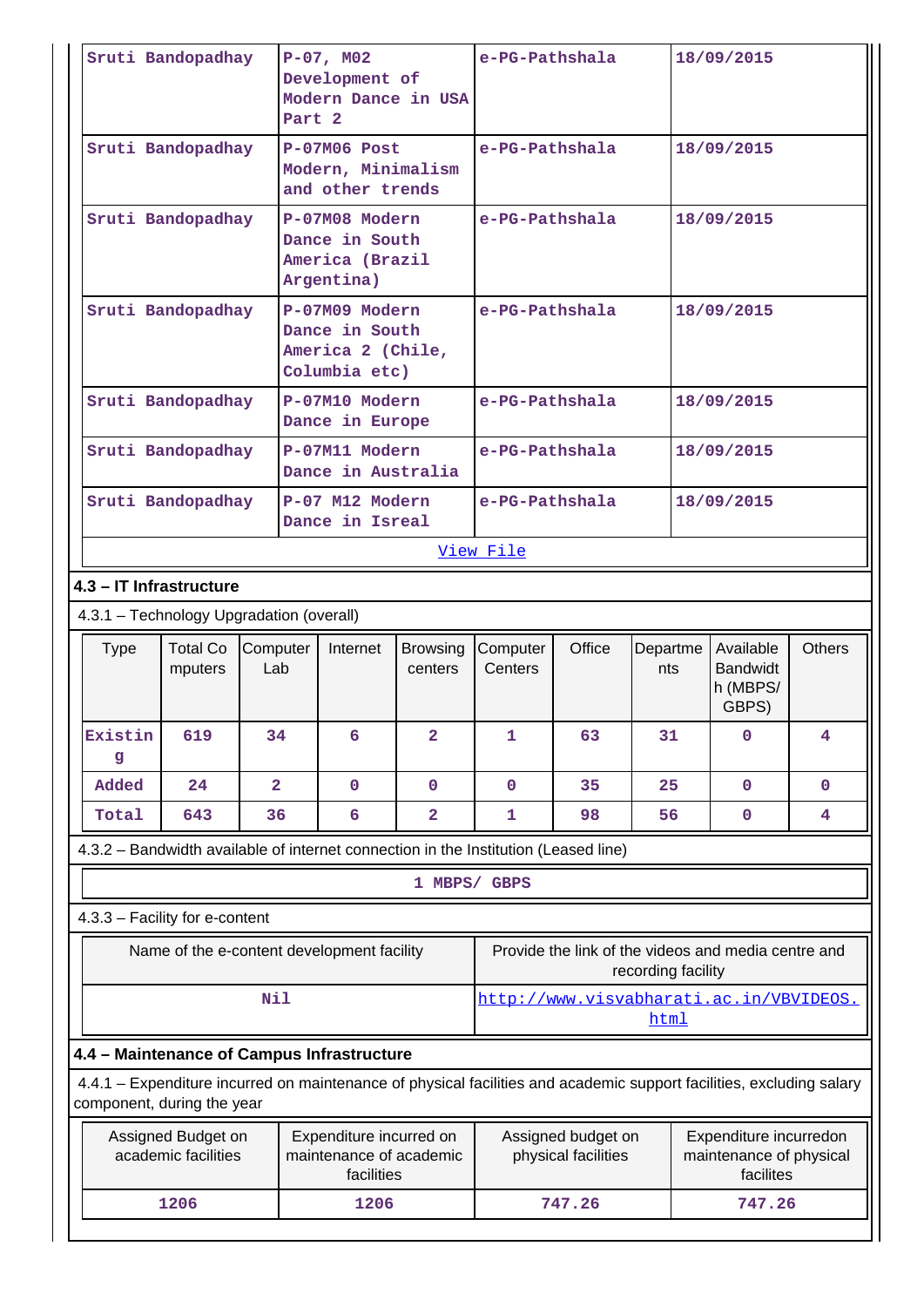4.4.2 – Procedures and policies for maintaining and utilizing physical, academic and support facilities - laboratory, library, sports complex, computers, classrooms etc. (maximum 500 words) (information to be available in institutional Website, provide link)

 **The University has got a full-fledged Engineering Department which comprises a University Engineer, 2 Assistant Engineers and 13 Junior Engineers with supporting staff to look after the construction and maintenance of the University buildings, roads, water supply lines, sewer lines etc. Classrooms with furniture, teaching aids and laboratories, Rehearsal Hall with wooden floor are maintained by the respective department staff and attendants and supervised by the respective Head of the Department. The laboratory assistants take care of their respective laboratories. The Heads of Departments report to the administration periodically for all the maintenance works. The Computer Centre and its support staff maintain the servers and the Campus Wi-Fi. The annual maintenance of computers in the departments including the required software installation, antivirus and up gradation, electronic gadgets like projectors, printers, and photocopiers are maintained by respective centre. For equipment, standard operating procedures for all high end equipments are made available to the users. Instrument wise log books are maintained and are responsible for the safe handling of the equipments. The Ground marking, Goal post, nets, Clay for level of grounds, Roller (1 ton/2 ton) use for levelling, Cricket pitch preparation, Screen and score board in Cricket grounds, grass cutting, Oil for Grass cutter machine, gallery maintenance, Six grass cutter machines, gymnasium etc. are supervised and maintained by the Sports Board , Visva-Bharati. All the activities of the swimming pool are monitored by the swimming pool management committee, duly constituted by the competent authority and director, PSNS as Chairperson of the Committee concerned. All the 24 hostels and the belongings of the hostels are taken care of by office of the Proctor with help of five Deputy Proctors and other associated staffs.**

<https://sites.google.com/visva-bharati.ac.in/vbiqac/maintenance>

## **CRITERION V – STUDENT SUPPORT AND PROGRESSION**

## **5.1 – Student Support**

5.1.1 – Scholarships and Financial Support

|                                         | Name/Title of the scheme                                                          | Number of students | <b>Amount in Rupees</b> |  |  |
|-----------------------------------------|-----------------------------------------------------------------------------------|--------------------|-------------------------|--|--|
| Financial Support<br>from institution   | Students Aid-Fund<br>and Book Grant                                               | 1338               | 5303197                 |  |  |
| Financial Support<br>from Other Sources |                                                                                   |                    |                         |  |  |
| a) National                             | YOUTH Scholarship                                                                 | 125                | 5830020                 |  |  |
| b) International                        | Chinese Government<br>and MHRD Bilateral<br>Scholarship for the<br>year 2015-2016 | 1                  | 360000                  |  |  |
|                                         |                                                                                   | View File          |                         |  |  |

 5.1.2 – Number of capability enhancement and development schemes such as Soft skill development, Remedial coaching, Language lab, Bridge courses, Yoga, Meditation, Personal Counselling and Mentoring etc.,

| Name of the capability<br>enhancement scheme | Date of implemetation | Number of students<br>enrolled | Agencies involved                                |
|----------------------------------------------|-----------------------|--------------------------------|--------------------------------------------------|
| Yoga and Meditation<br>Practice Camp         | 16/11/2015            | 87                             | Office of the<br>Director PSNS,<br>Visva-Bharati |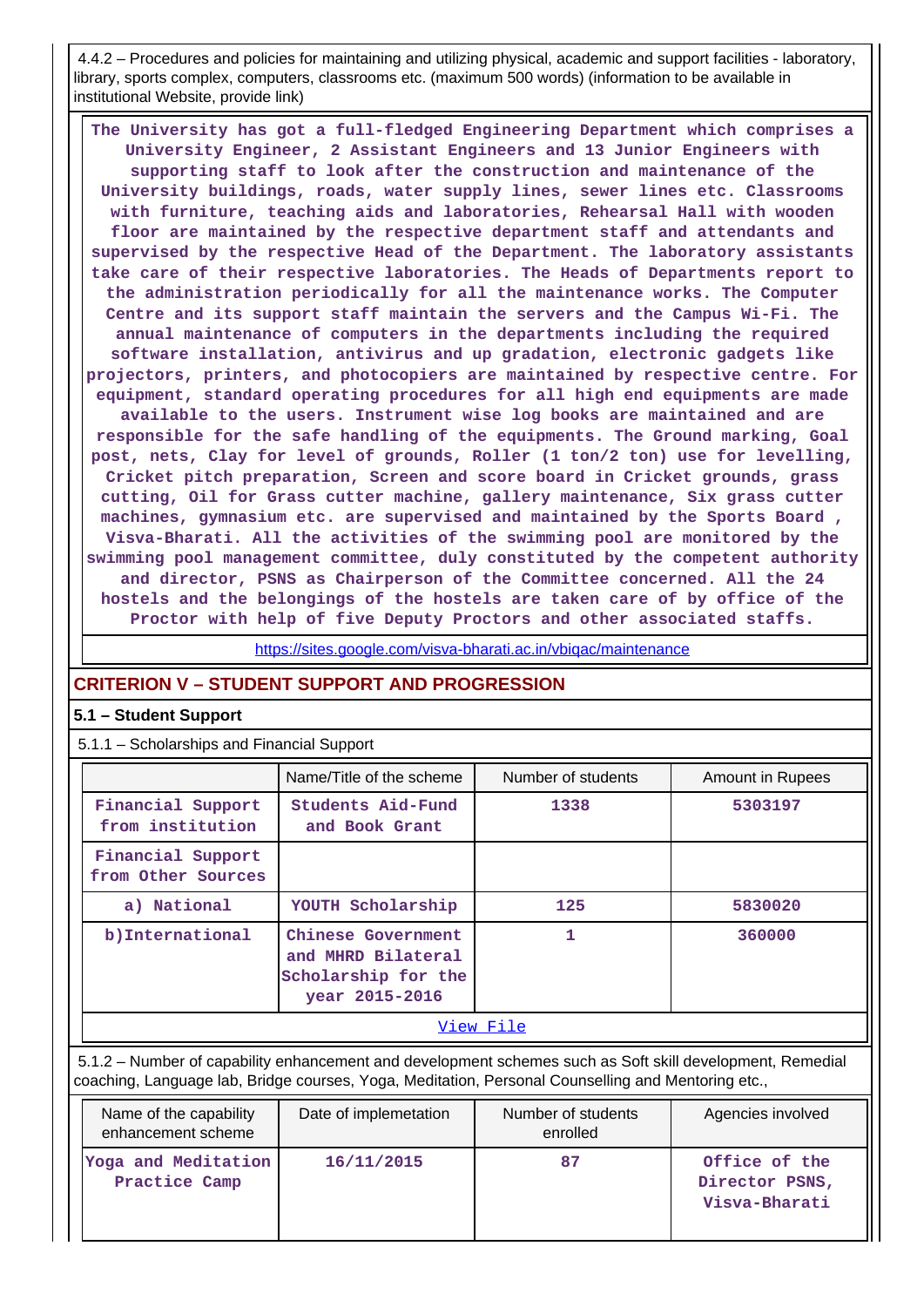| Yoga and Meditation<br>Camp                                                                                                                                                                                                         | 13/07/2015 | 84        | Office of the<br>Director PSNS,<br>Visya-Bharati                                                         |
|-------------------------------------------------------------------------------------------------------------------------------------------------------------------------------------------------------------------------------------|------------|-----------|----------------------------------------------------------------------------------------------------------|
| Psychological<br>Counselling                                                                                                                                                                                                        | 01/04/2015 | 150       | Office of the<br>Director PSNS,<br>Visva-Bharati                                                         |
| Spoken English                                                                                                                                                                                                                      | 16/01/2016 | 66        | Office of the<br>Director PSNS,<br>Visva-Bharati                                                         |
| Spoken English                                                                                                                                                                                                                      | 04/07/2015 | 43        | Office of the<br>Director PSNS,<br>Visva-Bharati                                                         |
| 2 days Lecture<br>Demonstration<br>Day-1: Atul Dodiya<br>in Retrospect-a<br>presentation about<br>his creative<br>journey Day-2: 7000<br>Museums, a project<br>for the republic of<br>Indians. Co-<br>ordinated by<br>Prasanta Sahu | 29/02/2016 | 80        | Mentoring by Atul<br>Dodiya Renowned<br>artist                                                           |
| Introduction of<br>Tempera and Gouache<br>Painting workshop<br>at Painting<br>Department, Kala<br>Bhavana, Visva<br>Bharati.                                                                                                        | 07/09/2015 | 16        | Workshop and<br>mentoring by<br>renowned invited<br>artist Tanmoy<br>Samanta, New Delhi                  |
| Workshop on<br>Medinipur Pata<br>Chittra, West<br>Bengal coordinated<br>by Ambarish Nandan                                                                                                                                          | 26/02/2016 | 16        | Workshop and<br>mentoring by Patua<br>Traditional artists<br>(Bijoy Chitrakar<br>and Fajlu<br>Chitrakar) |
| Family Value<br>Education                                                                                                                                                                                                           | 07/09/2015 | 39        | Santi Trust,<br>Andrewspally                                                                             |
| Remedial coaching                                                                                                                                                                                                                   | 01/07/2015 | 25        | <b>UGC</b>                                                                                               |
|                                                                                                                                                                                                                                     |            | View File |                                                                                                          |
| 5.1.3 – Students benefited by guidance for competitive examinations and career counselling offered by the<br>institution during the year                                                                                            |            |           |                                                                                                          |
|                                                                                                                                                                                                                                     |            |           |                                                                                                          |

| Year | Name of the<br>scheme                     | Number of<br>benefited<br>students for<br>competitive<br>examination | Number of<br>benefited<br>students by<br>career<br>counseling<br>activities | Number of<br>students who<br>have passedin<br>the comp. exam | Number of<br>studentsp placed |
|------|-------------------------------------------|----------------------------------------------------------------------|-----------------------------------------------------------------------------|--------------------------------------------------------------|-------------------------------|
| 2015 | <b>NET-GATE</b><br>Coaching<br>Chemistry) | 27                                                                   | 0                                                                           | 18                                                           | 18                            |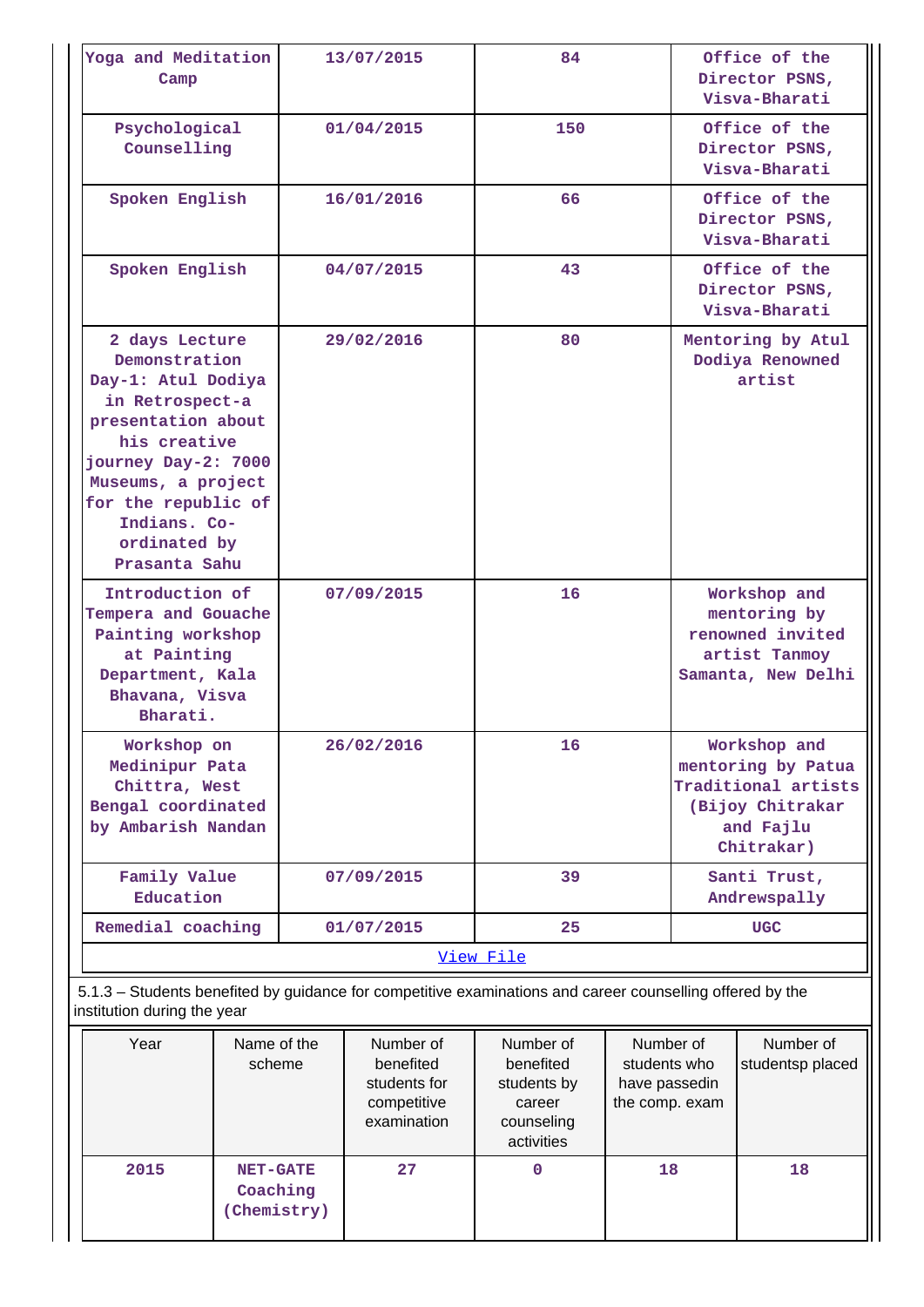| 2015                                                                                                                                                           | Coaching for<br>NET/GATE<br>(Physics)                       | 80                             | $\mathbf 0$                                                                 | 13                                             | 13                                  |  |  |  |  |
|----------------------------------------------------------------------------------------------------------------------------------------------------------------|-------------------------------------------------------------|--------------------------------|-----------------------------------------------------------------------------|------------------------------------------------|-------------------------------------|--|--|--|--|
| 2015                                                                                                                                                           | Intelligence<br>Test (Siksha-<br>Satra)                     | $\mathbf 0$                    | 30                                                                          | $\mathbf 0$                                    | $\mathbf 0$                         |  |  |  |  |
| 2015                                                                                                                                                           | Intelligence<br>Test (Siksha-<br>Satra)                     | $\mathbf 0$                    | 42                                                                          | $\mathbf 0$                                    | $\mathbf 0$                         |  |  |  |  |
| 2015                                                                                                                                                           | Personality<br>Test                                         | $\mathbf 0$                    | 49                                                                          | $\mathbf 0$                                    | $\mathbf 0$                         |  |  |  |  |
| 2015                                                                                                                                                           | Apptitude<br>Test                                           | $\mathbf 0$                    | 22                                                                          | $\mathbf 0$                                    | $\mathbf 0$                         |  |  |  |  |
| 2015                                                                                                                                                           | Remedial<br>Coaching                                        | 9                              | $\mathbf 0$                                                                 | $\mathbf 0$                                    | $\mathbf 0$                         |  |  |  |  |
|                                                                                                                                                                |                                                             |                                | View File                                                                   |                                                |                                     |  |  |  |  |
| 5.1.4 - Institutional mechanism for transparency, timely redressal of student grievances, Prevention of sexual<br>harassment and ragging cases during the year |                                                             |                                |                                                                             |                                                |                                     |  |  |  |  |
| Total grievances received                                                                                                                                      |                                                             | Number of grievances redressed |                                                                             | Avg. number of days for grievance<br>redressal |                                     |  |  |  |  |
| $\mathbf{O}$                                                                                                                                                   |                                                             | 0                              |                                                                             | 0                                              |                                     |  |  |  |  |
| 5.2 - Student Progression                                                                                                                                      |                                                             |                                |                                                                             |                                                |                                     |  |  |  |  |
| 5.2.1 - Details of campus placement during the year                                                                                                            |                                                             |                                |                                                                             |                                                |                                     |  |  |  |  |
|                                                                                                                                                                | On campus                                                   |                                |                                                                             | Off campus                                     |                                     |  |  |  |  |
|                                                                                                                                                                |                                                             |                                |                                                                             |                                                |                                     |  |  |  |  |
| Nameof<br>organizations<br>visited                                                                                                                             | Number of<br>students<br>participated                       | Number of<br>stduents placed   | <b>Nameof</b><br>organizations<br>visited                                   | Number of<br>students<br>participated          | Number of<br>stduents placed        |  |  |  |  |
| Star Jalsa<br>(Star India)                                                                                                                                     | 69                                                          | 6                              | Centurian<br>University<br>of<br>Technology<br>and<br>Management,<br>Odisha | 1                                              | 1                                   |  |  |  |  |
|                                                                                                                                                                |                                                             |                                | View File                                                                   |                                                |                                     |  |  |  |  |
| 5.2.2 - Student progression to higher education in percentage during the year                                                                                  |                                                             |                                |                                                                             |                                                |                                     |  |  |  |  |
| Year                                                                                                                                                           | Number of<br>students<br>enrolling into<br>higher education | Programme<br>graduated from    | Depratment<br>graduated from                                                | Name of<br>institution joined                  | Name of<br>programme<br>admitted to |  |  |  |  |
| 2015                                                                                                                                                           | 2                                                           | B.Sc. (Ag.)<br>Hons            | Department<br>of<br>Agriculture                                             | University<br>of Milan                         | M.Sc (Ag.)<br>in Plant<br>Pathology |  |  |  |  |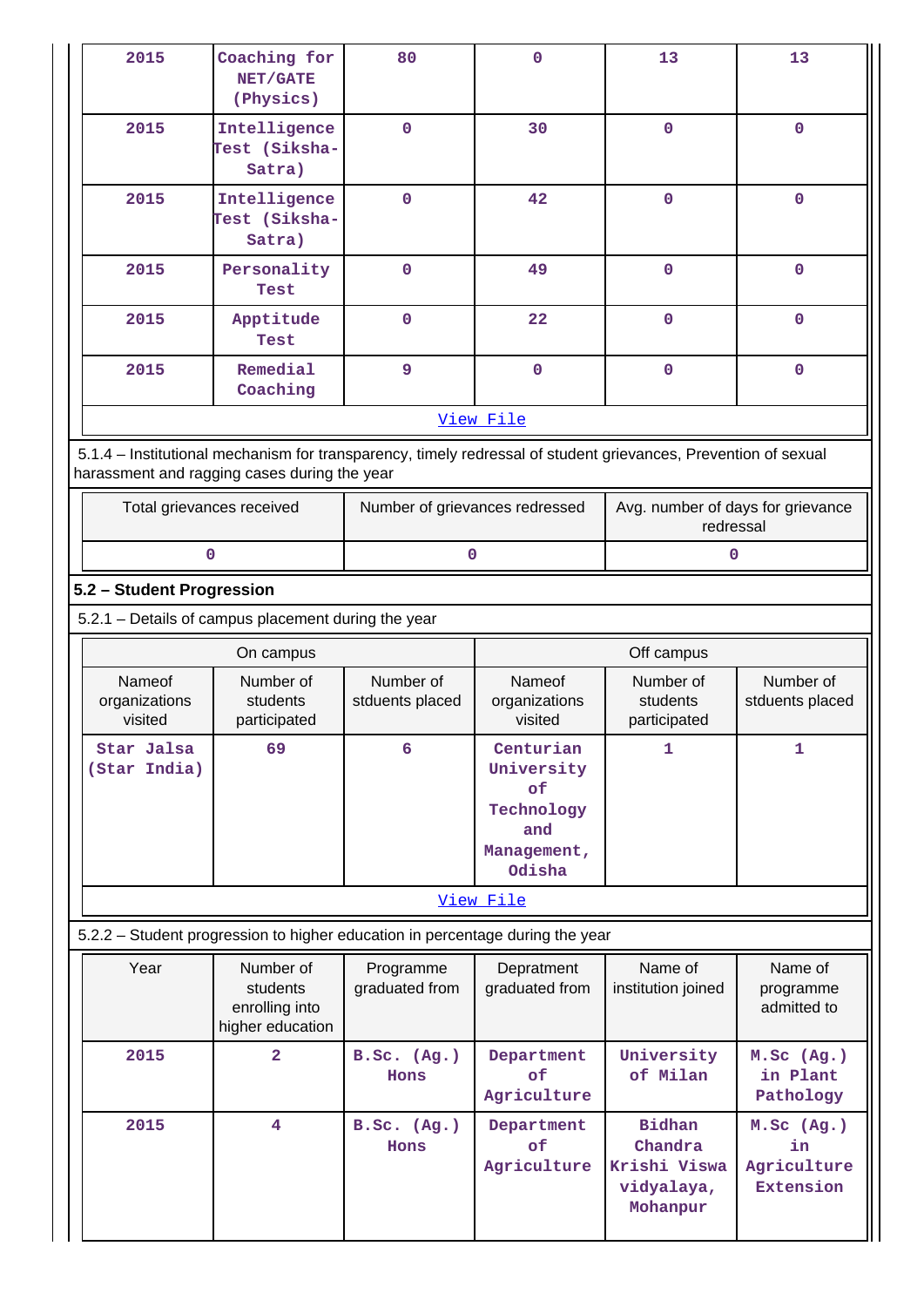| 2015                                                                                                                                                                                   | $\mathbf{1}$            | B.Sc. (Ag.)<br>Hons | Department<br>of Agricultu<br>reGovind<br>Ballabh Pant<br>Agricultural<br>University,<br>Pantnagar | Govind<br>Ballabh Pant<br>Agricultural<br>University,<br>Pantnagar | M.Sc (Ag.)<br>in Biotechno<br>logy                  |  |
|----------------------------------------------------------------------------------------------------------------------------------------------------------------------------------------|-------------------------|---------------------|----------------------------------------------------------------------------------------------------|--------------------------------------------------------------------|-----------------------------------------------------|--|
| 2015                                                                                                                                                                                   | $\overline{\mathbf{2}}$ | B.Sc. (Ag.)<br>Hons | Department<br>of<br>Agriculture                                                                    | Indian<br>Agricultural<br>Research<br>Institute,<br>New Delhi      | M.Sc (Ag.)<br>in Biotechno<br>logy                  |  |
| 2015                                                                                                                                                                                   | $\overline{\mathbf{2}}$ | B.Sc. (Ag.)<br>Hons | Department<br>of<br>Agriculture                                                                    | Institute of<br>Agriculture,<br>Visva-<br>Bharati<br>University    | M.SC (Ag.)<br>in<br>Agriculture<br><b>Extension</b> |  |
| 2015                                                                                                                                                                                   | $\mathbf{1}$            | B.Sc. (Ag.)<br>Hons | Department<br>of<br>Agriculture                                                                    | National<br>Dairy<br>Research<br>Institute.<br>Karnal              | M.Sc (Ag.)<br>in<br>Agriculture<br>Economics        |  |
| 2015                                                                                                                                                                                   | $\overline{7}$          | B.Sc. (Ag.)<br>Hons | Department<br>of<br>Agriculture                                                                    | <b>Bidhan</b><br>Chandra<br>Krishi Viswa<br>vidyalaya,<br>Mohanpur | M.Sc (Ag.)<br>in Agronomy                           |  |
| 2015                                                                                                                                                                                   | $\overline{2}$          | B.Sc. (Ag.)<br>Hons | Department<br>of<br>Agriculture                                                                    | Institute of<br>Agriculture,<br>Visva-<br>Bharati<br>University    | M.Sc (Ag.)<br>in<br>Agriculture<br>Entomology       |  |
| 2015                                                                                                                                                                                   | 9                       | B.Sc. (Ag.)<br>Hons | Institute of<br>Department<br>of<br>Agriculture,<br>Agriculture<br>Visva-<br>Bharati<br>University |                                                                    | M.Sc (Ag.)<br>in Agronomy                           |  |
| 2015                                                                                                                                                                                   | $\mathbf{1}$            | B.Sc. (Ag.)<br>Hons | Department<br>of<br>Agriculture                                                                    | Uttar Banga<br>Krishi Vishw<br>avidyalaya,<br>Cooch Behar          | M.Sc (Ag.)<br>in Soil<br>Science                    |  |
|                                                                                                                                                                                        |                         |                     | View File                                                                                          |                                                                    |                                                     |  |
| 5.2.3 - Students qualifying in state/ national/ international level examinations during the year<br>(eg:NET/SET/SLET/GATE/GMAT/CAT/GRE/TOFEL/Civil Services/State Government Services) |                         |                     |                                                                                                    |                                                                    |                                                     |  |
|                                                                                                                                                                                        | <b>Items</b>            |                     |                                                                                                    | Number of students selected/ qualifying                            |                                                     |  |
|                                                                                                                                                                                        | <b>NET</b>              |                     | 98                                                                                                 |                                                                    |                                                     |  |
|                                                                                                                                                                                        | <b>SET</b>              |                     |                                                                                                    | 12                                                                 |                                                     |  |
|                                                                                                                                                                                        | <b>SLET</b>             |                     |                                                                                                    | 1                                                                  |                                                     |  |

**GATE** 26

**Civil Services 1**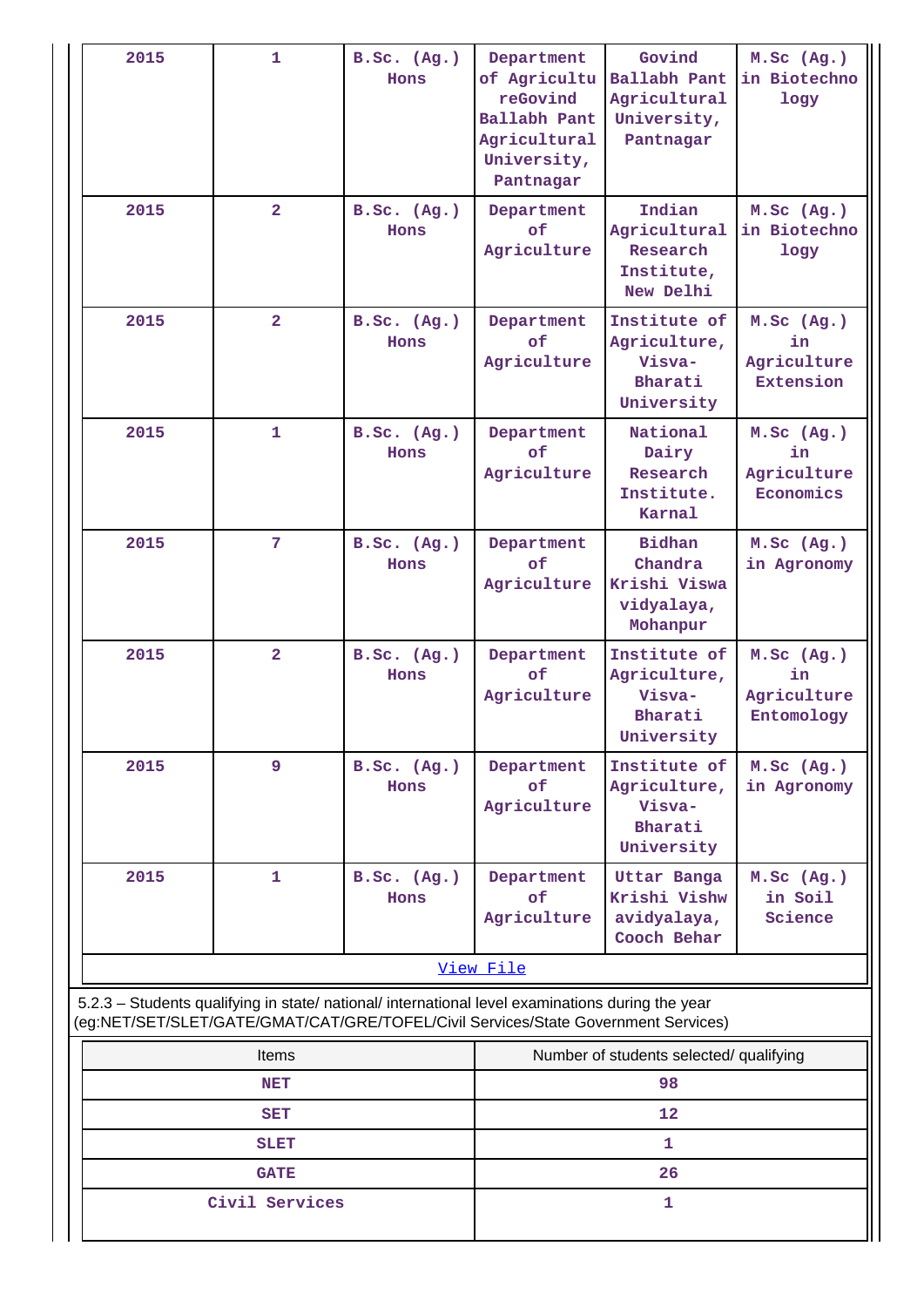| Any Other<br>15                                                                                                         |                                                                                                                                                                                |  |                           |                                                                          |                     |  |  |                               |                        |  |
|-------------------------------------------------------------------------------------------------------------------------|--------------------------------------------------------------------------------------------------------------------------------------------------------------------------------|--|---------------------------|--------------------------------------------------------------------------|---------------------|--|--|-------------------------------|------------------------|--|
|                                                                                                                         |                                                                                                                                                                                |  |                           |                                                                          | View File           |  |  |                               |                        |  |
|                                                                                                                         | 5.2.4 – Sports and cultural activities / competitions organised at the institution level during the year                                                                       |  |                           |                                                                          |                     |  |  |                               |                        |  |
|                                                                                                                         | Activity                                                                                                                                                                       |  |                           | Level                                                                    |                     |  |  | <b>Number of Participants</b> |                        |  |
|                                                                                                                         | Performance of Tagore<br>songs on 22nd Sravana<br>(08/08/2015)                                                                                                                 |  |                           | Institutional                                                            |                     |  |  | 22                            |                        |  |
|                                                                                                                         | Performance of Tagore<br>songs in Briksharopan<br>(08/08/2015)                                                                                                                 |  |                           | Institutional                                                            |                     |  |  | 45                            |                        |  |
| Performance of Tagore<br>songs in Rabindra Saptaha<br>co-organized by<br>Rabindrasangit Gabesana<br>Kendra (10/08/2015) |                                                                                                                                                                                |  |                           | Institutional                                                            |                     |  |  | 10                            |                        |  |
| Performance on the<br>occasion of the<br>Independence Day<br>programme in Natyaghar,<br>Santiniketan (15/08/2015)       |                                                                                                                                                                                |  |                           | Institutional                                                            |                     |  |  | 50                            |                        |  |
| Performance on Varsha<br>Mangal programme at<br>Natyaghar, Santiniketan<br>(16/08/2015)                                 |                                                                                                                                                                                |  |                           | Institutional                                                            |                     |  |  | 55                            |                        |  |
|                                                                                                                         | 'Gane Gane Tobo' Scholar<br>in Residence Sharmila Roy<br>Pommot organised by<br>Rabindrasangit Gabeshana<br>Kendra (15/09/2015)                                                |  |                           | Institutional                                                            |                     |  |  | 1                             |                        |  |
|                                                                                                                         | Drama "Bhutpatrir Jatra"<br>for Saradotsava,<br>Natyaghar (28/09/2015)                                                                                                         |  |                           | Institutional                                                            |                     |  |  | 60                            |                        |  |
|                                                                                                                         | Calcutta Promotions:<br>Dance Drama "Mayarkhela",<br>at Tollyclub, Tollygunge,<br>Kolkata (04/10/2015)                                                                         |  |                           |                                                                          | Institutional<br>40 |  |  |                               |                        |  |
|                                                                                                                         | Santiniketan Sangeet<br>Sabha Classical music<br>performance at Sangit<br>Bhavana (06/12/2015)                                                                                 |  |                           | Institutional                                                            |                     |  |  | 5                             |                        |  |
|                                                                                                                         | Cultural programme<br>"Rituranga" in NIT<br>Durgapur (17/12/2015)                                                                                                              |  |                           | Institutional                                                            |                     |  |  | 30                            |                        |  |
|                                                                                                                         |                                                                                                                                                                                |  |                           |                                                                          | View File           |  |  |                               |                        |  |
|                                                                                                                         | 5.3 - Student Participation and Activities                                                                                                                                     |  |                           |                                                                          |                     |  |  |                               |                        |  |
|                                                                                                                         | 5.3.1 – Number of awards/medals for outstanding performance in sports/cultural activities at national/international<br>level (award for a team event should be counted as one) |  |                           |                                                                          |                     |  |  |                               |                        |  |
| Year                                                                                                                    | Name of the<br>award/medal                                                                                                                                                     |  | National/<br>Internaional | Number of<br>Number of<br>awards for<br>awards for<br>Cultural<br>Sports |                     |  |  | Student ID<br>number          | Name of the<br>student |  |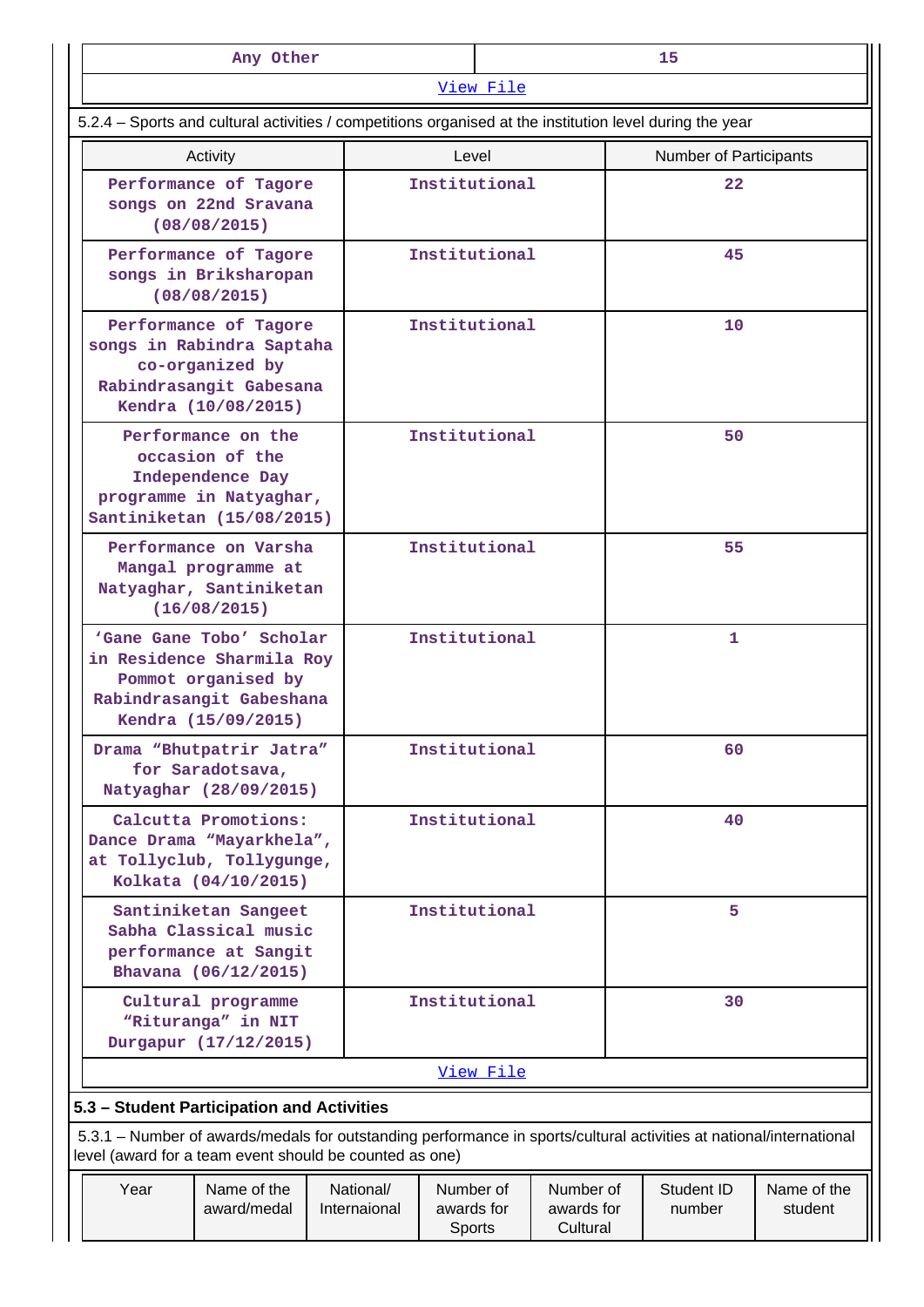| 2015 | Participat<br>ion                                                                           | National          | $\mathbf{1}$   | $\mathbf{O}$ | $VB-41$ of<br>$2013 - 14$ | Subhendu<br>Mondal               |
|------|---------------------------------------------------------------------------------------------|-------------------|----------------|--------------|---------------------------|----------------------------------|
| 2015 | <b>B</b> grade<br>award in<br>Manipuri<br>Classical<br>Dance from<br>Doordarsha<br>n Kendra | National          | $\mathbf 0$    | $\mathbf{1}$ | $RS - 3/488$              | Konsam<br>Sujata<br>Devi         |
| 2015 | <b>B</b> grade<br>award in<br>Manipuri<br>Classical<br>Dance from<br>Doordarsha<br>n Kendra | National          | $\mathbf 0$    | $\mathbf{1}$ | 0446402140<br>3           | Yumlembam<br>Bidyananda<br>Singh |
| 2015 | Contributi<br>on to<br>Youth Volu<br>nteerism                                               | Internatio<br>nal | $\overline{0}$ | $\mathbf{1}$ | PhD<br>scholar            | Angshu<br>Jajodia                |
| 2015 | First<br>Prize                                                                              | National          | $\mathbf{O}$   | $\mathbf{1}$ | $\mathbf{0}$              | Sourav<br>Garai                  |
| 2015 | First<br>Prize                                                                              | National          | $\mathbf 0$    | $\mathbf{1}$ | $\mathbf 0$               | Amrita<br>Sarkel                 |
| 2015 | First<br>Prize                                                                              | National          | $\overline{0}$ | $\mathbf{1}$ | $\overline{0}$            | Deep<br>Ranjan<br>Ghosh          |
| 2015 | Second<br>Prize                                                                             | National          | $\mathbf 0$    | $\mathbf{1}$ | $\mathbf 0$               | Kavya<br>Thakur                  |
| 2015 | Third<br>Prize                                                                              | National          | $\mathbf 0$    | 1            | $\mathbf 0$               | Amrita<br>Sarkel                 |
| 2015 | Third<br>Prize                                                                              | National          | $\mathbf 0$    | 1            | $\mathbf 0$               | Anwesha<br>Bagchi                |
|      |                                                                                             |                   | View File      |              |                           |                                  |

 5.3.2 – Activity of Student Council & representation of students on academic & administrative bodies/committees of the institution (maximum 500 words)

 **Students are made a part of the IQAC committee. They also represent as a member of the committee constituted for implementation of provisions of PWD Act in the University. Besides these administrative role, they also take part in organization of Seminar, Symposia or Conferences in the respective Departments. IN one of the roles, students are deputed for a fixed tenure as student warden that help in the management of the hostels. They are offered a token lumpsum payment for acting as student warden.**

## **5.4 – Alumni Engagement**

5.4.1 – Whether the institution has registered Alumni Association?

 **No**

5.4.2 – No. of registered Alumni: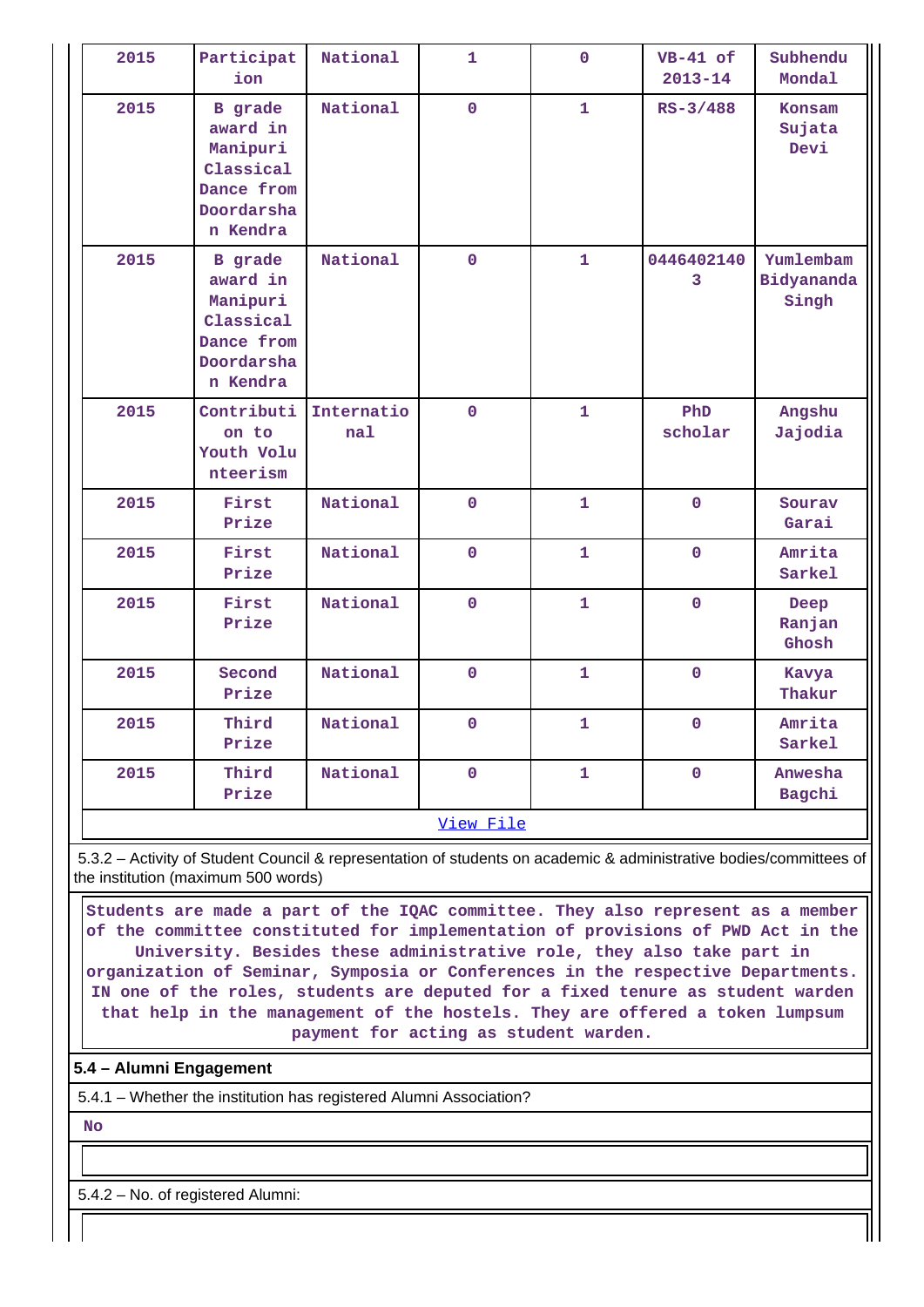5.4.3 – Alumni contribution during the year (in Rupees) :

**0**

5.4.4 – Meetings/activities organized by Alumni Association :

## **Nil**

### **CRITERION VI – GOVERNANCE, LEADERSHIP AND MANAGEMENT**

#### **6.1 – Institutional Vision and Leadership**

 6.1.1 – Mention two practices of decentralization and participative management during the last year (maximum 500 words)

 **The offices are hierarchically arranged from Departments to highest administrative office. Faculties are involved in different administrative functions, starting from hostel warden to Finance or Office of the Proctor. Stduents are also given responsibilities for hostel management**

6.1.2 – Does the institution have a Management Information System (MIS)?

## *Yes*

#### **6.2 – Strategy Development and Deployment**

6.2.1 – Quality improvement strategies adopted by the institution for each of the following (with in 100 words each):

| <b>Strategy Type</b>   | <b>Details</b>                                                                                                                                                                                                                                                                                                                                                                                                                                                                                                                                                                                                                                                                                                                                                                                                                                                                                                                                                                                                                                                                                                                                                                                                                                        |
|------------------------|-------------------------------------------------------------------------------------------------------------------------------------------------------------------------------------------------------------------------------------------------------------------------------------------------------------------------------------------------------------------------------------------------------------------------------------------------------------------------------------------------------------------------------------------------------------------------------------------------------------------------------------------------------------------------------------------------------------------------------------------------------------------------------------------------------------------------------------------------------------------------------------------------------------------------------------------------------------------------------------------------------------------------------------------------------------------------------------------------------------------------------------------------------------------------------------------------------------------------------------------------------|
| Curriculum Development | Annual revisions in syllabi and<br>curricula are a regular feature at all<br>academic departments, centres and<br>schools at Visva-Bharati. Syllabi are<br>framed according to the demands of the<br>academic and socio-cultural trends and<br>shifts in global knowledge-markets<br>optional courses are also on offer for<br>students to choose from. All course<br>contents and curricula are designed to<br>align with the latest trends and<br>directions in competitive examinations<br>like SET-NET, GATE and the like. The<br>undergraduate and postgraduate courses<br>are also aligned in such a way that<br>they often act as integrated courses<br>for the holistic academic body of work<br>for the entire duration of the two<br>courses. MPhil and PhD courses are on<br>offer across the university with a wide<br>variety of optional and core ranges to<br>choose from and these taught-courses<br>offer both compulsory and choice-based<br>modules. All courses of study are<br>vetted and thoroughly examined by<br>multiple bodies particularly<br>constituted for the same like<br>departmental Boards of Studies,<br>Research Boards and Institute Board<br>that act as implementation regulator<br>and supervisory capacity. |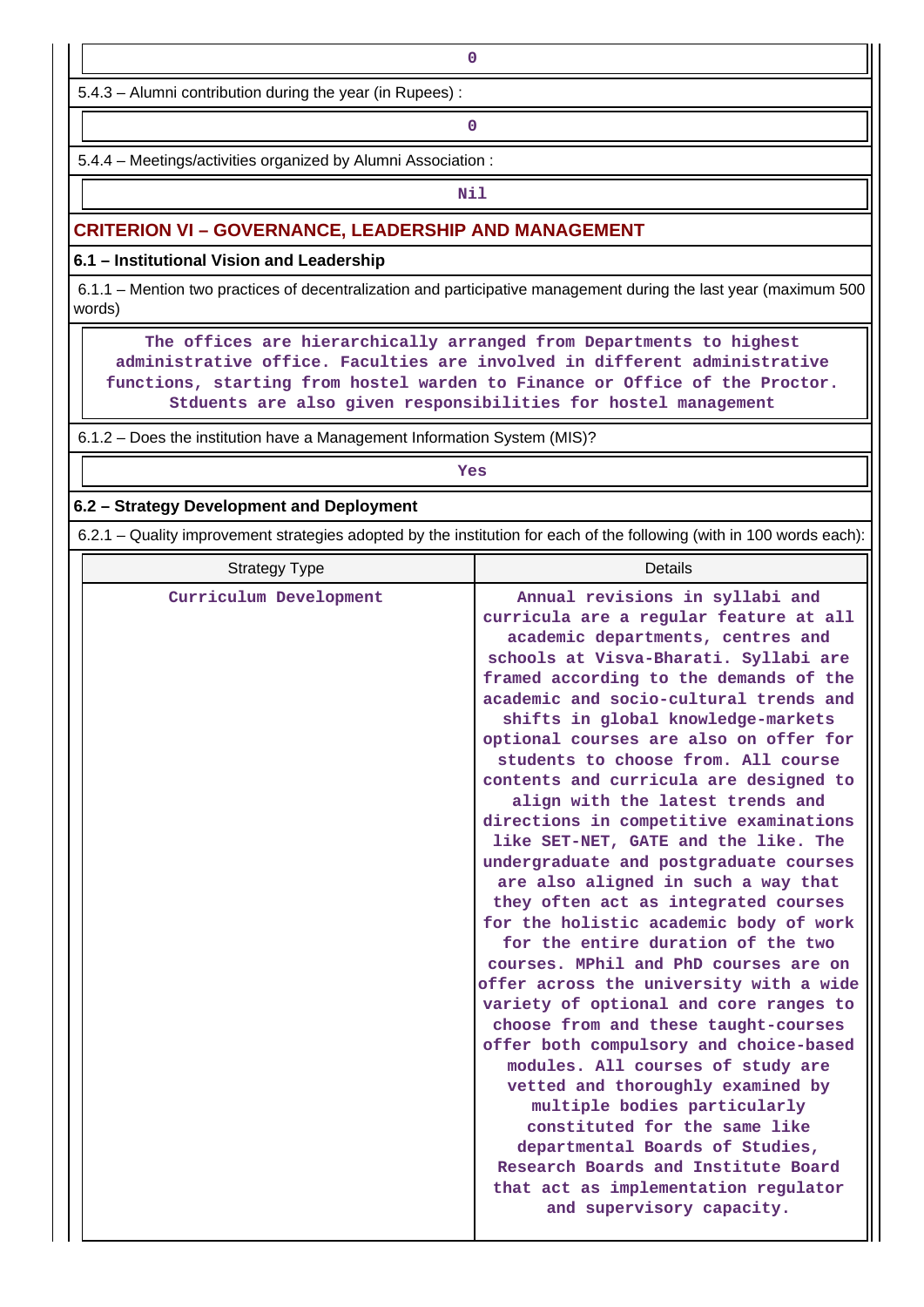| Teaching and Learning      | A variety of teaching-learning and<br>pedagogical practices are at use in the<br>various disciplines across departments<br>and schools at Visva-Bharati. In<br>addition to the traditional classroom<br>lectures, demonstrations, field trips<br>and study tours, workshops, seminars,<br>tutorials, remedial classes,<br>internships, residency and the like are<br>used in the university. Students are<br>given an introductory feel to each<br>course at the beginning of the semester<br>and in the case of optional papers they<br>are allowed to sit in the introductory<br>lectures of all courses and then<br>exercise their choice. The university<br>has classrooms with LCD projection and<br>audio visual system and use of internet<br>based technology in classroom and<br>teaching-learning processes is widely<br>in vogue. |
|----------------------------|----------------------------------------------------------------------------------------------------------------------------------------------------------------------------------------------------------------------------------------------------------------------------------------------------------------------------------------------------------------------------------------------------------------------------------------------------------------------------------------------------------------------------------------------------------------------------------------------------------------------------------------------------------------------------------------------------------------------------------------------------------------------------------------------------------------------------------------------|
| Examination and Evaluation | 20 weightage of the semester marks are<br>given to the continuous assessment<br>procedure where students are assessed<br>internally through a variety of modes<br>of examinations like assignments, vice-<br>voce, presentations/seminars, and the<br>like. 80 of the weightage of marks is<br>reserved for the end of semester final<br>examination processes. All stages of<br>the examination and evaluation process<br>are monitored closely by the<br>Examination Section in collaboration<br>with individual departments and<br>absolute secrecy and confidentiality<br>are maintained at all times. Patterns<br>and structures of question papers are<br>changed at regular intervals to avoid<br>predictability.                                                                                                                     |
| Research and Development   | In addition to the formal degrees of<br>MPhil and PhD which are given the<br>highest precedence in research and<br>development, Visva-Bharati has quite a<br>number of departments and schools that<br>have special status bestowed upon them<br>through various government and academic<br>agencies like UGC-DRS-SAP and DST-FIST.<br>Academic bodies and boards to monitor<br>and manage research activities are in<br>place and emphasis is placed on<br>reliability, authenticity and time-<br>frame. Teachers, scholars and employees<br>are expected to publish in reputed<br>journals to enhance and validate their<br>work and findings as well as index<br>their work under indexing-databases<br>like SCOPUS and Web of Science to name                                                                                            |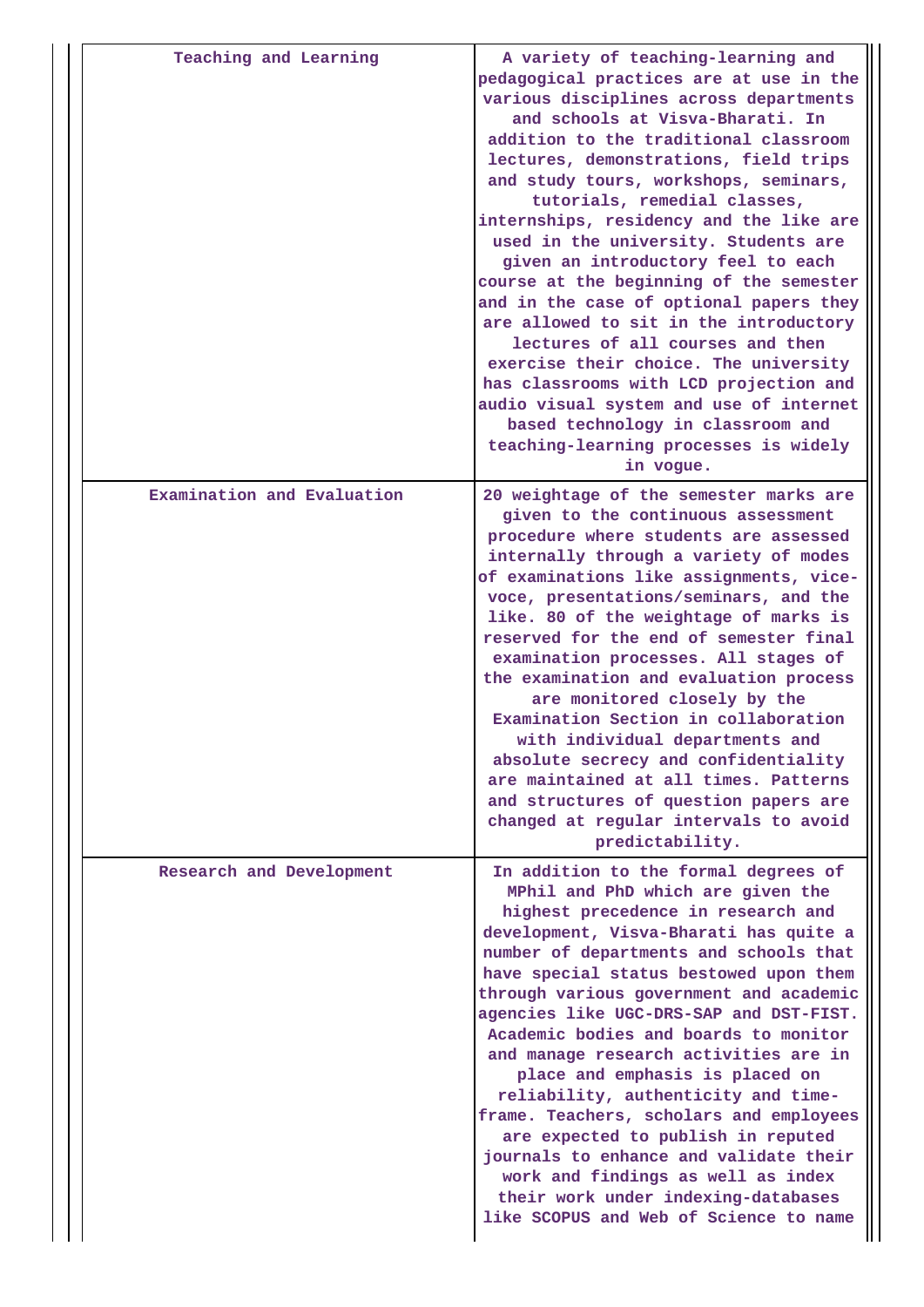|                                                               | a few. Training programmes, seminars<br>and workshops are arranged for scholars<br>and investigators to showcase and share<br>their work among peer groups and<br>stalwarts in their fields of study.                                                                                                                                                                                                                                                                                                                                                                                                                                                                                                                                                                                                                                                                                                                                            |
|---------------------------------------------------------------|--------------------------------------------------------------------------------------------------------------------------------------------------------------------------------------------------------------------------------------------------------------------------------------------------------------------------------------------------------------------------------------------------------------------------------------------------------------------------------------------------------------------------------------------------------------------------------------------------------------------------------------------------------------------------------------------------------------------------------------------------------------------------------------------------------------------------------------------------------------------------------------------------------------------------------------------------|
| Library, ICT and Physical<br>Infrastructure / Instrumentation | There are a number of libraries at<br>Visva-Bharati catering to specialised<br>as well as generalised knowledge<br>categories the flagship Central Library<br>houses magazines, journals, books as<br>well as internet and e-resources that<br>are accessible to students, scholars,<br>teachers, employees and visitors as<br>part of the INFLIBNET and National<br>Knowledge Network schemes. There are a<br>few smart classrooms as well as<br>numerous classrooms and<br>seminar/conference halls equipped with<br>LCD projection and audio-visual system<br>across the campus. Wired internet<br>connectivity is available in most<br>academic and administrative offices and<br>departments, as well as in libraries,<br>museums and hospital. In view of the<br>tourist influx all over the campus,<br>strategically placed CCTVs provided an<br>added measure of security and safety to<br>both visitors and university<br>stakeholders. |
| Human Resource Management                                     | Visva-Bharati actively assists and<br>inspires its faculty members and<br>administrative officers to participate<br>in training/orientation programmes and<br>refresher courses in order to keep<br>themselves relevant and in tune with<br>the latest in academic, pedagogical and<br>corporate practices and performance.<br>Career progressions and promotions are<br>regularly and timely carried out in<br>line with government guidelines and<br>precepts. Visva-Bharati adheres to GoI<br>pay packages which are at par with the<br>best of the nation and all arrears,<br>dues and increments as well as perks<br>are systematically and regularly<br>disbursed.                                                                                                                                                                                                                                                                         |
| Industry Interaction / Collaboration                          | Quite a number of departments and the<br>office of the Dean of Students' Welfare<br>regularly organise students' placement<br>fairs and meetings/presentations where<br>many of our students have been offered<br>opportunities to professionally join<br>various corporate, business and<br>educational institutions and the like<br>such as Oracle, HP and Amazon among<br>others. A number of MoUs with various<br>academic and governmental organisations                                                                                                                                                                                                                                                                                                                                                                                                                                                                                    |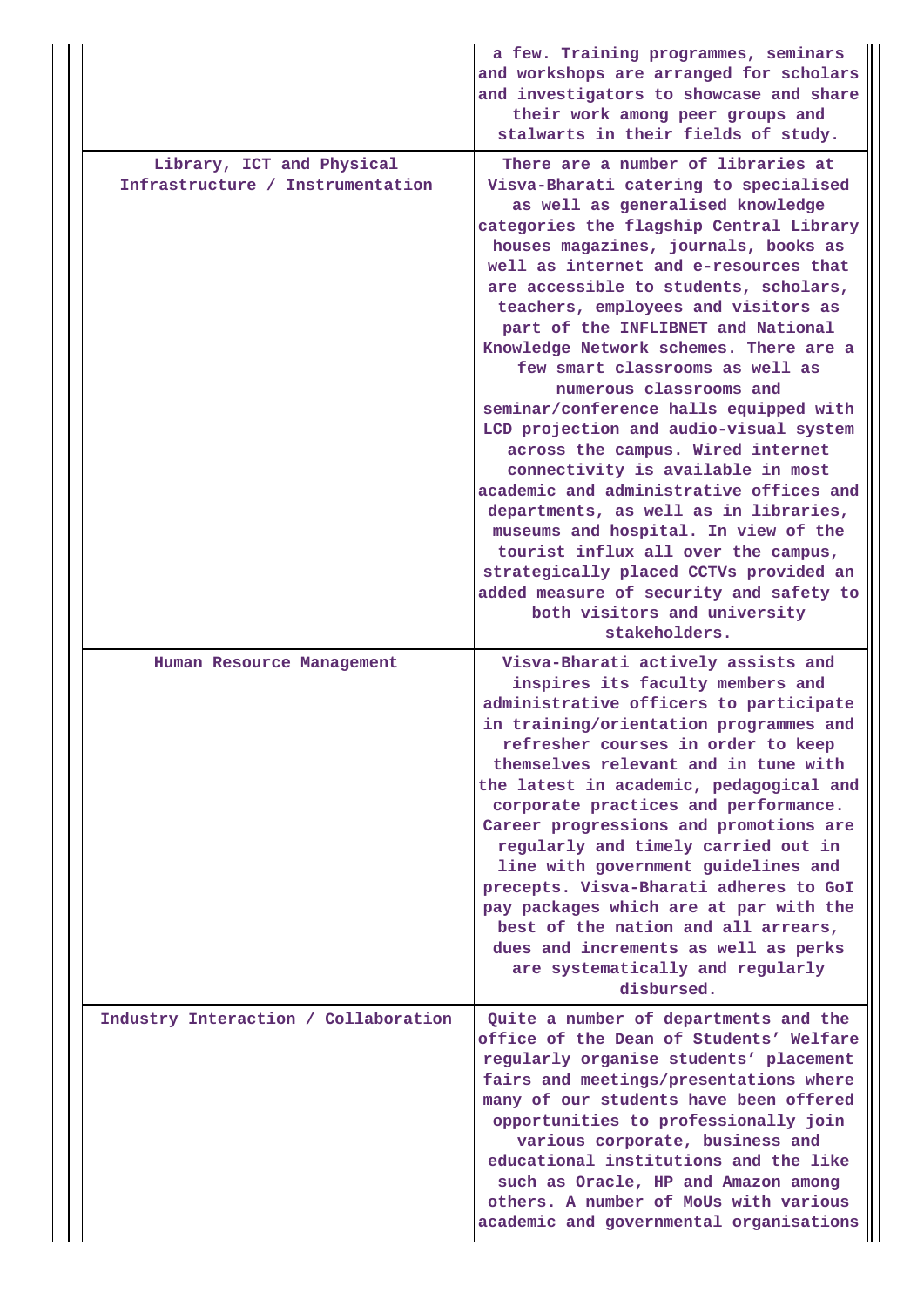|                       | in India and abroad are in place and<br>regular student and teacher exchange<br>programmes and other<br>shared/collaborative activities take<br>place. Doyens of the corporate and<br>academic worlds regularly visit the<br>campus and interact with faculty,<br>students and officers.                                                                                                                                                                                                                                                                                                                                                                                                                                                                                                                                                                                                                                                                                                                                                                                                            |
|-----------------------|-----------------------------------------------------------------------------------------------------------------------------------------------------------------------------------------------------------------------------------------------------------------------------------------------------------------------------------------------------------------------------------------------------------------------------------------------------------------------------------------------------------------------------------------------------------------------------------------------------------------------------------------------------------------------------------------------------------------------------------------------------------------------------------------------------------------------------------------------------------------------------------------------------------------------------------------------------------------------------------------------------------------------------------------------------------------------------------------------------|
| Admission of Students | Visva-Bharati uses a tested method of<br>online and offline admissions process<br>that is centrally monitored for quality-<br>control and glitch-free, smooth overall<br>running: advertisements, applications,<br>publication of merit lists,<br>counselling, hostel accommodation and<br>the like. Admission to most (exceptions<br>being music, fine arts and social work<br>departments) undergraduate courses are<br>made according to merit lists based on<br>marks while all postgraduate, MPhil and<br>PhD admissions are based on written<br>and/or viva-voce screenings with viva-<br>voce mandatory for the last two courses<br>mentioned. The entire process of<br>admissions is under strict UGC mandated<br>rules and regulations and all<br>government approved reservation<br>policies are strictly followed. Intake<br>to certificate, diploma, advanced<br>diploma and casual courses for foreign<br>students are initiated after the<br>admissions to the regular courses are<br>completed so that the newly admitted<br>students too can avail of this academic<br>opportunity. |

6.2.2 – Implementation of e-governance in areas of operations:

| E-governace area              | Details |
|-------------------------------|---------|
| Planning and Development      | Yes     |
| Administration                | Yes     |
| Finance and Accounts          | Yes     |
| Student Admission and Support | Yes     |
| Examination                   | Yes     |

# **6.3 – Faculty Empowerment Strategies**

 6.3.1 – Teachers provided with financial support to attend conferences / workshops and towards membership fee of professional bodies during the year

| Year | Name of Teacher         | Name of conference/<br>workshop attended<br>for which financial<br>support provided | Name of the<br>professional body for<br>which membership<br>fee is provided | Amount of support |
|------|-------------------------|-------------------------------------------------------------------------------------|-----------------------------------------------------------------------------|-------------------|
| 2015 | Prasanta Kumar<br>Ghosh | Invited lecture<br>series School<br>of Social Work,                                 |                                                                             | 10000             |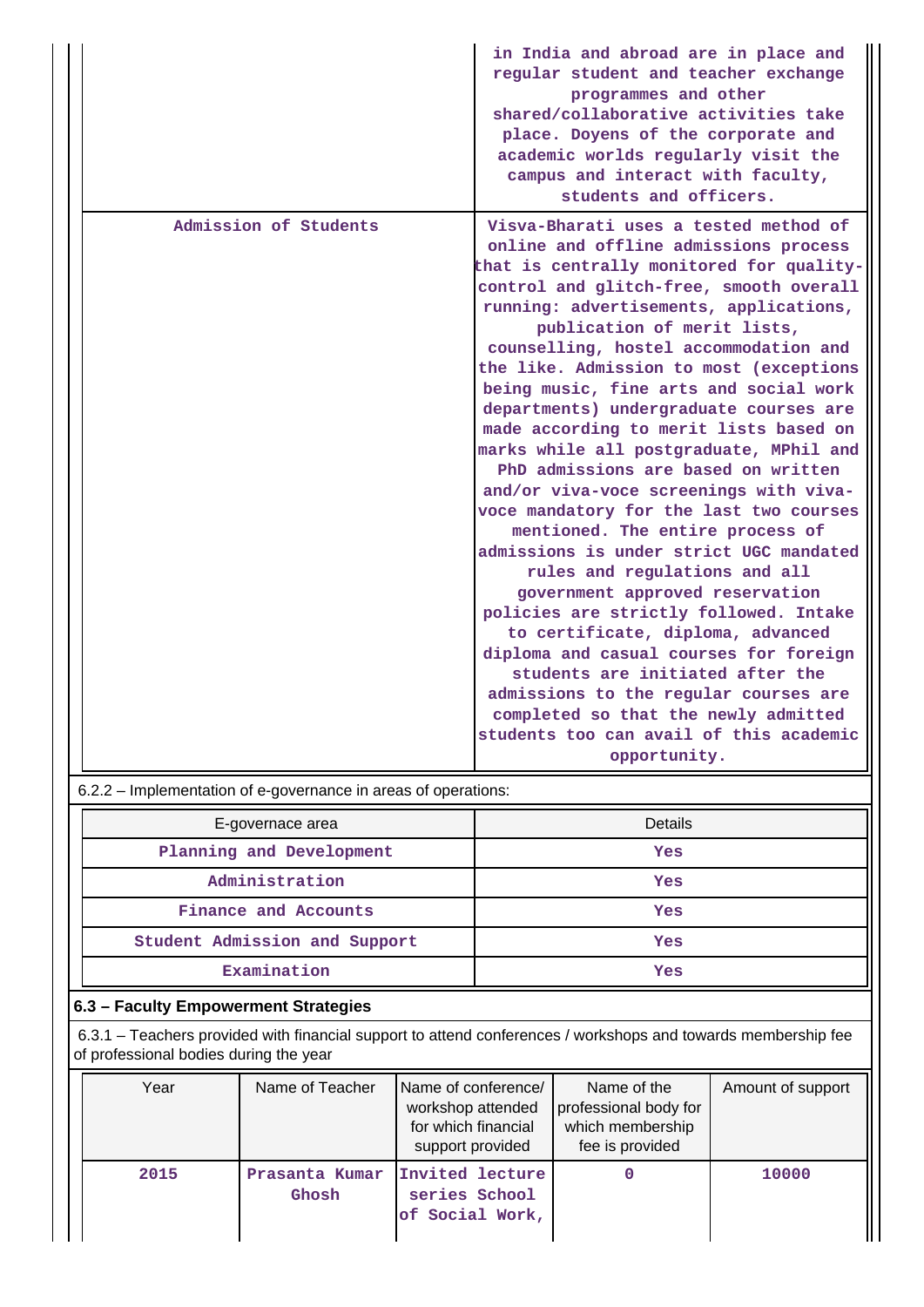|      |                                                                          | University of<br>Illinois, USA,<br>Graduate School<br>of Social Work,<br>Dominican<br>University,<br>Chicago, USA                                                                                                                                                                                      |                                                  |       |
|------|--------------------------------------------------------------------------|--------------------------------------------------------------------------------------------------------------------------------------------------------------------------------------------------------------------------------------------------------------------------------------------------------|--------------------------------------------------|-------|
| 2015 | Subrata Mondal,<br>Department of<br>Botany                               | 18th biennial<br>meeting and<br>National<br>conference of<br>Indian<br>Aerobiological<br>society on<br>'Impact of<br>aerosols on<br>health,<br>heritage and<br>environment<br>(NCIAHHE-2015)'<br>held in the<br>Tumkur<br>University,<br>Tumakuru,<br>Karnataka<br>during 28-30<br>September,<br>2015. | Indian<br>Aerobiological<br>Society              | 10000 |
| 2016 | Susanta Ghosh,<br>Department of<br>Integrated<br>Science                 | International<br>Conference on<br>Material<br>Science and<br>Technology<br>(ICMTECH-2016),<br>New Delhi                                                                                                                                                                                                | $\mathbf{O}$                                     | 10000 |
| 2015 | Kakali Datta,<br>Department of<br>Computer and<br><b>System Sciences</b> | 4th<br>International<br>Conference on<br>Eco-friendly<br>Computing and<br>Communication<br>Systems<br>(ICECCS-2015)<br>held during 7-8<br>December, 2015<br>at National<br>Institute of<br>Technology,<br>Kurukshetra,<br>India                                                                        | $\mathbf 0$                                      | 10000 |
| 2015 | Atiqur Rahman                                                            | XXXIV All India<br>Persian<br>Teacher's<br>Conference<br>(International<br>Session)                                                                                                                                                                                                                    | All India<br>Persian<br>Teacher's<br>Association | 10000 |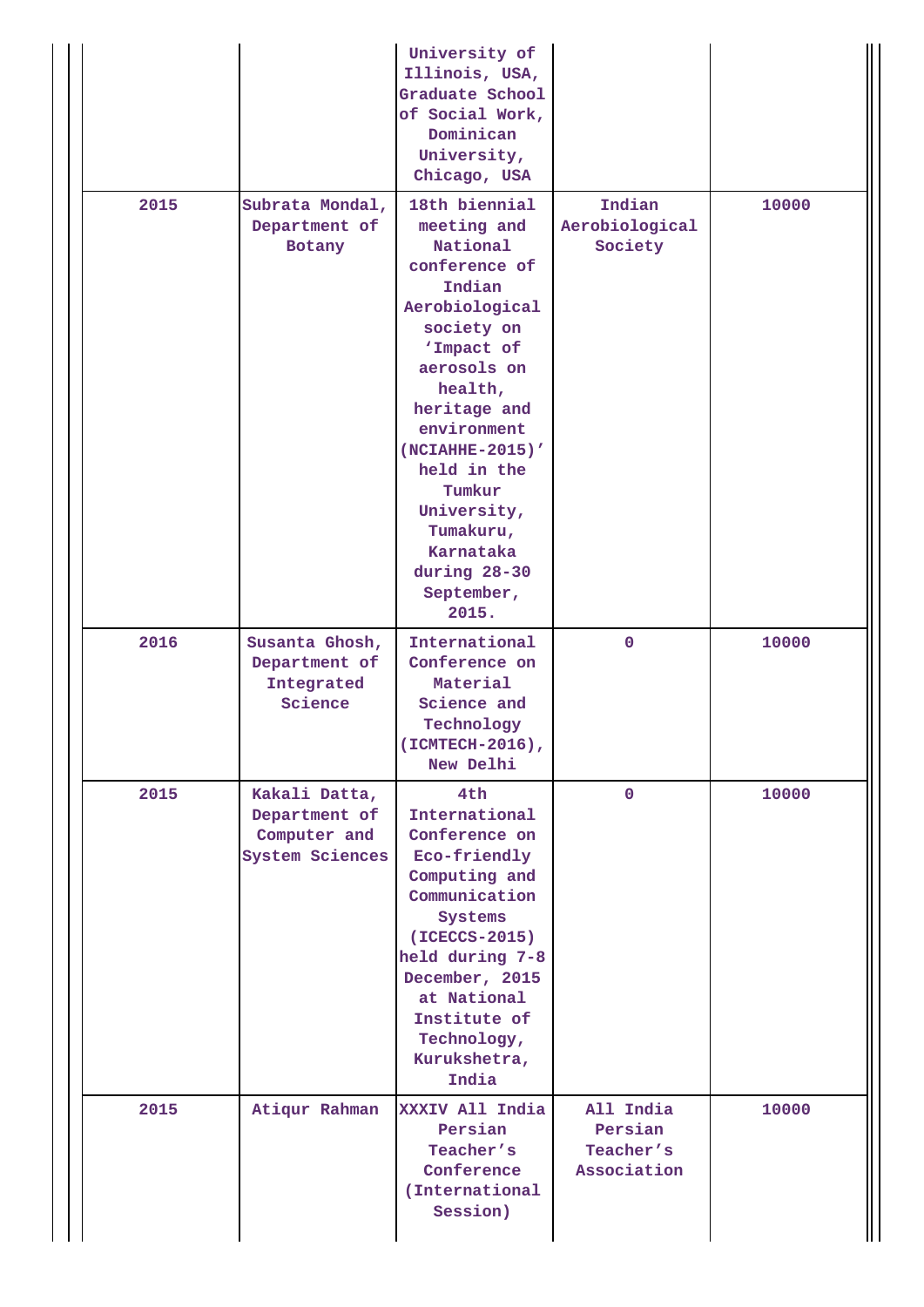|                                                                                                                                                                    |                                                                                                                                                                                                                       |                                                                                                   | Conference                                                                                                                 |             |                                                  |                                                      |
|--------------------------------------------------------------------------------------------------------------------------------------------------------------------|-----------------------------------------------------------------------------------------------------------------------------------------------------------------------------------------------------------------------|---------------------------------------------------------------------------------------------------|----------------------------------------------------------------------------------------------------------------------------|-------------|--------------------------------------------------|------------------------------------------------------|
| 2015                                                                                                                                                               |                                                                                                                                                                                                                       | Rangya Gachui                                                                                     | 15th<br>International<br>conference of<br>the European<br>Association of<br>Southeast Asian<br>Archaeologists<br>View File | $\mathbf 0$ |                                                  | 10000                                                |
| 6.3.2 - Number of professional development / administrative training programmes organized by the University for<br>teaching and non teaching staff during the year |                                                                                                                                                                                                                       |                                                                                                   |                                                                                                                            |             |                                                  |                                                      |
| Year                                                                                                                                                               | Title of the<br>professional<br>development<br>programme<br>organised for<br>teaching staff                                                                                                                           | Title of the<br>administrative<br>training<br>programme<br>organised for<br>non-teaching<br>staff | From date                                                                                                                  | To Date     | Number of<br>participants<br>(Teaching<br>staff) | Number of<br>participants<br>(non-teaching<br>staff) |
| 2015                                                                                                                                                               | "Access to<br>$E-$<br>resources<br>under UGC<br><b>INFONET</b><br>Digital<br>Library Co<br>nsortium"<br>jointly<br>organized<br>by Visva<br>Bharati<br>Library<br>Network<br>and<br>Inflibnet<br>center,<br>Ahmadabad |                                                                                                   | 24/08/2015                                                                                                                 | 25/08/2015  | $\mathbf{1}$                                     | $\pmb{0}$                                            |
| 2016                                                                                                                                                               | Workshop<br>on Digital<br>Scoring<br>and<br>Cricket<br>Analysis                                                                                                                                                       |                                                                                                   | 26/02/2016                                                                                                                 | 26/02/2016  | $\mathbf{1}$                                     | $\Omega$                                             |
| 2016                                                                                                                                                               | <b>Basketball</b><br>Clinic by<br><b>Experts</b><br>from<br>National<br><b>Basketball</b><br>Associatio<br>n, USA                                                                                                     |                                                                                                   | 03/03/2016                                                                                                                 | 03/03/2016  | 10                                               | $\mathbf{0}$                                         |
| 2016                                                                                                                                                               | National<br>Seminar on<br>Issues and<br>Challenges<br>in                                                                                                                                                              |                                                                                                   | 25/06/2016                                                                                                                 | 26/06/2016  | 10                                               | $\mathbf{0}$                                         |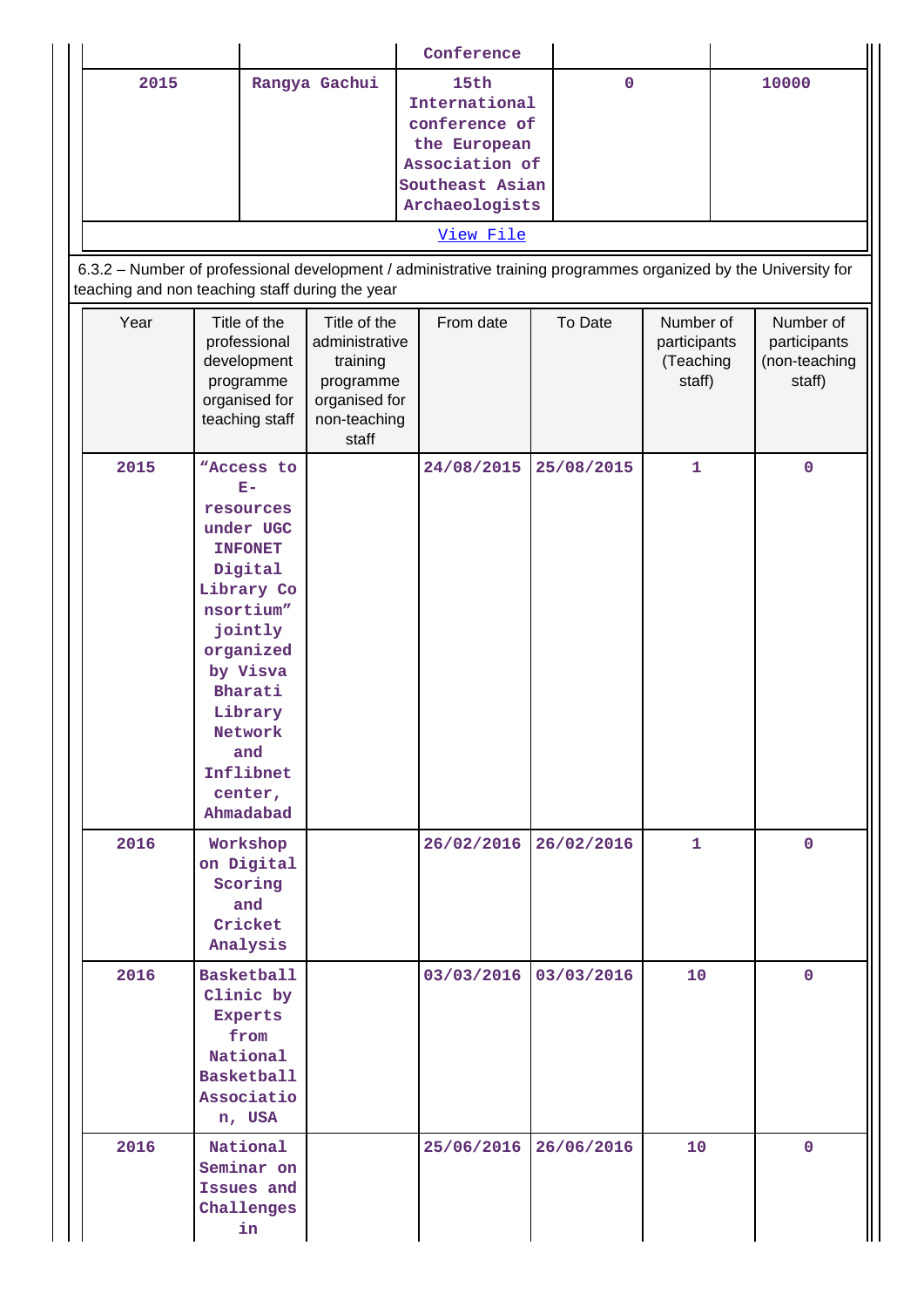|           | Physical<br>Education<br>and Sports<br>Sciences                 |  |                       |  |   |  |
|-----------|-----------------------------------------------------------------|--|-----------------------|--|---|--|
| 2016      | Workshop<br>on Digital<br>Scoring<br>and<br>Cricket<br>Analysis |  | 26/02/2016 26/02/2016 |  | 1 |  |
| View File |                                                                 |  |                       |  |   |  |

 6.3.3 – No. of teachers attending professional development programmes, viz., Orientation Programme, Refresher Course, Short Term Course, Faculty Development Programmes during the year

| Title of the<br>professional<br>development<br>programme                                                                                                                                                                                                              | Number of teachers<br>who attended | From Date  | To date    | Duration |
|-----------------------------------------------------------------------------------------------------------------------------------------------------------------------------------------------------------------------------------------------------------------------|------------------------------------|------------|------------|----------|
| UGC sponsored<br>short term-<br>course (STC) in<br><b>Students</b><br>Counseling and<br>Guidance (HRDC,<br>The University<br>of Burdwan)                                                                                                                              | 1                                  | 25/08/2015 | 31/08/2016 | 7        |
| NSS Orientation<br>conducted by<br>Training,<br>Orientation and<br>Research<br>Centre,<br>Ramkrishna<br>Mission Ashram,<br>Narendrapur<br>Kolkata<br>sponsored by<br>Ministry o<br>Youth affairs<br>and Sports,<br>Department of<br>Youth affairs,<br>Govt. of India. | $\mathbf{1}$                       | 16/08/2015 | 22/08/2015 | 7        |
| Orientation<br>programme on<br>the Myriad<br>ideas of<br>Rabindranath<br>Tagore"<br>organized by<br>Tagore Studies<br>Unit, Rabindra<br>Bhavana, Visva-<br>Bharati                                                                                                    | $\mathbf{1}$                       | 18/03/2016 | 27/03/2016 | 10       |
| Advances in                                                                                                                                                                                                                                                           | 1                                  | 19/03/2015 | 28/11/2015 | 254      |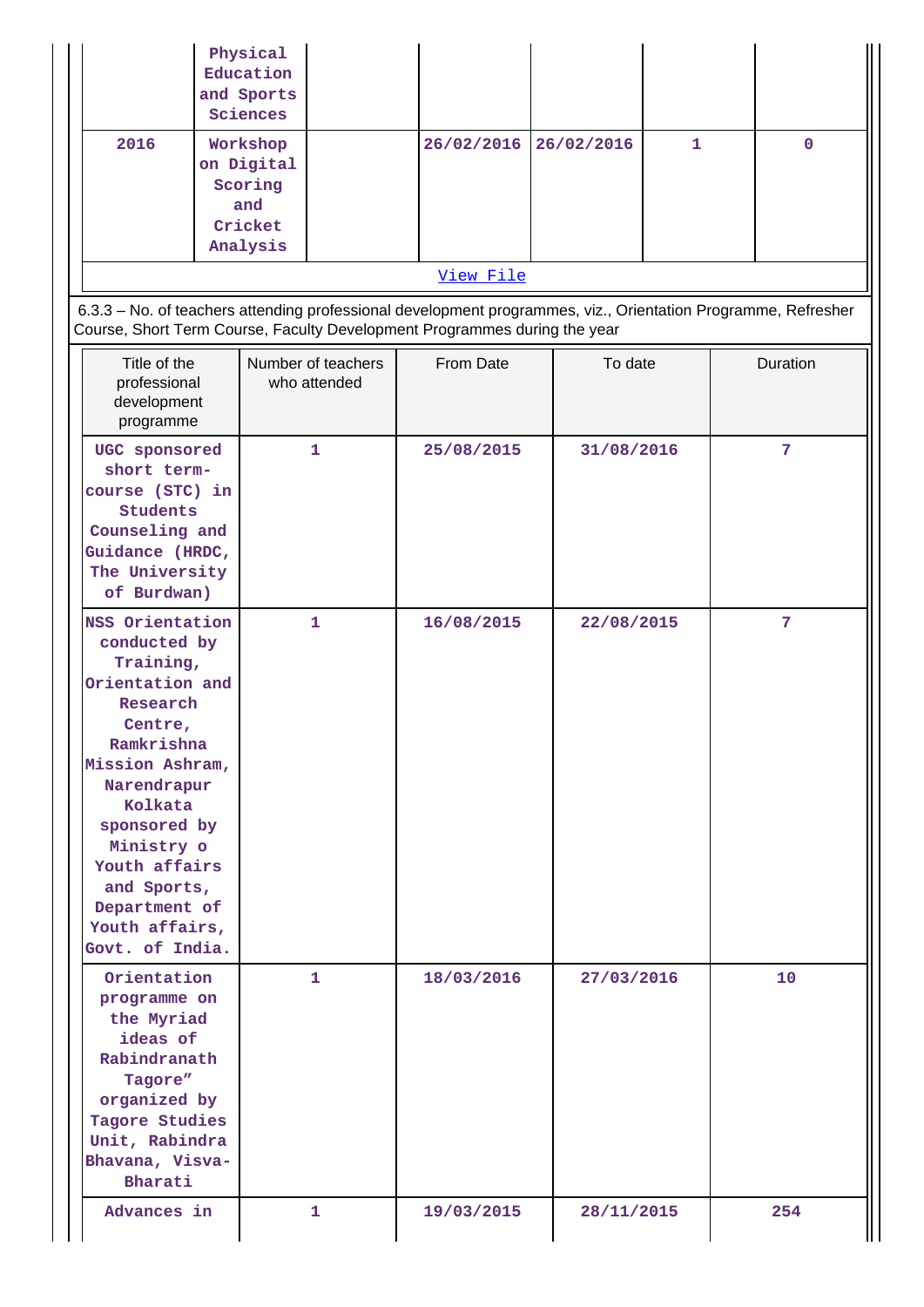| <b>Weed Management</b>                                                                                                                                  |              |            |            |    |
|---------------------------------------------------------------------------------------------------------------------------------------------------------|--------------|------------|------------|----|
| Orientation Pro<br>gramme-<br>organised by<br>UGC Human<br>Resource<br>Development<br>Centre, The<br>University of<br>Burdwan,<br><b>Burdwan</b>        | $\mathbf{1}$ | 05/01/2016 | 01/02/2016 | 27 |
| Summer School<br>on Cellular and<br>Molecular<br>Biology at<br>School of Life<br>Sciences,<br>Jawaharlal<br>Nehru<br>University, New<br>Delhi           | 1            | 26/05/2015 | 04/07/2015 | 39 |
| Short term<br>Course in<br>Remote Sensing<br>and GIS at UGC-<br>Human Resource<br>Development<br>Centre,<br>University of<br>Burdwan,<br><b>Burdwan</b> | $\mathbf{1}$ | 29/12/2015 | 04/01/2016 | 6  |
| ICAR sponsored<br>21 days<br>National<br>Training<br>Programme on<br>"Pre and Post<br>Harvest<br>Management for<br><b>Enhanced Fruit</b><br>Production" | 1            | 09/09/2015 | 29/09/2015 | 20 |
| ICAR sponsored<br>sponsored<br>Geoinfprmatics<br>in Natural<br>Resource<br>Management and<br>Climate Change<br>Mitigation                               | $\mathbf{1}$ | 20/11/2015 | 29/11/2015 | 9  |
| An eight weeks<br>online course<br>of ag MOOCs on<br>"Weather<br>Forecast in<br>Agriculture and<br>Agro-advisory"                                       | 1            | 11/01/2016 | 14/03/2016 | 63 |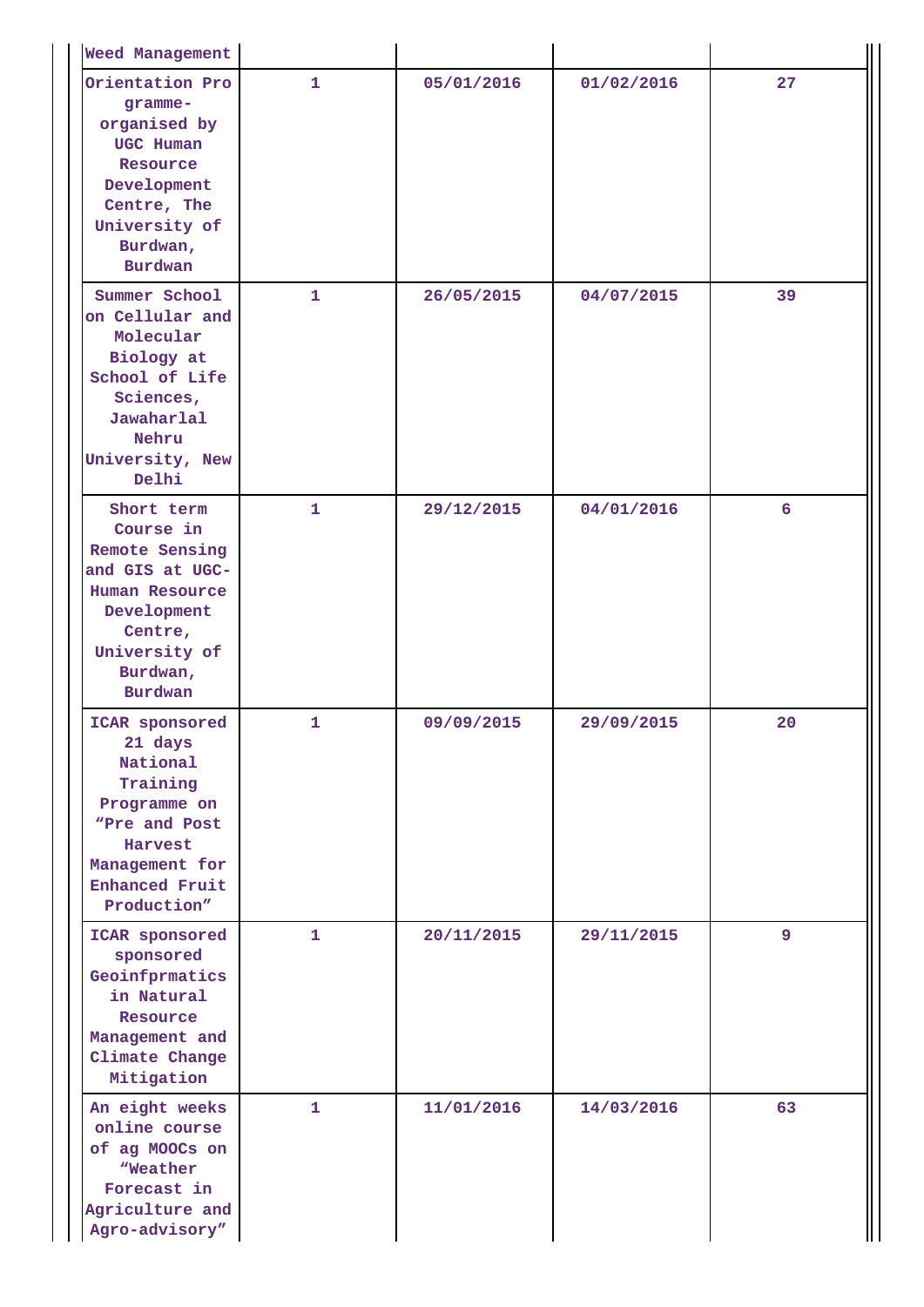| conducted by<br>NPTEL (funded                                          |                                                      |                                            |                                                      |                           |  |  |  |  |
|------------------------------------------------------------------------|------------------------------------------------------|--------------------------------------------|------------------------------------------------------|---------------------------|--|--|--|--|
| by the Ministry                                                        |                                                      |                                            |                                                      |                           |  |  |  |  |
| of HRD,                                                                |                                                      |                                            |                                                      |                           |  |  |  |  |
| Government of                                                          |                                                      |                                            |                                                      |                           |  |  |  |  |
| India)                                                                 |                                                      |                                            |                                                      |                           |  |  |  |  |
| View File                                                              |                                                      |                                            |                                                      |                           |  |  |  |  |
| 6.3.4 - Faculty and Staff recruitment (no. for permanent recruitment): |                                                      |                                            |                                                      |                           |  |  |  |  |
| Teaching                                                               |                                                      |                                            |                                                      | Non-teaching              |  |  |  |  |
| Permanent                                                              | <b>Full Time</b>                                     | Permanent                                  |                                                      | <b>Full Time</b>          |  |  |  |  |
| 0<br>$\mathbf 0$<br>0<br>$\Omega$                                      |                                                      |                                            |                                                      |                           |  |  |  |  |
| $6.3.5$ – Welfare schemes for                                          |                                                      |                                            |                                                      |                           |  |  |  |  |
| Teaching                                                               | Non-teaching                                         |                                            |                                                      | <b>Students</b>           |  |  |  |  |
| 1. Employee Provident                                                  | 1. Employee Provident                                |                                            |                                                      | 1. Free bus service       |  |  |  |  |
| fund 2. Medical Allowance                                              |                                                      | fund 2. Medical Allowance                  |                                                      | within campus area 2.     |  |  |  |  |
| 3. Child Educational<br>Allowance 4. Transport                         | Allowance 4. Transport                               | 3. Child Educational                       |                                                      | Pearson Memorial Hospital |  |  |  |  |
| Allowance 5. Maternity                                                 |                                                      | Allowance 5. Maternity                     | (with two branches: Main<br>hospital and an annexure |                           |  |  |  |  |
| benefits as per norms 6.                                               | benefits as per norms 6.                             |                                            | in Sriniketan Campus)                                |                           |  |  |  |  |
| All possible leaves                                                    | All possible leaves                                  |                                            | with medical facilities                              |                           |  |  |  |  |
| approved by Central Govt                                               |                                                      | approved by Central Govt                   | exists for the teaching                              |                           |  |  |  |  |
| Rules 7. Child Care Leave                                              |                                                      | Rules 7. Child Care Leave                  | and non-teaching staff                               |                           |  |  |  |  |
| 8. Leave Travel<br>Concession 9. Retirement                            | Concession 9. Retirement                             | 8. Leave Travel                            | and students of the<br>University. 3. Free           |                           |  |  |  |  |
| and Terminal Benefits 10.                                              | and Terminal Benefits 10.                            |                                            | medicines from Hospital                              |                           |  |  |  |  |
| Cooperative credit                                                     | Cooperative credit                                   |                                            | pharmacy and basic                                   |                           |  |  |  |  |
| society is present with                                                |                                                      | society is present with                    | medical check up. 4. 24                              |                           |  |  |  |  |
| provision of loans to                                                  |                                                      | provision of loans to                      | hours wi-fi facility by                              |                           |  |  |  |  |
| employees and teachers                                                 | employees and teachers                               |                                            | MHRD and JioNet@visva-<br>Bharati 5. Computer        |                           |  |  |  |  |
| 11. Grievance Cell exists<br>for non-teaching staff.                   | 11. Grievance Cell exists<br>for non-teaching staff. |                                            |                                                      | Center 6. Crèche facility |  |  |  |  |
| Meetings are held every                                                |                                                      | Meetings are held every                    |                                                      | 7. Free e-transport in    |  |  |  |  |
| month, chaired by                                                      |                                                      | month, chaired by                          |                                                      | campus                    |  |  |  |  |
| Registrar, VB 12. Yoga                                                 |                                                      | Registrar, VB 12. Yoga                     |                                                      |                           |  |  |  |  |
| session (Yearly twice)                                                 | session (Yearly twice)                               |                                            |                                                      |                           |  |  |  |  |
| and Swimming class (once                                               |                                                      | and Swimming class (once                   |                                                      |                           |  |  |  |  |
| a year) organized by<br>Physical Education                             |                                                      | a year) organized by<br>Physical Education |                                                      |                           |  |  |  |  |
| Department 13. Free bus                                                |                                                      | Department 13. Free bus                    |                                                      |                           |  |  |  |  |
| service within campus                                                  | service within campus                                |                                            |                                                      |                           |  |  |  |  |
| area 14. Pearson Memorial                                              |                                                      | area 14. Pearson Memorial                  |                                                      |                           |  |  |  |  |
| Hospital (with two                                                     | Hospital (with two                                   |                                            |                                                      |                           |  |  |  |  |
| branches: Main hospital<br>and an annexure in                          | branches: Main hospital                              | and an annexure in                         |                                                      |                           |  |  |  |  |
| Sriniketan Campus) with                                                |                                                      | Sriniketan Campus) with                    |                                                      |                           |  |  |  |  |
| medical facilities exists                                              | medical facilities exists                            |                                            |                                                      |                           |  |  |  |  |
| for the teaching and non-                                              |                                                      | for the teaching and non                   |                                                      |                           |  |  |  |  |
| teaching staff and                                                     |                                                      | teaching staff and                         |                                                      |                           |  |  |  |  |
| students of the<br>University. 15. Free                                |                                                      | students of the<br>University. 15. Free    |                                                      |                           |  |  |  |  |
| medicines from Hospital                                                | medicines from Hospital                              |                                            |                                                      |                           |  |  |  |  |
| pharmacy and basic                                                     | pharmacy and basic                                   |                                            |                                                      |                           |  |  |  |  |
| medical check up. 16. 24                                               |                                                      | medical check up. 16. 24                   |                                                      |                           |  |  |  |  |
| hours wi-fi facility by<br>hours wi-fi facility by                     |                                                      |                                            |                                                      |                           |  |  |  |  |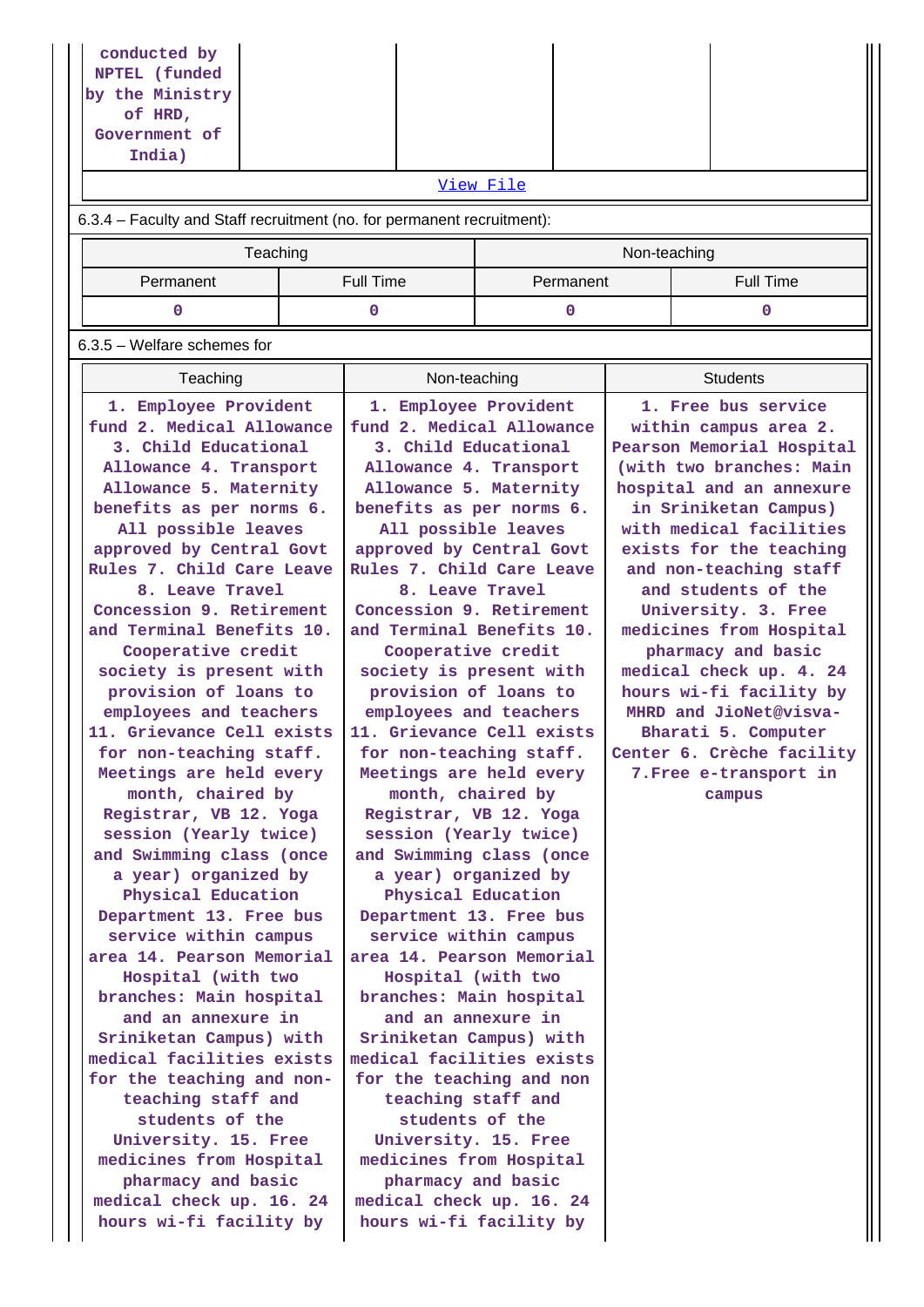| Bharati 17. Computer<br>Bharati 17. Computer<br>Center 18. Crèche<br>Center 18. Crèche<br>facility 19. Free e-<br>facility 19. Free e-<br>transport in campus 20.<br>transport in campus 20.<br>In case of attending<br>Just to freshen up<br>conferences abroad<br>employees' creative<br>University bears fifty<br>acumen, Nandan Art |  |  |  |  |  |  |  |
|-----------------------------------------------------------------------------------------------------------------------------------------------------------------------------------------------------------------------------------------------------------------------------------------------------------------------------------------|--|--|--|--|--|--|--|
|                                                                                                                                                                                                                                                                                                                                         |  |  |  |  |  |  |  |
|                                                                                                                                                                                                                                                                                                                                         |  |  |  |  |  |  |  |
|                                                                                                                                                                                                                                                                                                                                         |  |  |  |  |  |  |  |
|                                                                                                                                                                                                                                                                                                                                         |  |  |  |  |  |  |  |
|                                                                                                                                                                                                                                                                                                                                         |  |  |  |  |  |  |  |
|                                                                                                                                                                                                                                                                                                                                         |  |  |  |  |  |  |  |
|                                                                                                                                                                                                                                                                                                                                         |  |  |  |  |  |  |  |
| percent of the expense of<br>Gallery organizes several                                                                                                                                                                                                                                                                                  |  |  |  |  |  |  |  |
| the concerning faculty<br>art exhibitions round the                                                                                                                                                                                                                                                                                     |  |  |  |  |  |  |  |
| 21. Just to freshen up<br>year                                                                                                                                                                                                                                                                                                          |  |  |  |  |  |  |  |
| employees' creative                                                                                                                                                                                                                                                                                                                     |  |  |  |  |  |  |  |
| acumen, Nandan Art                                                                                                                                                                                                                                                                                                                      |  |  |  |  |  |  |  |
| Gallery organizes several                                                                                                                                                                                                                                                                                                               |  |  |  |  |  |  |  |
| art exhibitions round the                                                                                                                                                                                                                                                                                                               |  |  |  |  |  |  |  |
| year                                                                                                                                                                                                                                                                                                                                    |  |  |  |  |  |  |  |
| 6.4 – Financial Management and Resource Mobilization                                                                                                                                                                                                                                                                                    |  |  |  |  |  |  |  |
| 6.4.1 – Institution conducts internal and external financial audits regularly (with in 100 words each)                                                                                                                                                                                                                                  |  |  |  |  |  |  |  |
| The institution has dedicated and active Internal Audit Office (IAO) and the<br>IAO is consulted for all the financial matters of the University. The Office of<br>the Finance also take note of financial matters on regular basis. External                                                                                           |  |  |  |  |  |  |  |

**audit is done on regular basis.**

 6.4.2 – Funds / Grants received from management, non-government bodies, individuals, philanthropies during the year(not covered in Criterion III)

| Name of the non government<br>funding agencies /individuals | Funds/ Grnats received in Rs. | Purpose           |  |  |
|-------------------------------------------------------------|-------------------------------|-------------------|--|--|
| Halwasiya Memorial Trust                                    | 38000                         | Endowment Lecture |  |  |

[View File](https://assessmentonline.naac.gov.in/public/Postacc/Funds_or_Grants/7496_Funds_or_Grants_1603525138.xlsx)

6.4.3 – Total corpus fund generated

## **0**

## **6.5 – Internal Quality Assurance System**

6.5.1 – Whether Academic and Administrative Audit (AAA) has been done?

| Audit Type     | External  |        | Internal |           |  |  |
|----------------|-----------|--------|----------|-----------|--|--|
|                | Yes/No    | Agency | Yes/No   | Authority |  |  |
| Academic       | <b>No</b> |        | No       |           |  |  |
| Administrative | No        |        | No       |           |  |  |

 6.5.2 – What efforts are made by the University to promote autonomy in the affiliated/constituent colleges? (if applicable)

#### **Not applied**

6.5.3 – Activities and support from the Parent – Teacher Association (at least three)

**Nil** 

6.5.4 – Development programmes for support staff (at least three)

 **(1) Medical advises are provided free of cost to the support staff and reimbursement of the medical bills are given to a prescribed limit. (2) The Cooperative credit society offers instant financial support exclusively to the support staff in any urgency. It has the scope to offer loan instantly in**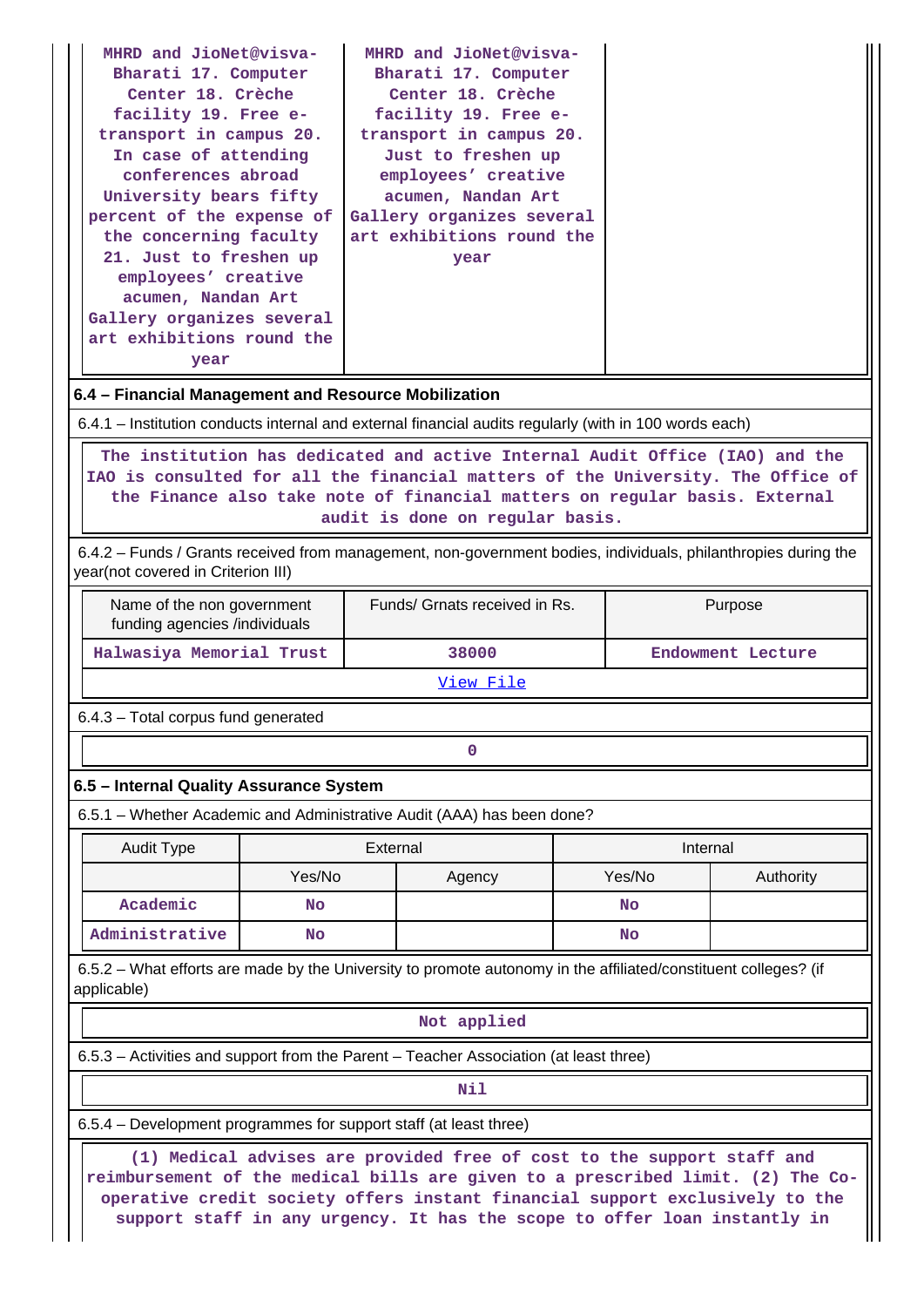| urgency.                                                                                                                                                                                                                                                                                                                                                                                                                                                                                                                                                                     |  |                                                                             |                                          |                                                                                             |                    |                                                                          |                                                                                                                                                                                                                           |  |
|------------------------------------------------------------------------------------------------------------------------------------------------------------------------------------------------------------------------------------------------------------------------------------------------------------------------------------------------------------------------------------------------------------------------------------------------------------------------------------------------------------------------------------------------------------------------------|--|-----------------------------------------------------------------------------|------------------------------------------|---------------------------------------------------------------------------------------------|--------------------|--------------------------------------------------------------------------|---------------------------------------------------------------------------------------------------------------------------------------------------------------------------------------------------------------------------|--|
| 6.5.5 - Post Accreditation initiative(s) (mention at least three)                                                                                                                                                                                                                                                                                                                                                                                                                                                                                                            |  |                                                                             |                                          |                                                                                             |                    |                                                                          |                                                                                                                                                                                                                           |  |
| 1) The University has taken utmost care to repair the quarters where our staffs<br>are residing. The University has also constructed new flat type quarters with<br>modern amenities near Andrews Pally . 2) Two Placement cells are operating in<br>the University. One is the Central Placement cell and other is the Placement<br>cell of Institute of Agriculture. There is also SPOKEN ENGLISH course run by<br>the Director, PSNS, Visva-Bharati. 3) In addition to standard chalk-board<br>system, teachers of almost all departments use LCD projector for teaching. |  |                                                                             |                                          |                                                                                             |                    |                                                                          |                                                                                                                                                                                                                           |  |
| 6.5.6 - Internal Quality Assurance System Details                                                                                                                                                                                                                                                                                                                                                                                                                                                                                                                            |  |                                                                             |                                          |                                                                                             |                    |                                                                          |                                                                                                                                                                                                                           |  |
| a) Submission of Data for AISHE portal<br>Yes                                                                                                                                                                                                                                                                                                                                                                                                                                                                                                                                |  |                                                                             |                                          |                                                                                             |                    |                                                                          |                                                                                                                                                                                                                           |  |
|                                                                                                                                                                                                                                                                                                                                                                                                                                                                                                                                                                              |  |                                                                             |                                          |                                                                                             | Yes                |                                                                          |                                                                                                                                                                                                                           |  |
| c)ISO certification                                                                                                                                                                                                                                                                                                                                                                                                                                                                                                                                                          |  |                                                                             |                                          |                                                                                             | No                 |                                                                          |                                                                                                                                                                                                                           |  |
|                                                                                                                                                                                                                                                                                                                                                                                                                                                                                                                                                                              |  |                                                                             |                                          |                                                                                             | <b>No</b>          |                                                                          |                                                                                                                                                                                                                           |  |
|                                                                                                                                                                                                                                                                                                                                                                                                                                                                                                                                                                              |  |                                                                             |                                          |                                                                                             |                    |                                                                          |                                                                                                                                                                                                                           |  |
| Name of quality<br>initiative by IQAC                                                                                                                                                                                                                                                                                                                                                                                                                                                                                                                                        |  |                                                                             | <b>Duration From</b>                     |                                                                                             | <b>Duration To</b> |                                                                          | Number of<br>participants                                                                                                                                                                                                 |  |
| Nil                                                                                                                                                                                                                                                                                                                                                                                                                                                                                                                                                                          |  |                                                                             | 01/07/2015                               |                                                                                             |                    |                                                                          | 0                                                                                                                                                                                                                         |  |
| View File                                                                                                                                                                                                                                                                                                                                                                                                                                                                                                                                                                    |  |                                                                             |                                          |                                                                                             |                    |                                                                          |                                                                                                                                                                                                                           |  |
|                                                                                                                                                                                                                                                                                                                                                                                                                                                                                                                                                                              |  |                                                                             |                                          |                                                                                             |                    |                                                                          |                                                                                                                                                                                                                           |  |
| 7.1 - Institutional Values and Social Responsibilities                                                                                                                                                                                                                                                                                                                                                                                                                                                                                                                       |  |                                                                             |                                          |                                                                                             |                    |                                                                          |                                                                                                                                                                                                                           |  |
|                                                                                                                                                                                                                                                                                                                                                                                                                                                                                                                                                                              |  |                                                                             |                                          |                                                                                             |                    |                                                                          |                                                                                                                                                                                                                           |  |
|                                                                                                                                                                                                                                                                                                                                                                                                                                                                                                                                                                              |  |                                                                             | <b>Number of Participants</b>            |                                                                                             |                    |                                                                          |                                                                                                                                                                                                                           |  |
|                                                                                                                                                                                                                                                                                                                                                                                                                                                                                                                                                                              |  |                                                                             |                                          |                                                                                             |                    |                                                                          | Male                                                                                                                                                                                                                      |  |
| Training<br>01/07/2015<br>programme on<br>Care and<br>management of<br>pregnant<br>mother, pre-<br>school<br>children,<br>nutrition<br>garden and<br>income<br>generating<br>activities                                                                                                                                                                                                                                                                                                                                                                                      |  |                                                                             |                                          | 348                                                                                         |                    | $\mathbf 0$                                                              |                                                                                                                                                                                                                           |  |
|                                                                                                                                                                                                                                                                                                                                                                                                                                                                                                                                                                              |  | b) Participation in NIRF<br>d)NBA or any other quality audit<br>Period from | Date of<br>conducting IQAC<br>01/07/2015 | 6.5.7 - Number of Quality Initiatives undertaken during the year<br>Period To<br>31/07/2015 |                    | <b>CRITERION VII - INSTITUTIONAL VALUES AND BEST PRACTICES</b><br>Female | 30/06/2016<br>7.1.1 – Gender Equity (Number of gender equity promotion programmes organized by the institution during the<br>7.1.2 - Environmental Consciousness and Sustainability/Alternate Energy initiatives such as: |  |

Percentage of power requirement of the University met by the renewable energy sources

**1) Visva-Bharati ensures that the water wastage is minimised at an optimal level and leaky taps and pipes are under regular check and hence there is no loss of water neither by any leakage nor by overflow from overhead tanks. Maintenance of water line is meticulously planned with no leaky pipes and stagnation of water. The water is distributed from larger tanks and stored in syntax tanks for distribution in different places in the campus. 2) Observation**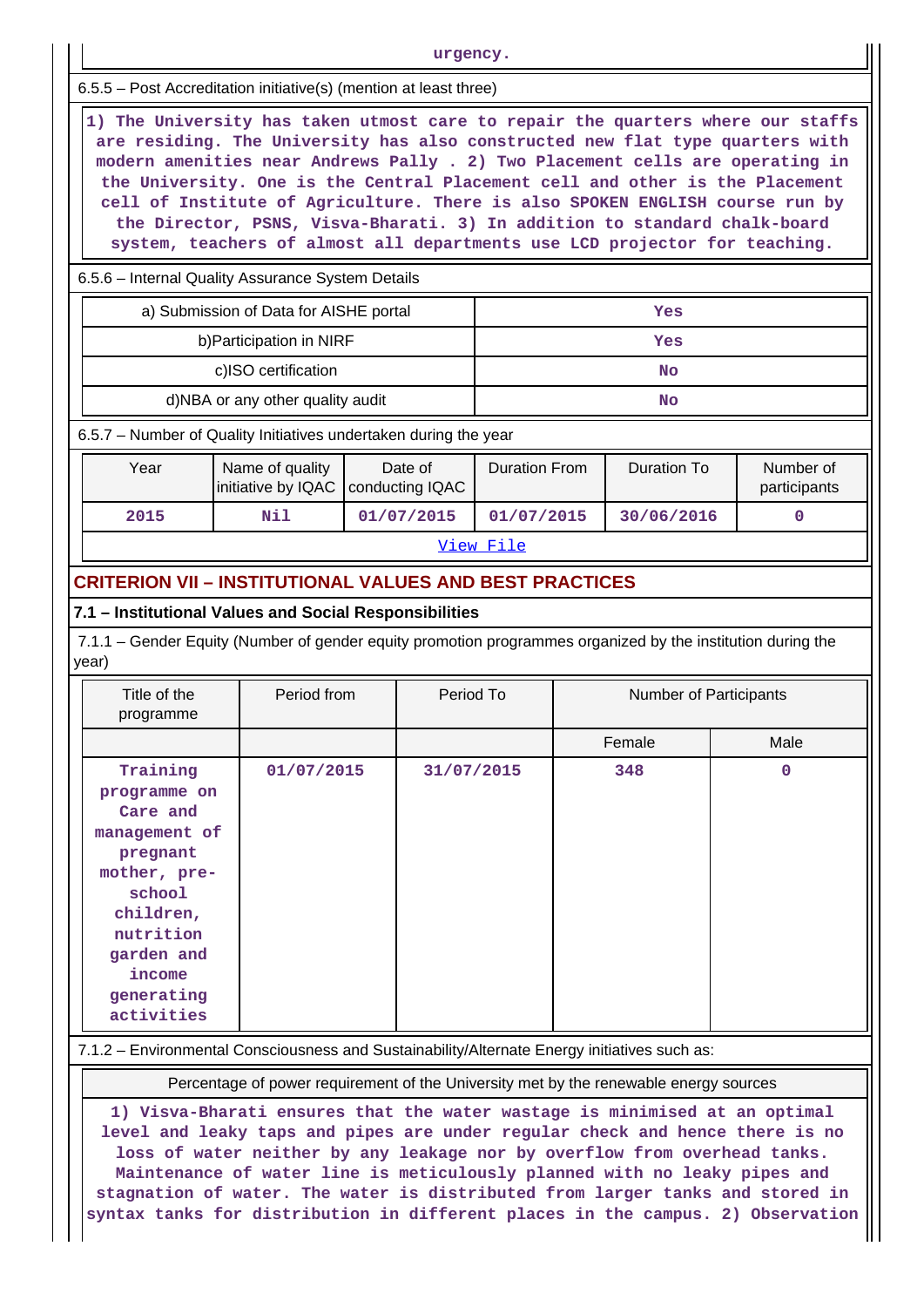#### **of 'Briksha Ropan' (Tree Plantation Drive). 3) Use and Promotion of Solar Energy and LED light**

| 7.1.3 - Differently abled (Divyangjan) friendliness                                                 |                                                                                                   |                                            |            |                                                                |                                                     |                                         |                                                     |  |  |
|-----------------------------------------------------------------------------------------------------|---------------------------------------------------------------------------------------------------|--------------------------------------------|------------|----------------------------------------------------------------|-----------------------------------------------------|-----------------------------------------|-----------------------------------------------------|--|--|
| Item facilities                                                                                     | Yes/No                                                                                            | Number of beneficiaries                    |            |                                                                |                                                     |                                         |                                                     |  |  |
| Physical facilities                                                                                 |                                                                                                   | Yes                                        |            |                                                                |                                                     | 3                                       |                                                     |  |  |
| Provision for lift                                                                                  |                                                                                                   | Yes                                        |            |                                                                |                                                     | 8                                       |                                                     |  |  |
| Ramp/Rails                                                                                          |                                                                                                   | 14<br>Yes                                  |            |                                                                |                                                     |                                         |                                                     |  |  |
| Scribes for examination<br>9<br>Yes                                                                 |                                                                                                   |                                            |            |                                                                |                                                     |                                         |                                                     |  |  |
| Any other similar<br>facility                                                                       |                                                                                                   | 8<br>Yes                                   |            |                                                                |                                                     |                                         |                                                     |  |  |
| 7.1.4 – Inclusion and Situatedness                                                                  |                                                                                                   |                                            |            |                                                                |                                                     |                                         |                                                     |  |  |
| Number of<br>Year<br>initiatives to<br>address<br>locational<br>advantages<br>and disadva<br>ntages | Number of<br>initiatives<br>taken to<br>engage with<br>and<br>contribute to<br>local<br>community | Date                                       | Duration   |                                                                | Name of<br><b>Issues</b><br>initiative<br>addressed |                                         | Number of<br>participating<br>students<br>and staff |  |  |
| 2015<br>$\mathbf{1}$                                                                                | 1                                                                                                 | 01/03/201<br>6                             | 31         | a.<br>Community<br><b>Engagemen</b><br>t b.<br>Village<br>Camp |                                                     | Illiterac<br>y Health<br>Prejudice<br>s | 110                                                 |  |  |
|                                                                                                     |                                                                                                   |                                            | View File  |                                                                |                                                     |                                         |                                                     |  |  |
| 7.1.5 - Human Values and Professional Ethics Code of conduct (handbooks) for various stakeholders   |                                                                                                   |                                            |            |                                                                |                                                     |                                         |                                                     |  |  |
| <b>Title</b>                                                                                        |                                                                                                   | Date of publication                        |            |                                                                | Follow up(max 100 words)                            |                                         |                                                     |  |  |
| Nil                                                                                                 |                                                                                                   | 01/07/2015                                 |            |                                                                |                                                     | Nil                                     |                                                     |  |  |
| 7.1.6 - Activities conducted for promotion of universal Values and Ethics                           |                                                                                                   |                                            |            |                                                                |                                                     |                                         |                                                     |  |  |
| Activity                                                                                            |                                                                                                   | <b>Duration From</b><br><b>Duration To</b> |            |                                                                | Number of participants                              |                                         |                                                     |  |  |
| Annual Leadership<br>Training Camp                                                                  |                                                                                                   | 10/03/2015                                 | 15/03/2015 |                                                                |                                                     | 91                                      |                                                     |  |  |
| Ashram Induction<br>Programme                                                                       |                                                                                                   | 25/07/2015                                 | 25/07/2015 |                                                                | 130                                                 |                                         |                                                     |  |  |
| Celebration of<br><b>Teachers Day</b>                                                               |                                                                                                   | 05/09/2015                                 | 05/09/2015 |                                                                |                                                     | 300                                     |                                                     |  |  |
| National Youth Day                                                                                  |                                                                                                   | 12/01/2016                                 | 12/01/2016 |                                                                |                                                     | 550                                     |                                                     |  |  |
| National Education<br>Day                                                                           |                                                                                                   | 11/11/2015                                 |            | 350<br>11/11/2015                                              |                                                     |                                         |                                                     |  |  |
|                                                                                                     |                                                                                                   |                                            | View File  |                                                                |                                                     |                                         |                                                     |  |  |
| 7.1.7 - Initiatives taken by the institution to make the campus eco-friendly (at least five)        |                                                                                                   |                                            |            |                                                                |                                                     |                                         |                                                     |  |  |

 **1. Tobacco and tobacco products are strictly prohibited in the campus of Visva-Bharati and consuming tobacco and tobacco products is a punishable offence in the campus of Visva-Bharati. 2. The entire campus is declared as "Non-Plastic Zone". Necessary awareness has been created in the campus through sign boards.**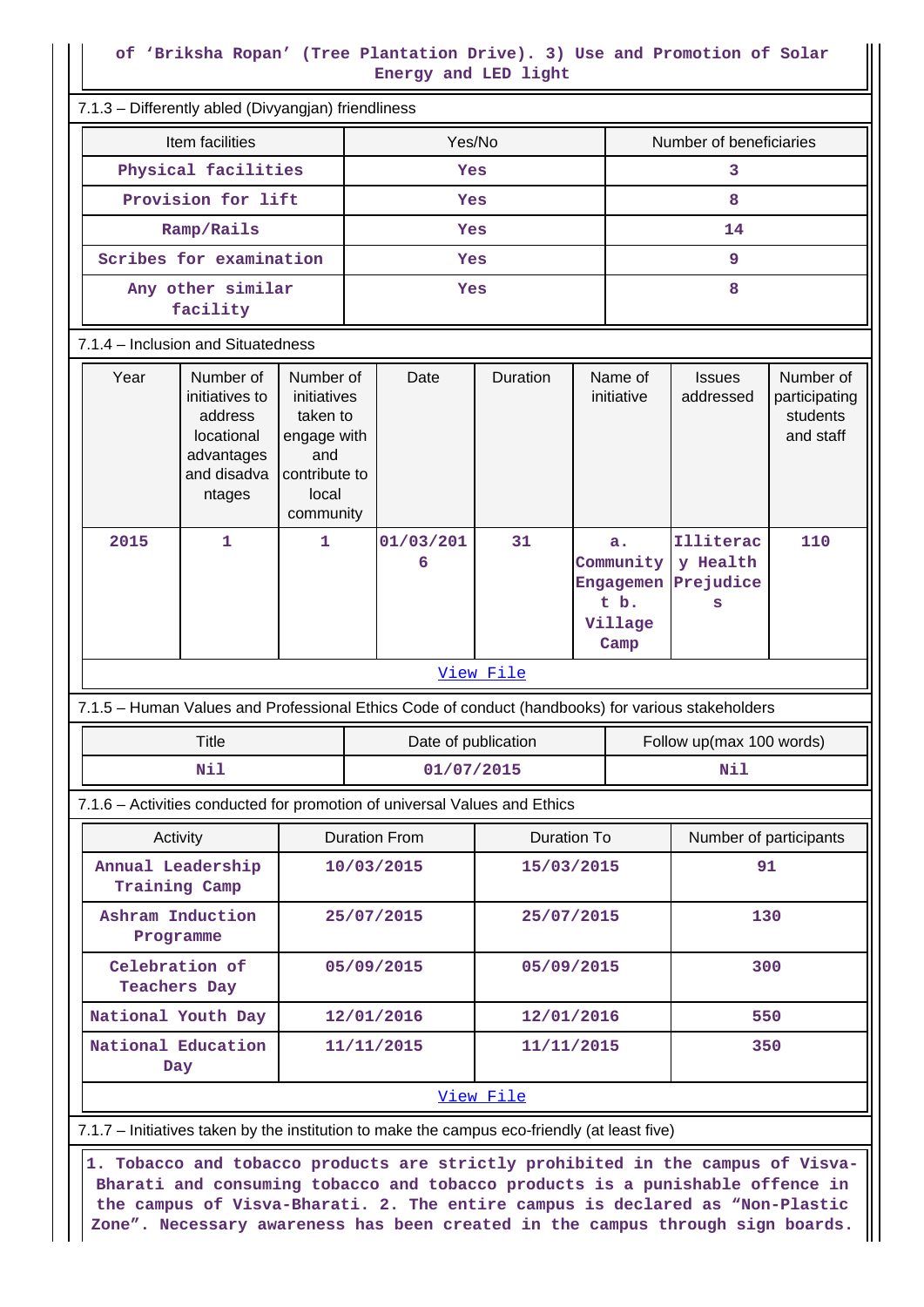**3. The University has a population of 80,210 people. At utmost care is taken to dispose-off the solid waste. The solid waste generated within the campus is categorized into two parts i.e. the wet waste and dry waste. The wet waste generated from the residential/hostel area from food/kitchen waste and the dry waste generated both from residential quarters/offices such as paper, plastics and wooden materials etc. is systematically managed. a 10 kg/HR bio-medical waste incinerator is installed at newly constructed building of P.M. hospital from the Plan General Development Assistant (non-recurring head) in 2016-2017.**

**4. Visva-Bharati has maintained the principle of minimum paved area in the campus. Thus, most of the drainage channels are earthen and therefore there is a natural recharge of rain water. Recharge pits have been also provided during construction of different hostels, departments etc. Visva-Bharati makes use of open well to meet its drinking and irrigation water requirements. The rain water from the catchment areas are collected in large and open well, several ponds in the campus which is used for pisciculture, gardening, farming etc. and construction purposes. The harvested water is used as longer-term storage as ground-water recharge. 5. Like every year Visva-Bharati observes tree planting ceremony 'Vriksharopana' since 1928 which is preceded by ploughing ceremony 'Holokarshana' on 22nd and 23rd day of Sravana (August), respectively. These two are not only the festivals but also have a greeting meaning to save nature.**

#### **7.2 – Best Practices**

#### 7.2.1 – Describe at least two institutional best practices

 **Best Practice1: Farm Technology Dissemination during Sriniketan Utsav (Magh Mela) : Palli Siksha Bhavana (Institute of Agriculture) along with Rathindra Krishi Vigyan Kendra engage on theme-based dissemination of farm technologies. Some of the recent themes were, Integrated Farming, Sustainable Agriculture, Use of ICTs in Agriculture, Sustainable Rural Livelihoods through Diversified Agriculture, etc. After selecting the Theme, the faculties of the institute, subject matter specialists of RKVK and students get engaged to identify the relevant technologies for dissemination accordingly, posters, models, specimens, flow charts, farm publications like leaflets, folders, etc. are prepared / arranged for display in the exhibition during 3-days Mela. Best Practice2: Remembering Sanskrit verses- a moral teaching-learning practice : The objective of this practice is to keep the students and teachers closer to the important aspects of Sanskrit literature, moral teachings inside the verses and to keep ready for any interview, talks and examinations. The underlying principle of this practice is to at least partially continue the age-old practice of storing Sanskrit wisdom in memory, which helps analysis even without the help of the actual text at hand. Every Semester provides new and interesting books to the students. Teacher talks about the Departmental prizes for them who memorize and recite texts in different competitions before the celebration of Sanskrit Day in the Department. The outcome of this practice has been seen as many students, keeping different Sanskrit texts or portions on lips and winning prizes due to this in recitation competitions during Sanskrit Day Celebration.**

 Upload details of two best practices successfully implemented by the institution as per NAAC format in your institution website, provide the link

<https://sites.google.com/visva-bharati.ac.in/vbiqac/best-practices>

#### **7.3 – Institutional Distinctiveness**

 7.3.1 – Provide the details of the performance of the institution in one area distinctive to its vision, priority and thrust in not more than 500 words

 **Provide the details of the performance of the institution in one area distinctive to its vision, priority and thrust. During this academic year,**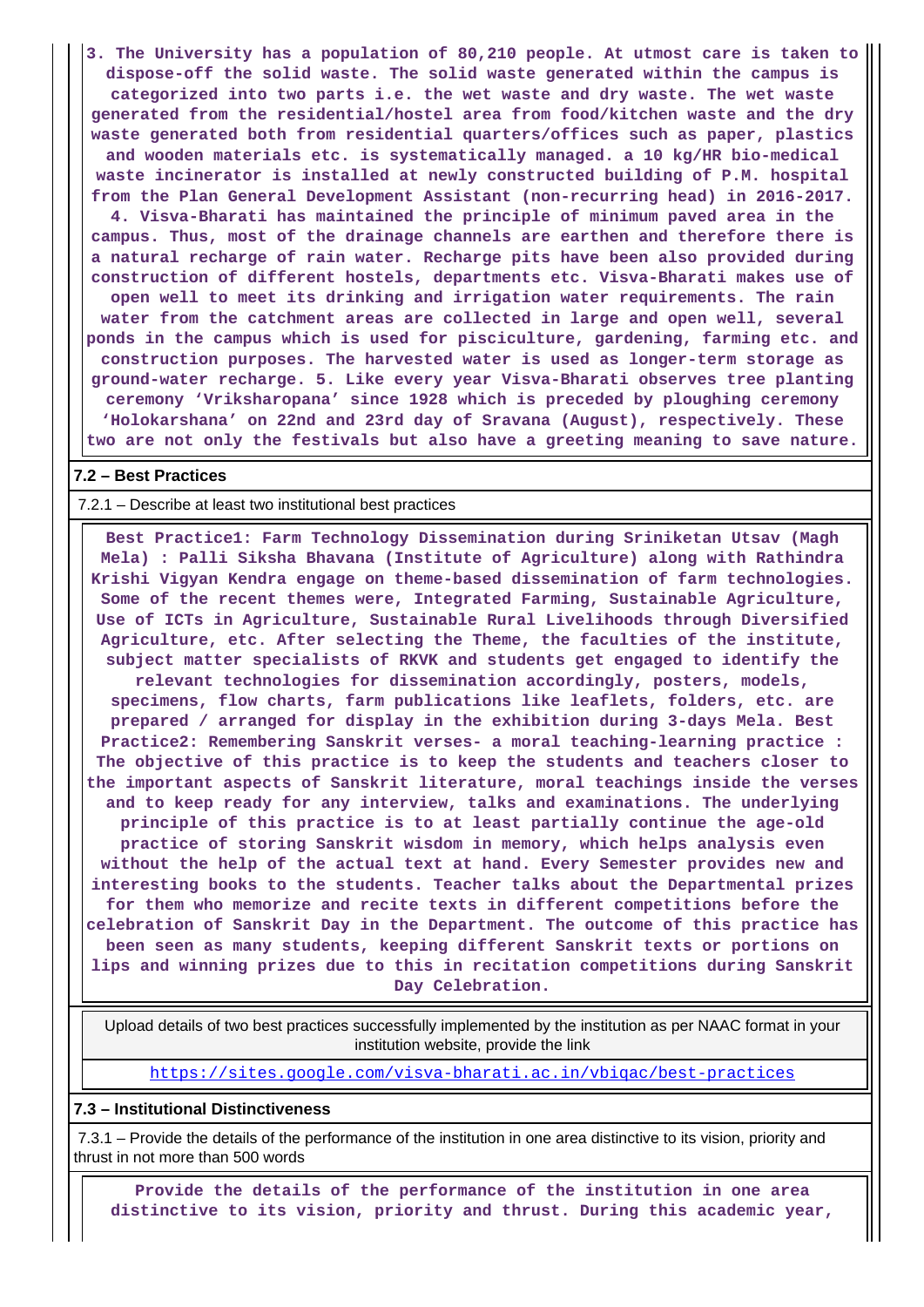**Visva-Bharati focussed mainly on extension programmes, community linkages and services to the neighbouring communities. The University has taken up a series of extension work conducted mainly by Palli Samgathana Vibhaga (PSV), Palli Siksha Bhavana (PSB) and other various centres involved in similar activities. These departments, centres and schools are located in Sriniketan, the rural hub of Visva-Bharati's agriculture and social-work where the focus is on ground learning and socio-economic connections with the surrounding villages and rural communities. 1) Development of Village Societies: Forty (40) Village Development Societies, twelve (12) Mohila Samities and one (1) Health Society are motivated to organise reconstruction activities in more than fifty (50) villages in and around Sriniketan. 2) Women Empowerment: As part of women empowerment and entrepreneurship development Self Help Groups have been formed in villages in order to further develop all-round socio-economic conditions and self reliance among women. 3) Rural Library Services: The programme is carried out through the network of thirty nine (39) rural libraries with partial financial support from Raja Rammohan Roy Library Foundation (RRRLF), Kolkata. Librarians are working voluntarily for a noble cause that not only promotes reading and post-literacy development but also acts as a space for social bonding among the youth as well as keeps them entertained and occupied. 4) Health Extension and Education: Various departments from Sriniketan regularly organised health awareness and sensitization programmes in the villages and health check-up clinics in different villages. The programme was conducted in collaboration with Village Development Societies as mentioned above. 5) Audio-Visual Programmes: The university has promoted a number of audio visual programmes through Doordarshan and All India Radio, Santiniketan. These programmes mainly covered the issues faced by farmers of Birbhum vis-à-vis West Bengal. These programmes were targetted for an audience/listenership comprising agricultural workers and were broadcast in such a way that was both accessible technologically and linguistically and beneficial knowledge-wise to them in the long run. 6) The Rathindra Krishi Vigyan Kendra (RKVK) covered a total of twelve (12) On-Farm Trials and four-hundred and twenty (420) farmers for extension activities with different directions and initiatives to use as guidelines in trainings and related programmes. The total participants under different such extension programmes is 44,707. 7) Cluster Front Line Demonstration (CFLD) Programme on Pulses and Oilseeds were started during the winter season of this year throughout the country. It was a great idea of the Honorable Prime Minster of India. The objective is to increase production and productivity of pulses and oilseeds using recent technologies. The price of pulses and oilseeds in the Indian market will not be hiked leading to a reduction in import of pulses and oilseeds and conservation of foreign**

**exchange.**

 Provide the weblink of the institution [https://drive.google.com/file/d/1qlfsj23XXHxCFK6R\\_yQq8EcoosWsl-fo/view](https://drive.google.com/file/d/1qlfsj23XXHxCFK6R_yQq8EcoosWsl-fo/view)

#### **8.Future Plans of Actions for Next Academic Year**

 **1. Visva-Bharati will look into the establishment of an action-oriented academic calendar with focus on extension lectures, collaborative interface, student placement, environment friendly and social activities, academic up-gradation and infrastructure augmentation. 2. Syllabi and course contents will be revamped to meet academic and industry standards with emphasis on market feasibility and research. Establishment of more special assistance departments with DRS-SAP and DST-FIST programmes and funding parameters will also be encouraged. 3. Infrastructural extension and newly planned constructions of academic and utility spaces will be strongly followed. Hostel facilities will be upgraded as well as sports and music/fine arts complex and studios. Laboratories and research spaces will be invested in. 4. Outreach and collaboration with external agencies, academic institutions and related establishments in India and abroad with student-**